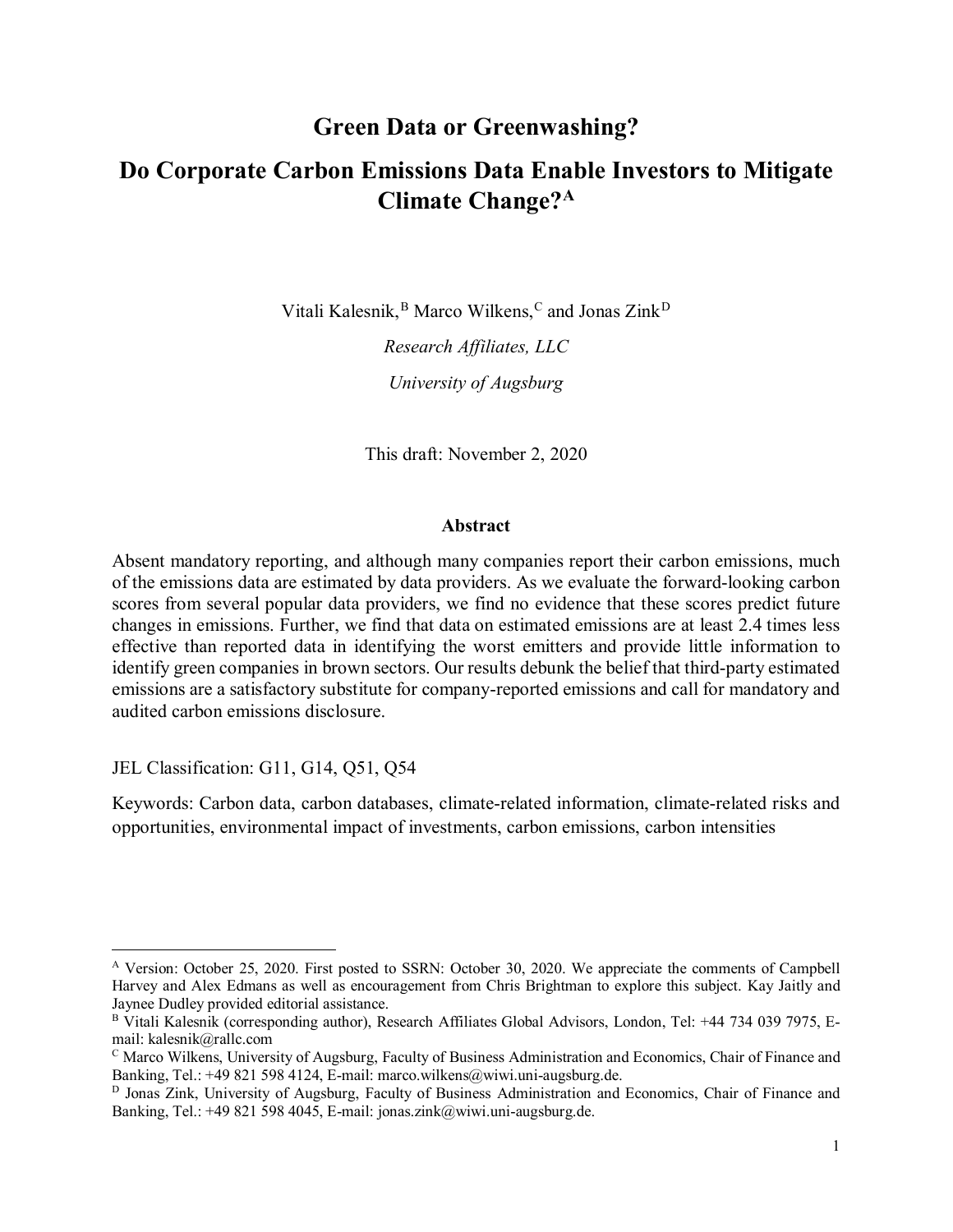Strong evidence exists of increasing global temperature levels caused by the rise in greenhouse gas (GHG) emissions (IPCC, 2018). To reduce global warming, about 200 nations signed the Paris Agreement in an ambitious effort to combat climate change (United Nations, 2015). Investors also play an essential role in combating climate change. Investors, representing more than US\$86 trillion assets under management (AUM), are signatories of the Principles for Responsible Investment (PRI), which aim, among other goals, to tackle climate change issues(PRI, 2019). Furthermore, investors who represent about US\$35 trillion in AUM have joined Climate Action 100+, an organization more directly focused on coping with climate change (Climate Action 100+, 2019).

Investors employ multiple strategies to help mitigate climate change, such as switching investments from brown to green companies and engaging in activist measures. The efficacy of investor activity to incentivize the real economy to reduce carbon emissions vitally depends on the available GHG data. Some companies report their data voluntarily. For nonreporting companies, data providers attempt to close the availability gap by estimating carbon emissions. Estimated emissions by data providers often compose a large fraction of the data sets. Many investors view estimated emissions as a satisfactory substitute for company-reported emissions, thus revealing an implicit assumption in the status quo that data providers are successfully closing the data availability gap. In our study, we re-examine this assumption by analyzing the capacity of both reported and estimated corporate carbon emissions data to help mitigate climate change.

Our study refers to the ever-growing field of research on GHG emissions. Several studies analyze which factors contribute to a company's decision to disclose corporate GHG emissions (e.g., Prado‐Lorenzo et al., 2009; Liesen et al., 2015) and how GHG emissions are priced in capital markets (e.g., Lee, Park, and Klassen, 2015, and Matsumura, Prakash, and Vera-Muñoz, 2014). In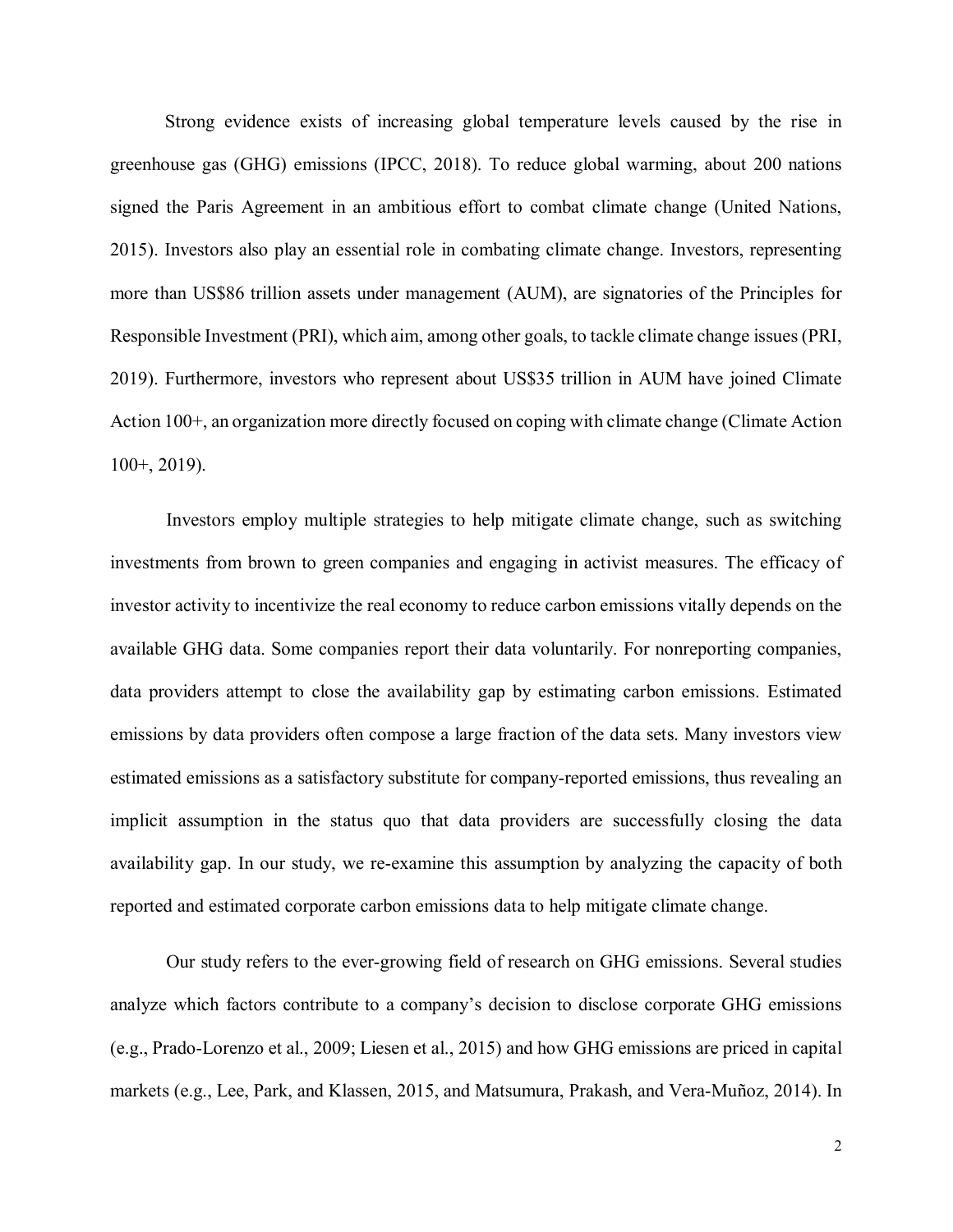this context, some studies distinguish between mandatory or voluntarily disclosed GHG emissions (e.g., Busch and Lewandowski, 2018) and some analyze the effect of using different data providers (e.g., Busch et al., 2018, Berg, Koelbel, and Rigobon, 2019, and Li and Polychronopoulos, 2020). With this paper, we contribute to the existing literature strand by analyzing the various key GHG data available to investors and by examining how using these data can impact the efficiency of investor actions to combat climate change.

We develop a framework to evaluate carbon data. The framework stipulates five criteria in order for carbon data to be successful in mitigating climate change: 1) high data coverage, 2) comparability between companies, 3) consistency across data providers, 4) predictive power of forward-looking information, and 5) accuracy in reflecting true emissions. We use these criteria to compare the carbon data available to investors from four major carbon data providers. We label these providers as  $DP_A$ ,  $DP_B$ ,  $DP_C$ , and  $DP_D$ .<sup>[5](#page-2-0)</sup> We show that these data sharply differ in terms of market-cap and emissions coverage. Moreover, the reported data do not follow a single standard, are often unaudited $6$  and thus are not perfectly comparable between companies, and can be downward-biased. Voluntary reporting can lead to self-selection bias, because the likelihood of reporting rises with better carbon performance (Matsumura, Prakash, and Vera-Muñoz, 2014).

Beyond information on current and historical emissions, investors also gain valuable information that reveals future (planned) actions of companies to reduce or increase GHG emissions. Data providers attempt to capture this information from companies' forward-looking estimates. We examine if these forward-looking carbon data<sup>[7](#page-2-2)</sup> are useful in forecasting companies'

<span id="page-2-0"></span> <sup>5</sup> All data providers are anonymous in our study.

<span id="page-2-1"></span> $6$  Only about two-thirds of companies that externally report their emissions verify the data they report (Natixis, 2016).

<span id="page-2-2"></span> $<sup>7</sup>$  Data providers aggregate this information into carbon scores or carbon ratings, but do not estimate the amount of</sup> future carbon emissions in gigatons**.**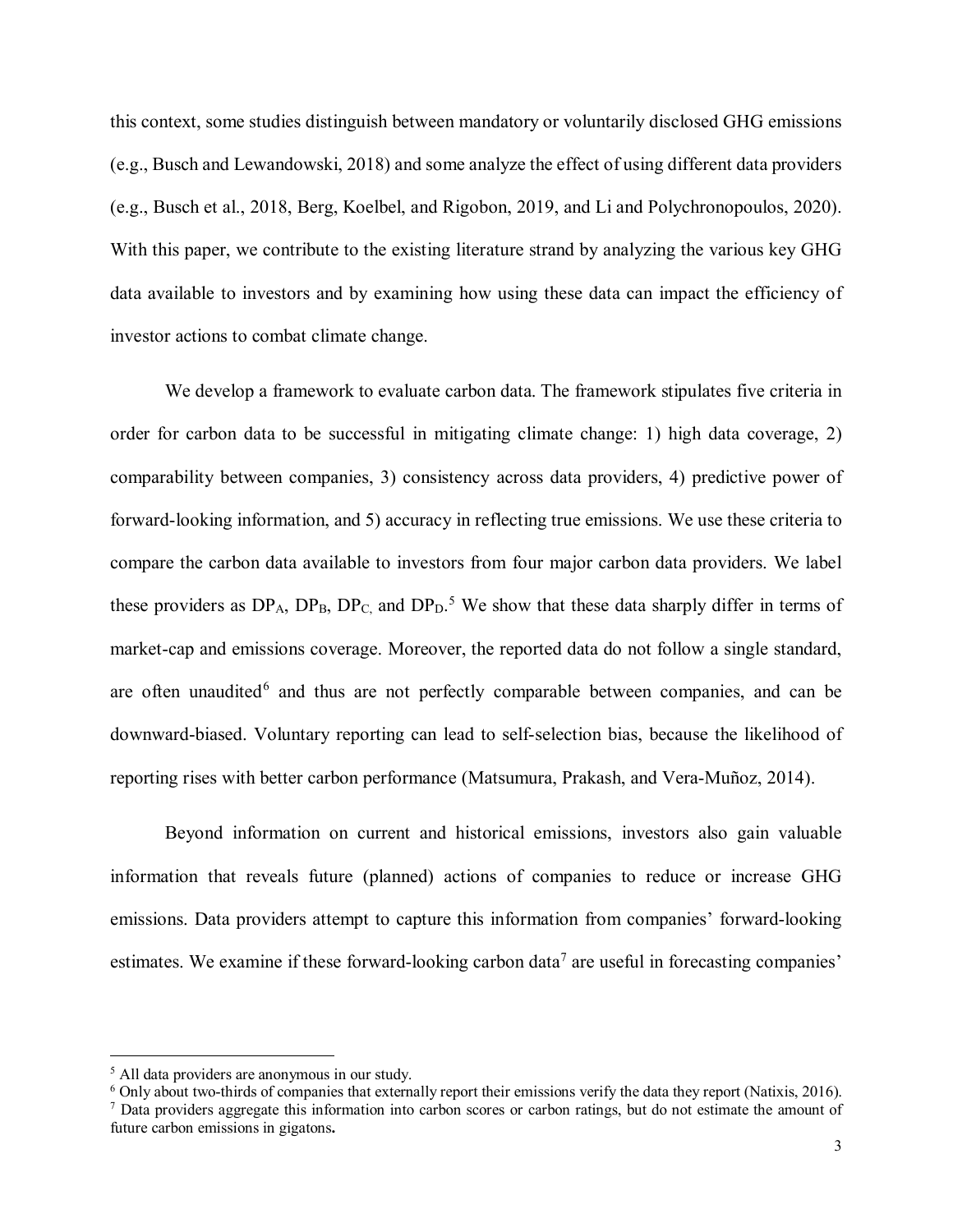future changes in carbon emissions and find no predictability. This implies no evidence currently exists that these data sets capture sufficiently useful information for investors.

We also evaluate if estimated emissions by data providers accurately reflect true emissions. If investors use GHG data that lack accuracy, these data can lead to misidentification of brown companies as green companies and vice versa, and ultimately to greenwashing of investor activities (i.e., creating investment strategies that are likely to have only a limited impact). We demonstrate that currently available estimated data identify the worst 5% of emitters (currently responsible for  $80\%$  $80\%$  of overall emissions<sup>8</sup>), at least 2.4 times less efficiently than reported data. As a result, investor actions are at least 2.4 times less effective when based on the currently available estimated data. We further show that estimated emissions almost exclusively reflect the companies' operating industries and size-related information. This leads to an inability of investors to identify green companies in brown industries, which further reduces the efficacy of investor actions.

Overall, we argue that currently available estimated data are materially worse in quality compared to the reported data which reduces the effectiveness of investors in attempting to mitigate climate change. The prevailing data landscape leaves plenty of potential for greenwashing. We do not interpret our results as suggesting that data providers are sloppy estimators of various data sets. Instead, likely because of information asymmetry, these estimates are the best that data providers can make. Our results suggest needed change to the status quo, in which companies can voluntarily report their emissions forcing third-party data providers to close the data-availability gap with estimated data.

One solution could be an international regulatory initiative to make reporting of GHG emissions mandatory. Under such an initiative, we would advocate for the adoption of a single

<span id="page-3-0"></span><sup>&</sup>lt;sup>8</sup> In our sample, the worst 300 emitters (5% of sample size) together account for 80% of total carbon emissions.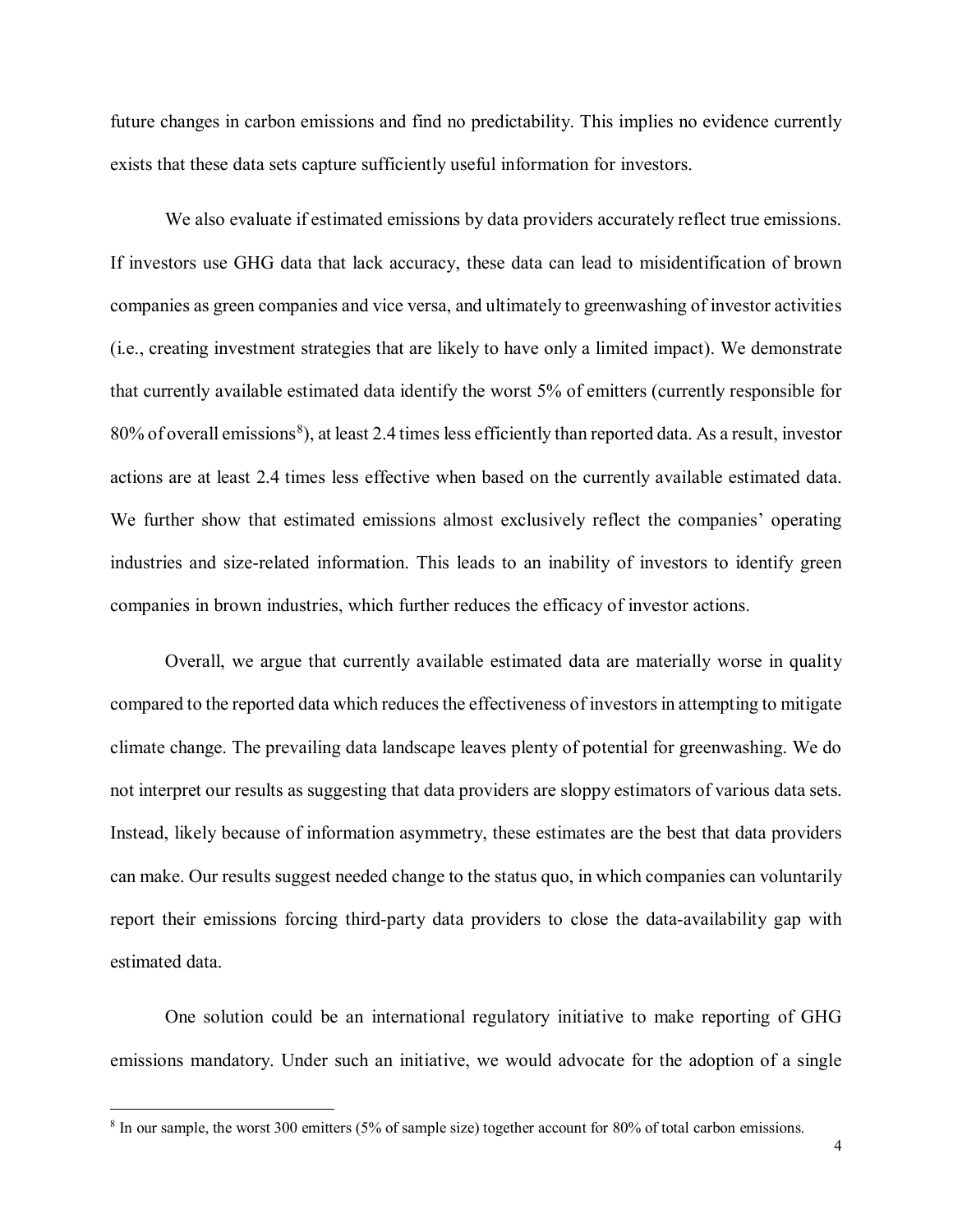reporting standard (e.g., the GHG Protocol) for the measurement and reporting of current emissions (for current data) and ongoing investment projects (for forward-looking claims). To avoid greenwashing, carbon emissions should be audited to ensure data accuracy. Until GHG reporting becomes mandatory, investors should encourage companies to voluntarily report their emissions. One reporting method assumes the worst possible outcome, given the information available about the nonreporting company, and is consistent with the precautionary approach, Principle 15 of the 1992 Rio Declaration adopted by the United Nations (1992).

### **Description of Carbon Data Sets**

We analyze carbon data from the four major carbon data providers  $(DP_A, DP_B, DP_C$ , and  $DP_D)$  for the seven-year period from 2010 to 2016.

The available data broadly fall into two categories: 1) historical (reported and estimated) GHG emissions and 2) carbon scores (and ratings)<sup>[9](#page-4-0)</sup> that contain forward-looking information (e.g., emission reduction targets).<sup>[10](#page-4-1)</sup> Both types of data are highly important for investors who wish to act to mitigate climate change. Historical emissions data help identify more- and less-GHG-efficient companies. Forward-looking data provide investors information about which companies are engaged in reducing emissions and which are increasing emissions.

We access three carbon databases that provide historical carbon emissions by emission category in accordance with the GHG Protocol (WBCSD and WRI, 2015b).<sup>[11](#page-4-2)</sup> The fourth data provider, DP<sub>D</sub>, solely provides carbon emission scores. The scores capture not just the raw emissions estimates, but several other types of (forward-looking) information that  $DP<sub>D</sub>$  deems

<span id="page-4-0"></span><sup>&</sup>lt;sup>9</sup> For example, an emission reduction score.

<span id="page-4-1"></span><sup>&</sup>lt;sup>10</sup> More information about the forward-looking scores and ratings is in Appendix A.

<span id="page-4-2"></span><sup>&</sup>lt;sup>11</sup> More information about the GHG Protocol is in Appendix B.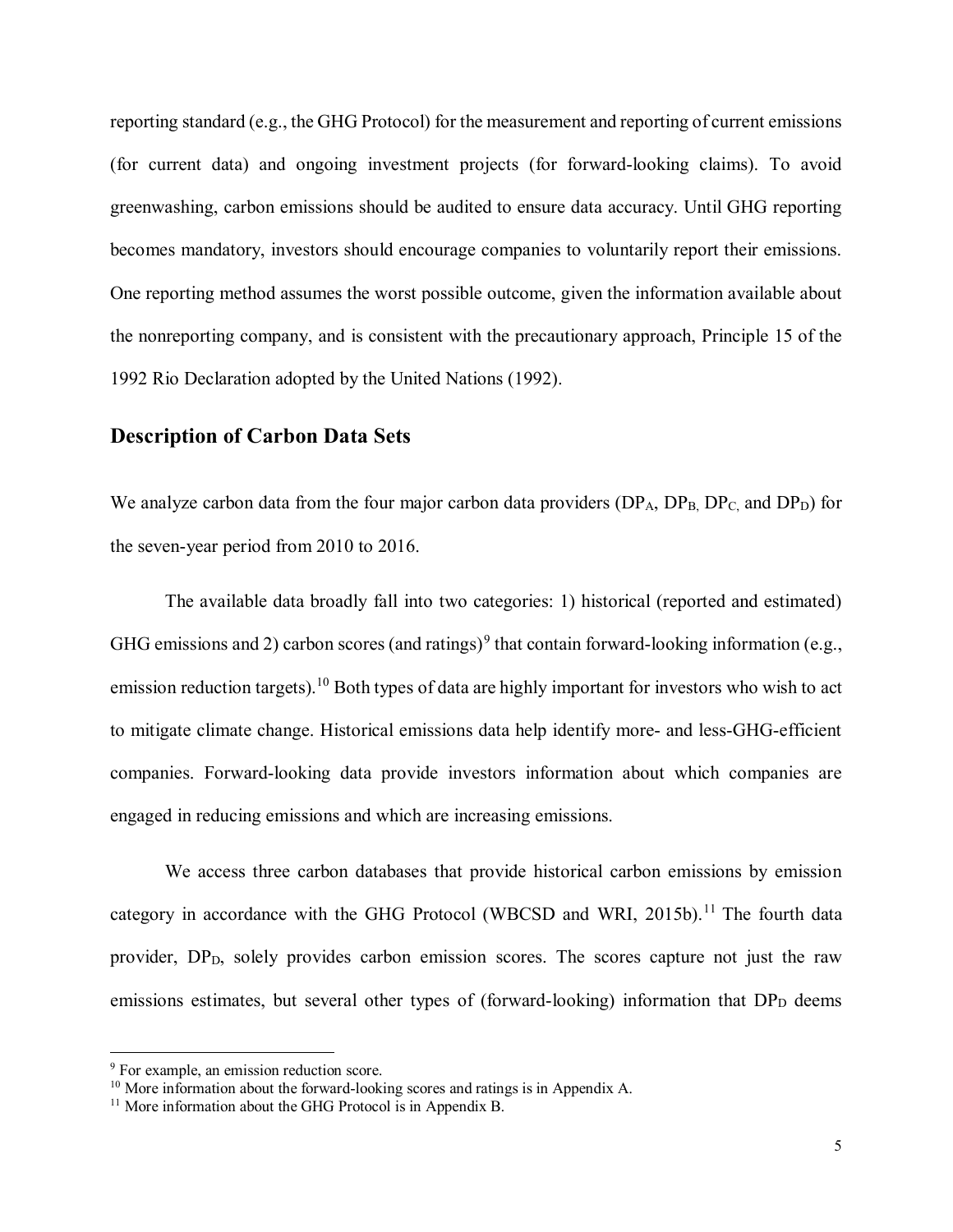essential.<sup>[12](#page-5-0)</sup> The score-based data of  $DP<sub>D</sub>$  are not easily compared to the other data sets, so we exclude it from our analysis except when we examine the forward-looking data.

The GHG Protocol classifies reporting into three categories of carbon emissions: 1) direct GHG emissions (scope 1); 2) indirect GHG emissions (scope 2) composed of direct emissions from sources owned or controlled by the company and indirect emissions from the generation of purchased electricity consumed by the company; and 3) other indirect emissions (scope 3) for which reporting is optional. Scope 3 emissions arise from the activities of the company, but occur from sources not owned or controlled by the company (WBCSD and WRI, 2015a,b; and WBCSD and WRI, 2011). The scope 3 category often represents the largest source of GHG emissions, in some cases accounting for up to 90% of the total GHG impact.<sup>[13](#page-5-1)</sup>

Very few companies report scope 3 emissions (only about 1,500 companies). For those that do report, scope 3 data are available on average for just 5 of the 15 scope 3 categories. Great variability exists in the number of categories companies report on, so that data comparability of scope 3 emissions is quite challenging. Moreover, scope 3 emissions are heavily subject to double counting. In certain cases, two or more companies may account for the same emissions within scope 3 (WBCSD and WRI, 2011).

Based on these considerations, we exclude scope 3 emissions from our analysis. Importantly, because GHG data offerings are rapidly evolving, the scope 3 data quality available to investors today could be of somewhat higher quality than the data we use in our study.<sup>[14](#page-5-2)</sup> Our decision to exclude scope 3 data from our examination does not imply that investors should exclude it from their consideration. Our analysis focuses on the sum of scope 1 and scope 2 emissions,

<span id="page-5-0"></span> $12$  DP<sub>D</sub> also publishes emissions data, but only in the form of scores, which are not comparable to the data provided by the other data providers.

<span id="page-5-1"></span><sup>&</sup>lt;sup>13</sup> https://ghgprotocol.org/sites/default/files/standards\_supporting/FAQ.pdf.

<span id="page-5-2"></span><sup>&</sup>lt;sup>14</sup> We restrict our survey period from 2010 to 2016 because we have overlapping data for this period.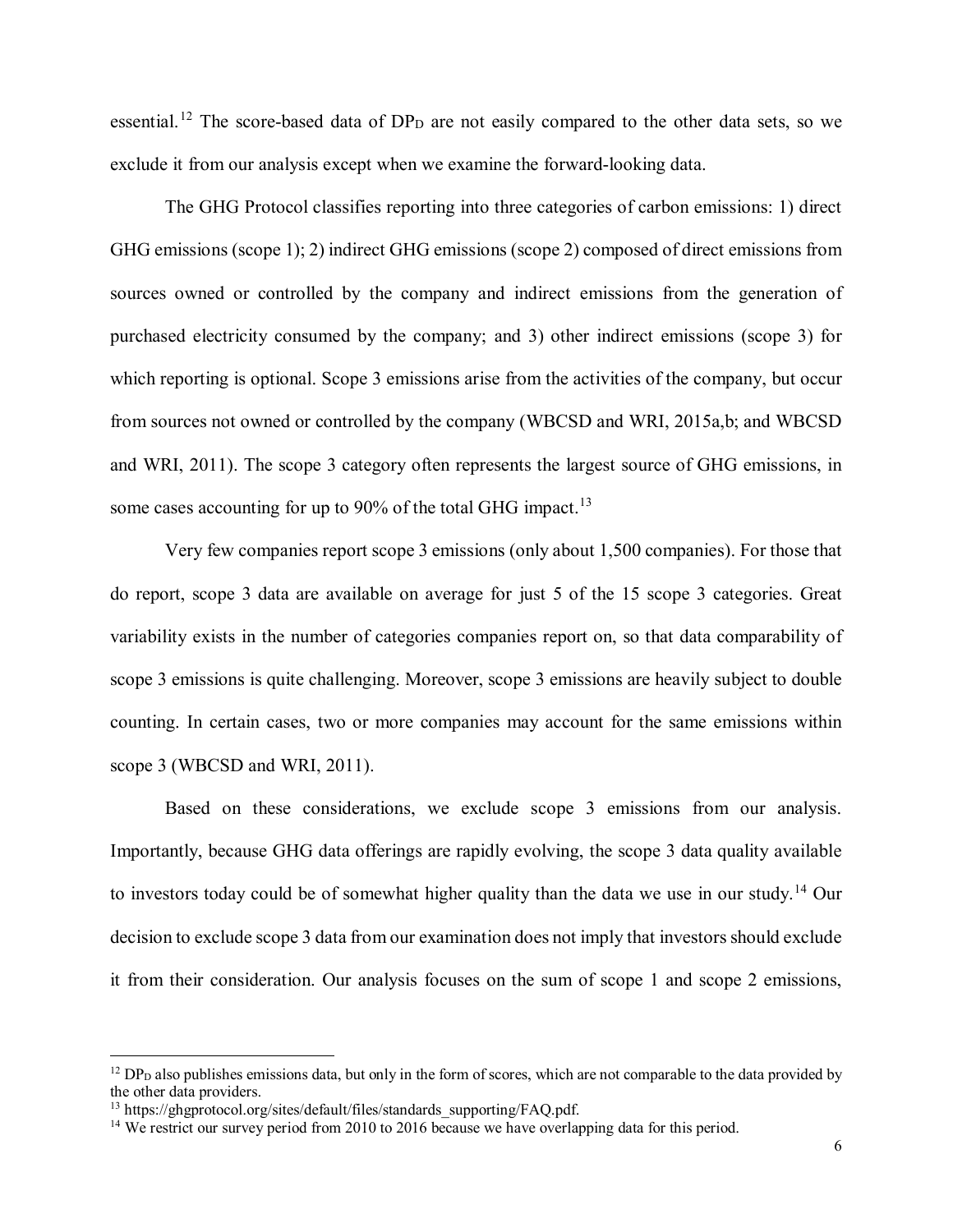although many of the concerns we raise for these two emission types also apply to scope 3 emissions. Further, we only focus on carbon data from publicly listed companies.

Most data providers rely on self-disclosed information (e.g., from company websites or company sustainability reports) for gauging company-level GHG emissions.  $DP_C$  follows a different approach and annually sends an electronic questionnaire for companies to voluntarily complete and does not gather information from any other sources. Because the information collected through the DP<sub>C</sub> questionnaire is very comprehensive and detailed,  $DP_A$  and  $DP_B$  also use  $DP_C$  data as a source for their own data sets.  $DP_A$  and  $DP_B$  complement the  $DP_C$  data with publicly available information. In Appendix C, we provide summary statistics for the data available from the various providers.  $DP_A$  only estimates carbon emissions jointly for the two emission categories (scope 1 and 2), whereas  $DP_B$  provides estimates separately for the categories. Companies reporting to  $DP<sub>C</sub>$  are on average larger as indicated by higher net sales and higher number of employees.

### **Framework for Carbon Data Evaluation**

What GHG emission-related data do investors need in order to mitigate climate change? We argue the GHG data should satisfy the following five criteria: 1) wide availability, 2) comparability between companies, 3) consistency across data providers, 4) forward-looking information should have predictive power, and 5) all data should accurately reflect true emissions. We use these criteria to examine the GHG data available to investors.

As with financial data, nonfinancial information needs to be *available for all investment opportunities* for investors to make sound investment decisions. Using four major carbon data sets, we test if GHG data are widely available for listed companies. We find that due to voluntary reporting, GHG reporting is still in its infancy.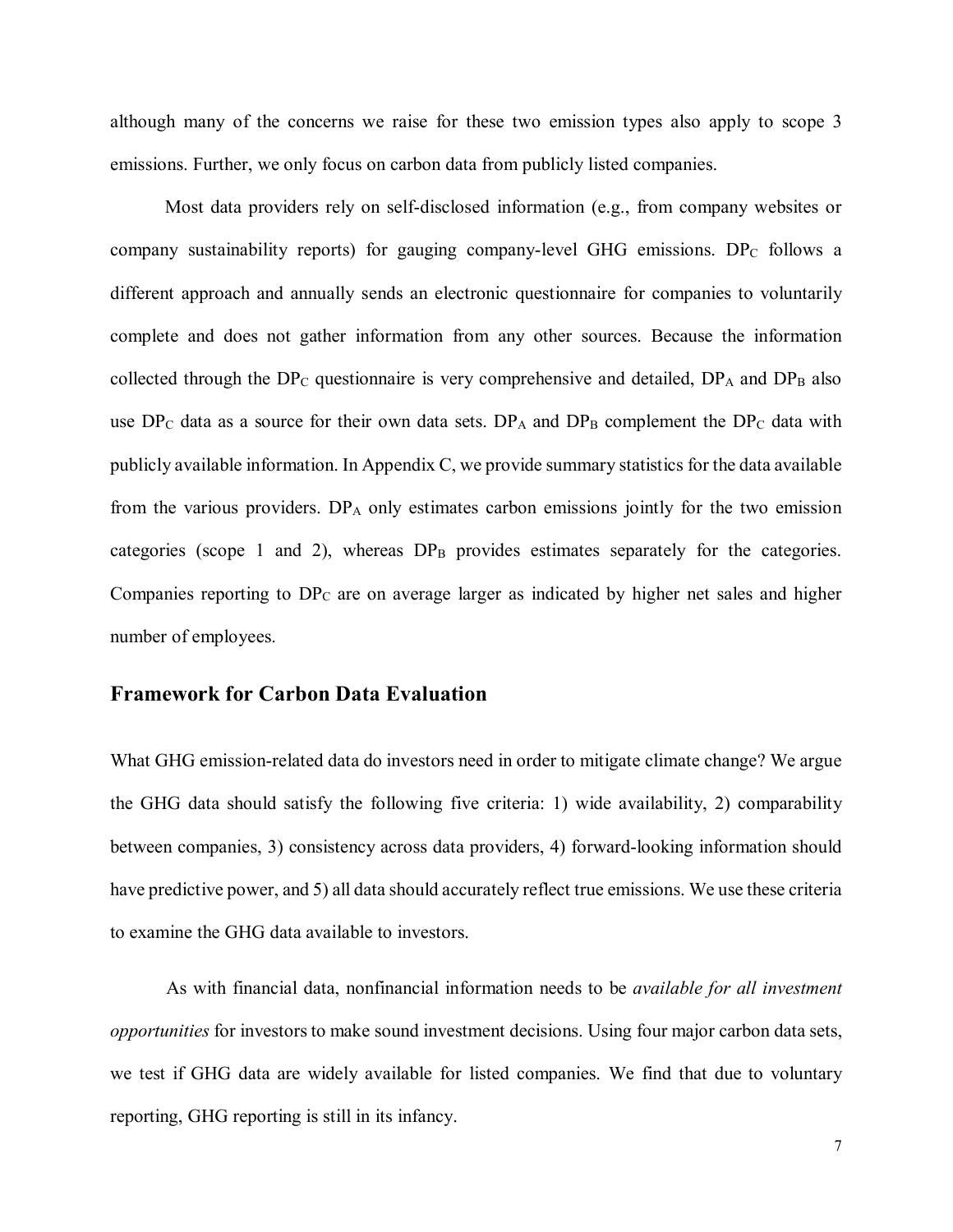For the reported GHG emissions data that are available, the data *need to be comparable between companies* to be of value for investors. We find that due to the lack of a uniform reporting standard and generous leeway within the existing standards, reported GHG emissions are not perfectly comparable between companies.

Usually, investors obtain ESG-related nonfinancial data from a specialized ESG data provider. Preferably, reported GHG emissions *would not differ among the data providers*. We find some discrepancies, however, between reported emissions from various data providers. Because every data provider applies its own estimation model, estimated emissions differ more strongly.

Many investors are interested not only in current levels of emissions, but also how companies will change their carbon emissions in the future. To provide this information, data providers have started to collect information about a corporation's anticipated future carbon performance (e.g., Does a company have emission reduction targets?). To be helpful for investors, this forward-looking information should have *power to predict future changes in carbon emissions*.

Finally, we argue that the GHG data should *accurately reflect the true emissions*. If investors act on noisy data they identify the polluting companies with less accuracy, which leads to investor actions that are ineffective.

We illustrate this by examining the ways investors can impact the real economy. Investors follow two main approaches to realize their goal of having a positive impact on the environment: 1) shifting capital from brown (*exit*) to green companies (e.g., selling brown stocks and buying green ones) and 2) using a shareholder activist approach (*voice, stewardship, engagement*). Dordi and Weber (2019) provide evidence that divestment announcements by investors targeting brown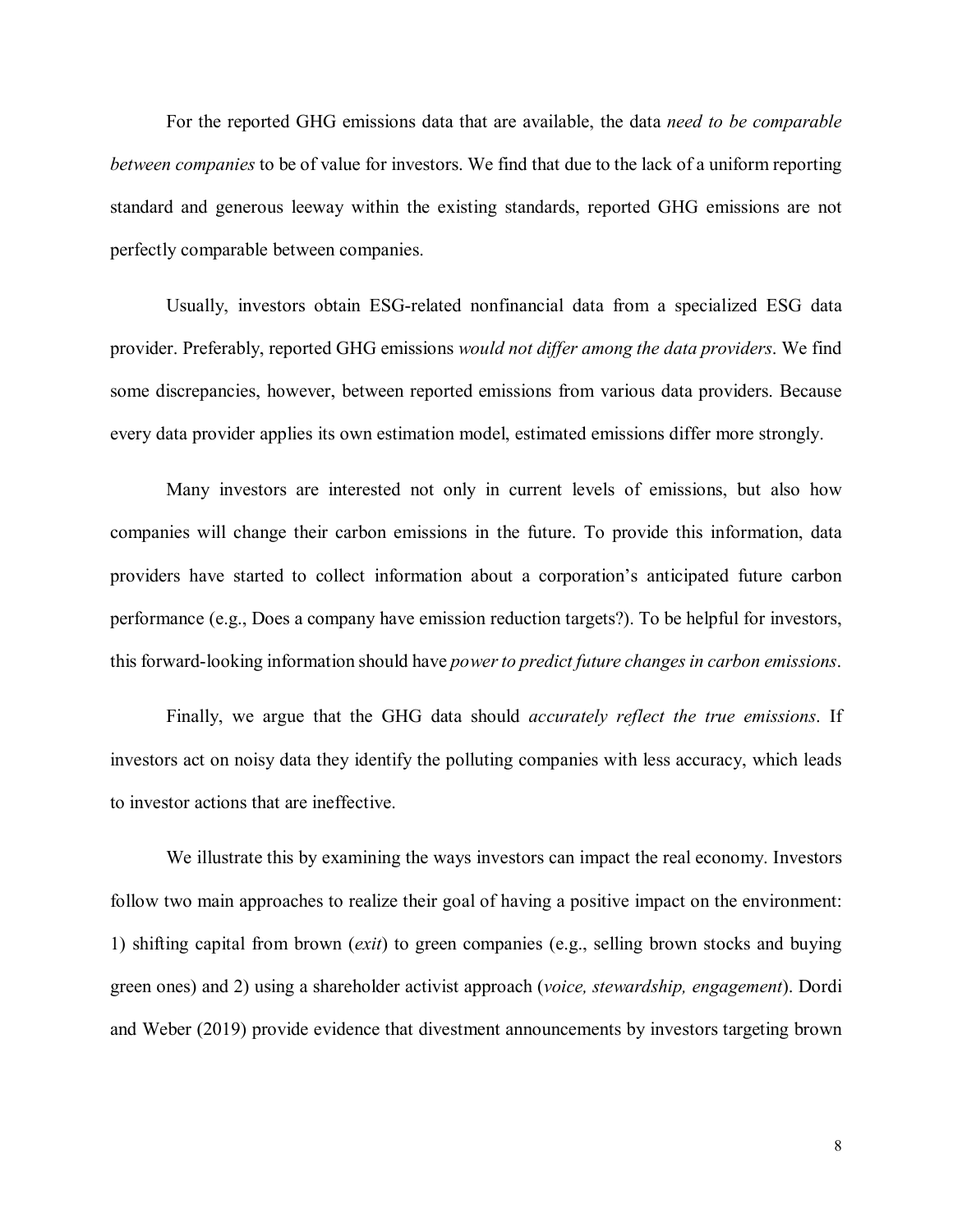firms result in lower share prices for those companies.<sup>[15](#page-8-0)</sup> Heinkel, Kraus, and Zechner (2001) argue that higher prices for brown companies result in a higher cost of capital that stifles brown activities. Further, Rohleder, Wilkens, and Zink (2020) show that concentrated divestment actions by mutual funds toward brown firms result in a change in the carbon-emitting behavior of affected firms. Conversely, providing cheaper capital to green companies has the effect of lowering the cost of capital and helps to close funding gaps. Further, because management compensation is linked to share prices (Edmans, Gabaix, and Jenter, 2017), the downward price pressure incentivizes managers to align their company's operations with investors' interests.

The second approach of investors who wish to drive positive change in the environment involves shareholder activism (*voice*). Investors have begun to engage with a company's management to push them toward a lower negative impact on the environment.<sup>[16](#page-8-1)</sup> In contrast to the first approach, these investors aim to invest in brown companies and then try to exert pressure on the management from inside the company. Akey and Appel (2019) show that hedge fund activism targeting companies' environmental behavior is associated with a 17% drop in chemical emissions at the plants of targeted firms. The findings of Naaraayanan, Sachdeva, and Sharma (2019) support these results.

The impact channels of investors are severely limited. For instance, when investors sell shares of brown companies to purchase the shares of green ones, they are not denying the brown company access to capital. Given that for every seller there is a buyer, these actions simply reallocate ownership. Only if the selling pressure is extremely high, putting downward pressure on

<span id="page-8-0"></span><sup>&</sup>lt;sup>15</sup> Bolton and Kacperczyk (2020) observe significant divestment transactions of institutional investors. Similarly, Boermans and Galema (2019) show that a sample of Dutch pension funds have been actively decarbonizing their portfolios.

<span id="page-8-1"></span><sup>&</sup>lt;sup>16</sup> Often, investors must push companies to even disclose their environmental practices (Cotter and Najah, 2012, and Flammer, Toffel, and Viswanathan, 2019).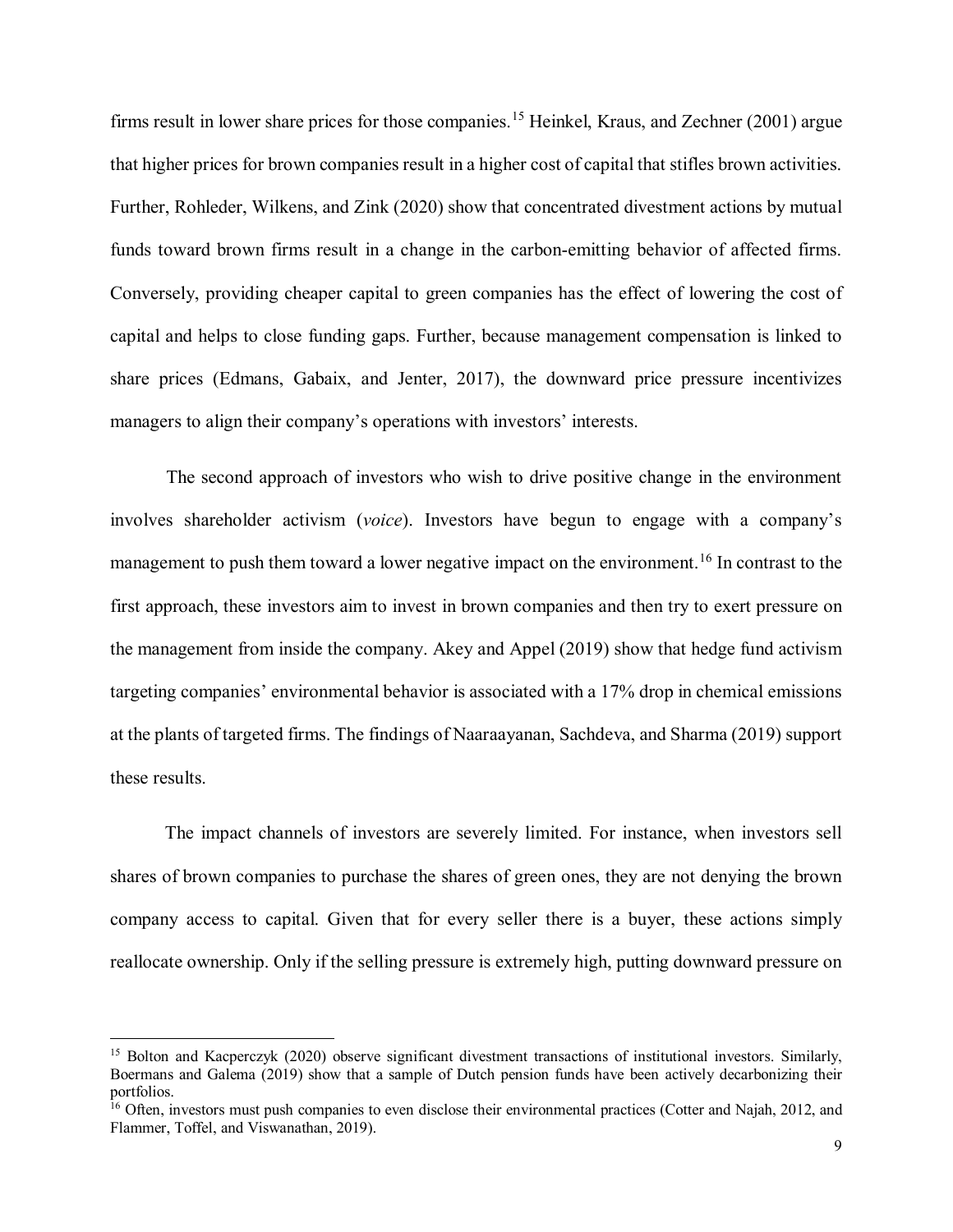the share price, will the brown company face a higher cost in raising new capital. In contrast, green firms benefit from access to cheaper capital. Because substantial reallocation is required to move the cost of capital, more-concentrated and higher-volume investor actions are necessary to achieve a strong impact. Further, GHG emissions are highly concentrated. According to CDP (2017), 71% of all global GHG emissions since 1988 can be traced to just 100 fossil fuel producers, whereas only 5% of the entire universe of emitters is responsible for 80% of emissions. Therefore, because the worst emitters are responsible for the lion's share of emissions and because investor actions quickly lose efficacy if applied in an unfocused manner, it is critical for investors to have accurate emissions data.

Another important consideration is the type of information the GHG emissions data are based on. Although emissions are concentrated in certain industries, investors need to distinguish between companies within a brown industry and to identify the green(er) companies. When investors act on industry information alone, they indiscriminately penalize the whole industry and thus punish green(er) companies within the industry. This stifles the green projects in the brown sectors—the opposite of what investors desire. Consequently, companies may be discouraged from pursuing green investment if the investment is not rewarded—and may even be punished—by investors.

### **GHG Data Coverage**

Until now, GHG reporting has been voluntary in most jurisdictions. Only in very few instances is reporting mandatory (e.g., the company falls under the scope of an emission trading system).<sup>[17](#page-9-0)</sup> If companies do report to regulators, the data are often hard to access and not investor friendly.<sup>[18](#page-9-1)</sup> The

<span id="page-9-0"></span><sup>&</sup>lt;sup>17</sup> The Canadian government requires large businesses affected by COVID-19 to publish an annual climate-related disclosure report consistent with TCFD if they obtain state aid (Trudeau, 2020).

<span id="page-9-1"></span><sup>&</sup>lt;sup>18</sup> For instance, companies that fall under the EU Emissions Trading System report their carbon emissions at the plant level, not at the firm level.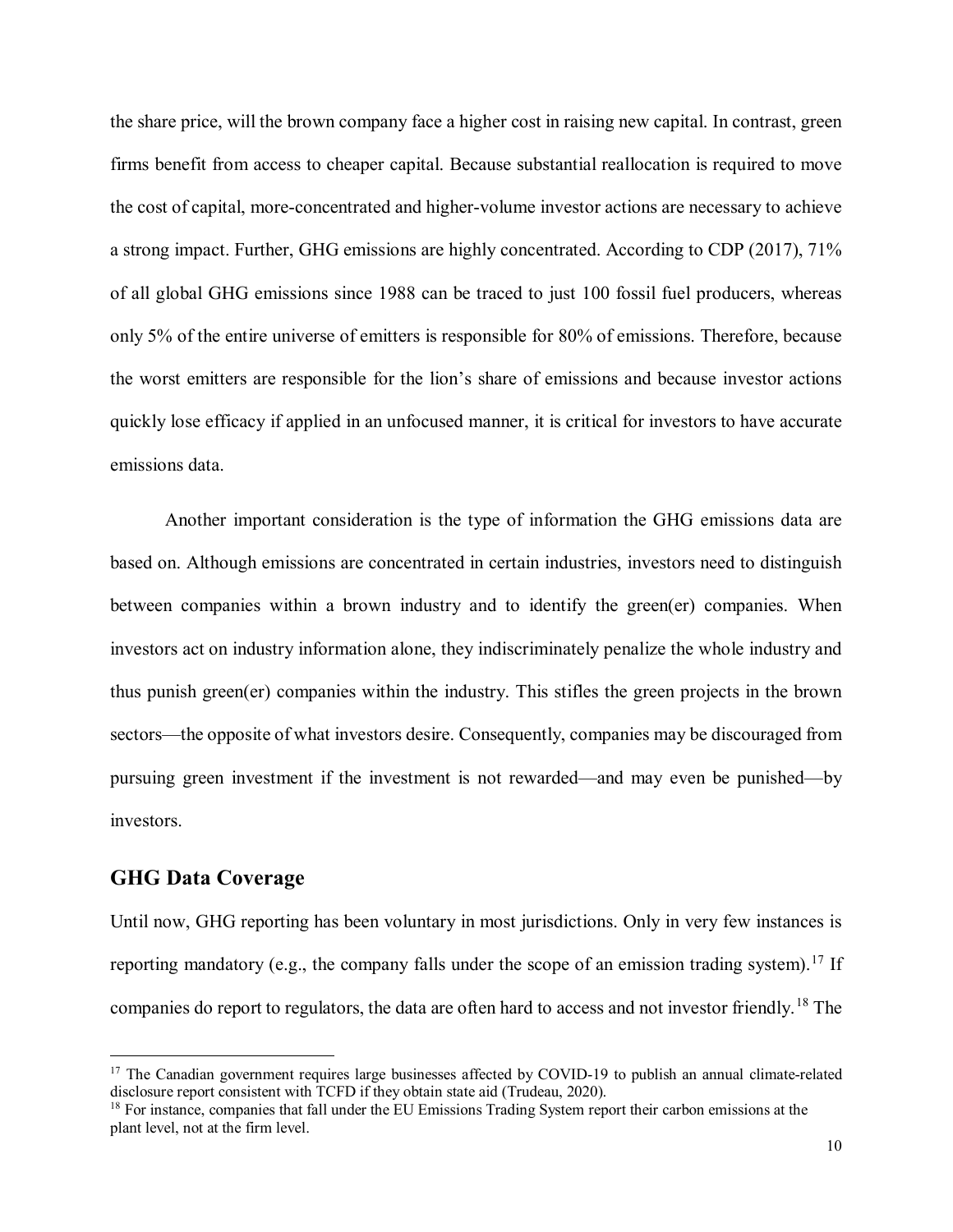voluntary basis for reporting significantly lowers the data coverage and introduces a potential selfselection bias (Matsumura, Prakash, and Vera-Muñoz, 2014). We argue that carbon emissions are the most useful for investors if they are widely available in the investment universe. To test this, we compare the GHG data coverage of different carbon data providers by 1) market capitalization and 2) amount of carbon emissions.

**Market-Capitalization Coverage.** In **Figure 1**, we display the breakdown of the marketcapitalization coverage of GHG data for the three data providers that provide carbon emissions for the seven-year period 2010–2016 (Appendix D provides more detail by year).





Reported (% of market cap) Estimated (% of market cap) Not covered (% of market cap)

Source: Research Affiliates, LLC, and University of Augsburg, based on anonymized data from GHG emissions data providers. Note: This figure compares the market-capitalization coverage across the GHG data providers. *Reported (% of market cap)*  represents the fraction of market capitalization that is on average covered with reported GHG data in the respective data set. *Estimated (% of market cap)* represents the fraction of market capitalization that is on average covered with estimated GHG data in the respective data set. *Not covered (% of market cap)* represents the fraction of market capitalization that is on average *not* covered with any GHG data in the respective data set. The numbers reflect the time-series average of cross-sectional means for the period 2010–2016.

Overall,  $DP_A$  captures reported carbon emissions for around 62% of all listed companies by market capitalization.  $DP_B$ 's and  $DP_C$ 's coverage is significantly smaller at 47% and 48%, respectively. To complement the data sets,  $DP_A$  and  $DP_B$  use models to estimate emissions for 25% and 38% of the companies, respectively. (We analyze the quality of the estimated emissions later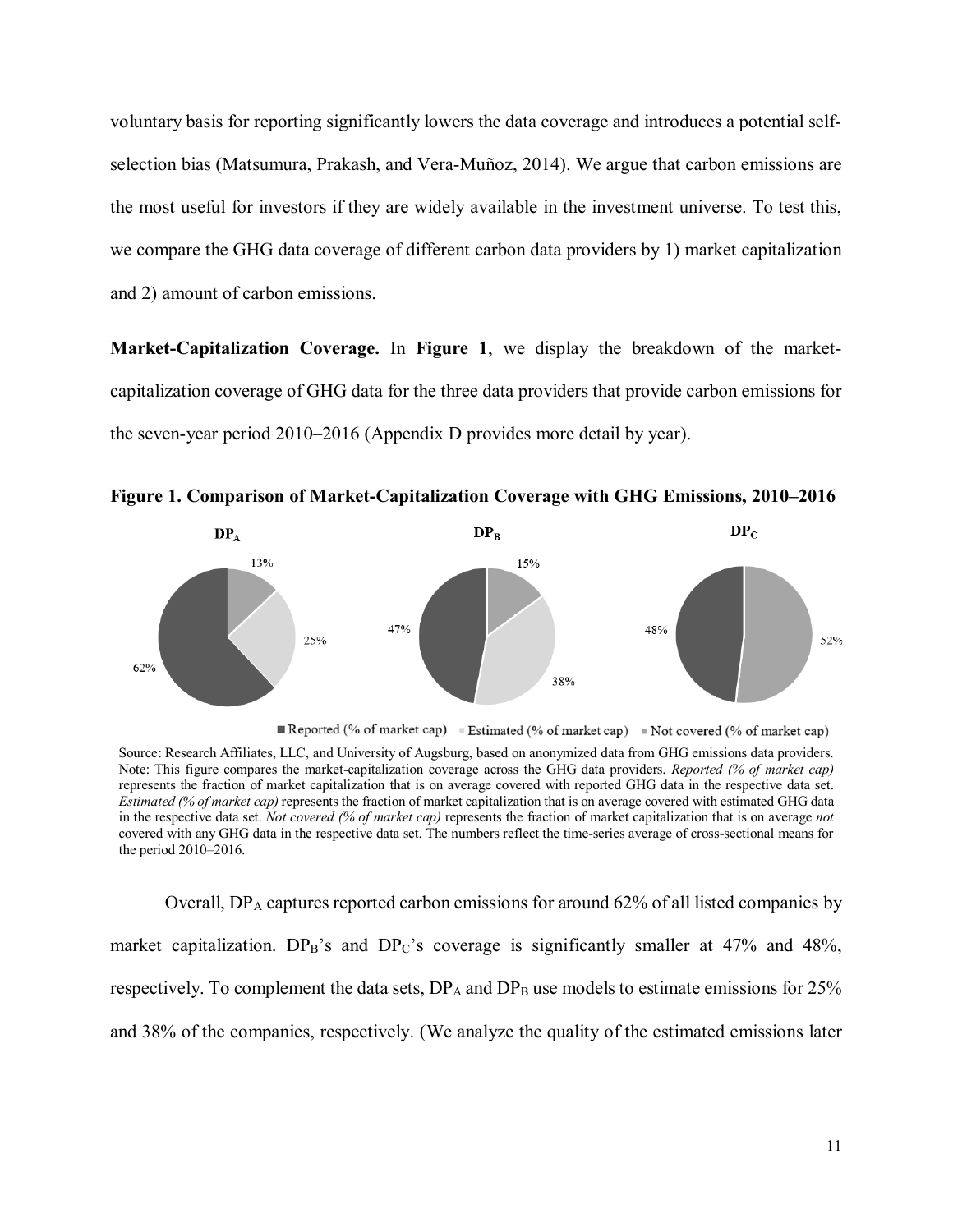in the paper.) We do not have estimated data for  $DP<sub>C</sub>$ .<sup>[19](#page-11-0)</sup> Consequently, the remaining fractions of market capitalization not covered with GHG data by  $DP_A$  and  $DP_B$  are 13% and 52%, respectively. The insufficient coverage of GHG data can be attributed to the voluntary reporting of climaterelated information.

**Carbon Emissions Coverage.** Green investors who aim to mitigate climate change desire to reduce the overall GHG emissions of their investments. To achieve the greatest impact possible, GHG data must be available for most investments, and especially for the largest emitters. Heavily emitting companies have the greatest potential for emission reductions. We compare the data sets by their respective carbon emissions coverage (in metric gigatons<sup>[20](#page-11-1)</sup>). In **Figure 2**, we display the average annual amount of covered reported and estimated emissions by emission category (scope) for each data provider. We exclude from the figure those companies not covered with GHG data.



**Figure 2. Coverage Comparison by Total GHG Emissions, 2010–2016**

Source: Research Affiliates, LLC, and University of Augsburg based on anonymized data from GHG emissions data providers. Note: This figure compares the total amount of covered carbon emissions by data set and emission category. *Reported* represents the total amount of covered reported carbon emissions (in gigatons) and *Estimated* represents the total amount of covered estimated carbon emissions (in gigatons). The numbers reflect the time-series average of annual total covered emissions for the period 2010–2016.

 $19$  DP<sub>C</sub> began to estimate emissions after our period of analysis.

<span id="page-11-1"></span><span id="page-11-0"></span> $20$  A gigaton is  $10^9$  tons.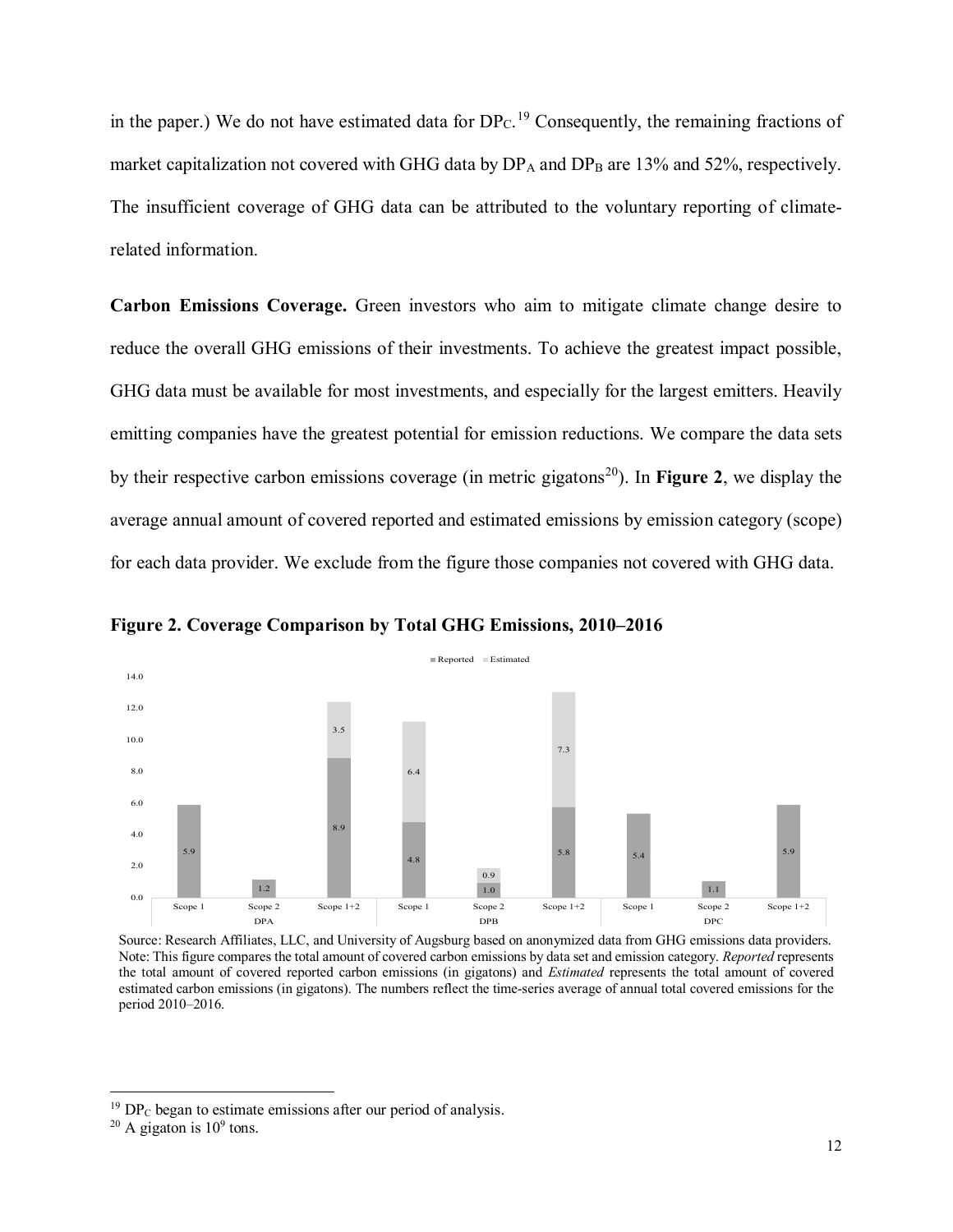$DP_A$  and  $DP_C$  cover a similar amount of reported scope 1 emissions at 5.9 and 5.4 gigatons, respectively. Recall that  $DP_B$  separately estimates scope 1 and scope 2 emissions. Therefore,  $DP_B$ reports much higher total covered direct emissions at 11.2 gigatons. The reported scope 2 emission coverage is similar for all three data sets, but slightly higher for  $DP<sub>B</sub>$  after we include estimated emissions. Considering both emission categories together (scope 1 and 2),  $DP_A$  displays the highest reported carbon emissions coverage (50% more than  $DP_C$ ), whereas  $DP_C$  and  $DP_B$  show similar coverage of 5.9 and 5.8 gigatons, respectively. Finally,  $DP_B$  estimates the most scope 1 and 2 emissions at 7.3 gigatons.

To conclude, green investors desire access to a data set that covers as many emissions as possible. From this perspective,  $DP_A$  is superior to the other analyzed data sets if we exclude estimated emissions, which we examine later in more detail.

#### **Comparability between Companies**

No universally accepted reporting standard for GHG emissions exists. The Task Force on Climate-Related Financial Disclosures (TCFD) was founded to provide guidance on which information is relevant to investors, lenders, insurers, and other stakeholders, and how the information should be disclosed by reporting companies.<sup>[21](#page-12-0)</sup> In terms of the measurement and disclosure of carbon emissions, the TCFD refers to the GHG Protocol, which for many years has been one of the most commonly followed standards, although other reporting standards exist (e.g., US EPA Center for Corporate Climate Leadership GHG Inventory Guidance, UK Environmental Reporting Guidelines, and China NDRC GHG accounting and reporting guidelines).<sup>[22](#page-12-1)</sup> The ability to choose

<span id="page-12-0"></span> <sup>21</sup> https://www.fsb-tcfd.org/

<span id="page-12-1"></span><sup>&</sup>lt;sup>22</sup> For the US EPA Center for Corporate Climate Leadership GHG Inventory Guidance see https://www.epa.gov/climateleadership/center-corporate-climate-leadership-greenhouse-gas-inventory-guidance. For the UK Environmental Reporting Guidelines see: https://www.gov.uk/government/publications/environmentalreporting-guidelines-including-mandatory-greenhouse-gas-emissions-reporting-guidance. For the China NDRC GHG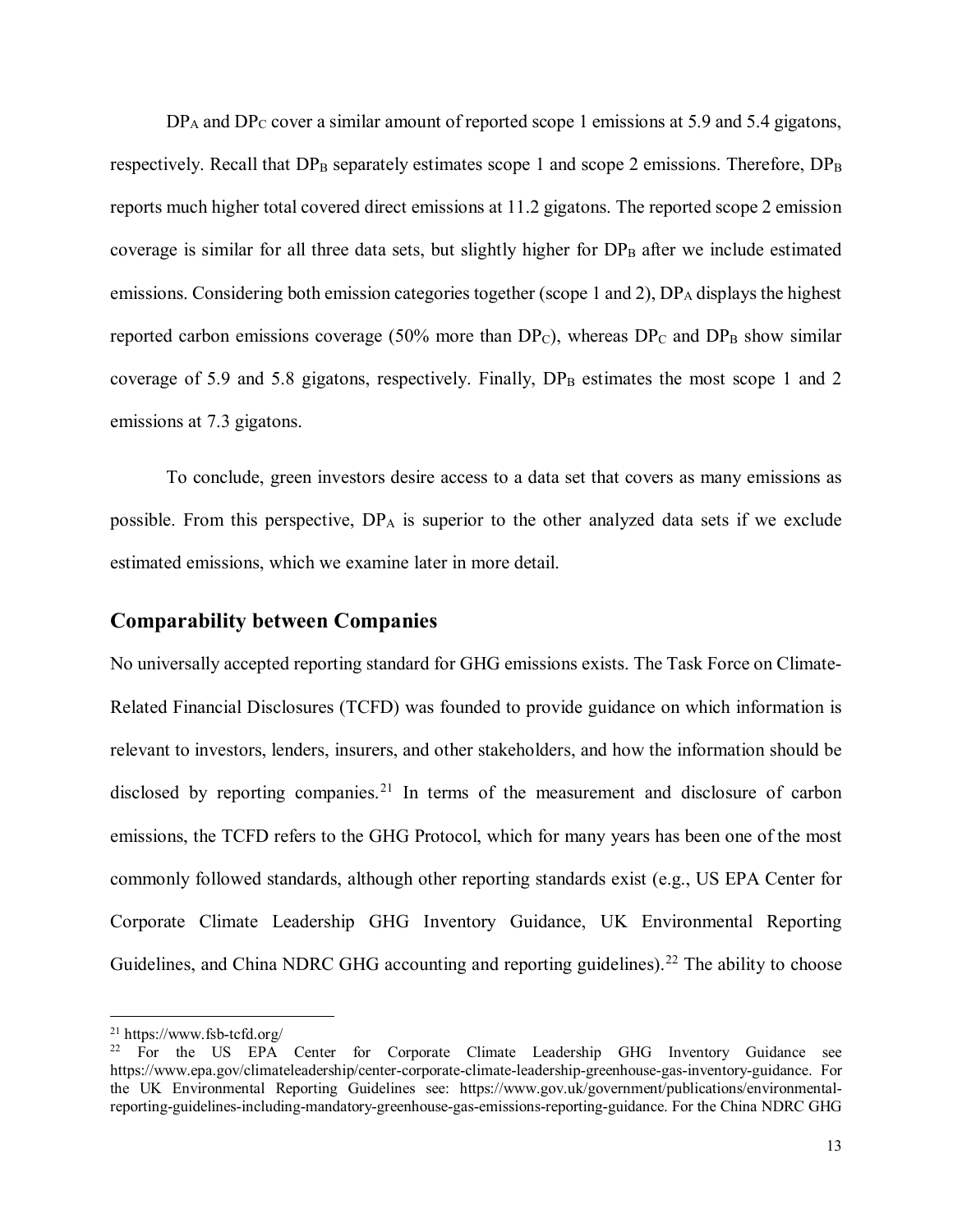the reporting standard potentially introduces a self-serving bias in the reported data and hinders comparability between companies. In 2018, only 33% of companies reported GHG emissions in line with TCFD recommendations (TCFD, 2019). Furthermore, the academic ClimateDisclosure100.info initiative recognizes only 21 firms worldwide to have reported 100% of their scope 1 GHG emissions.  $23$ 

Finally, the standards themselves often give companies significant leeway in measuring and disclosing their emissions. For instance, the GHG Protocol allows for reporting carbon emissions using either the equity share or the financial control approach.<sup>[24](#page-13-1)</sup> As a result, reported carbon emissions can significantly differ based on the approach used.

#### **Consistency across Data Providers**

Most investors obtain their carbon data from a specialized carbon data provider. Each data provider has unique features, which can potentially lead to different investment decisions. For instance, data providers deal differently with corporate events, such as mergers and acquisitions. Some adjust carbon emissions for corporate actions (e.g.,  $DP_A$  and  $DP_B$  claim to do so), while others do not  $(DP<sub>C</sub>)$ . Further, some data providers correct obvious reporting errors (e.g., use of the wrong unit), while others do not.

More discrepancies arise due to the variation in treatment of reported scope 2 emissions. Specifically, the GHG Protocol allows companies to use the market-based or location-based

 $\overline{a}$ 

accounting and reporting guidelines see: https://www.wri.org/our-work/top-outcome/china-moves-toward-mandatory-<br>corporate-ghg-reporting.

<span id="page-13-0"></span> $23$  https://climatedisclosure100.info/

<span id="page-13-1"></span><sup>&</sup>lt;sup>24</sup> Under the equity share approach, a company accounts for GHG emissions from operations according to its share of equity in the operation. Under the control approach, a company accounts for 100% of the GHG emissions from operations over which it has control (WBCSD and WRI, 2015b).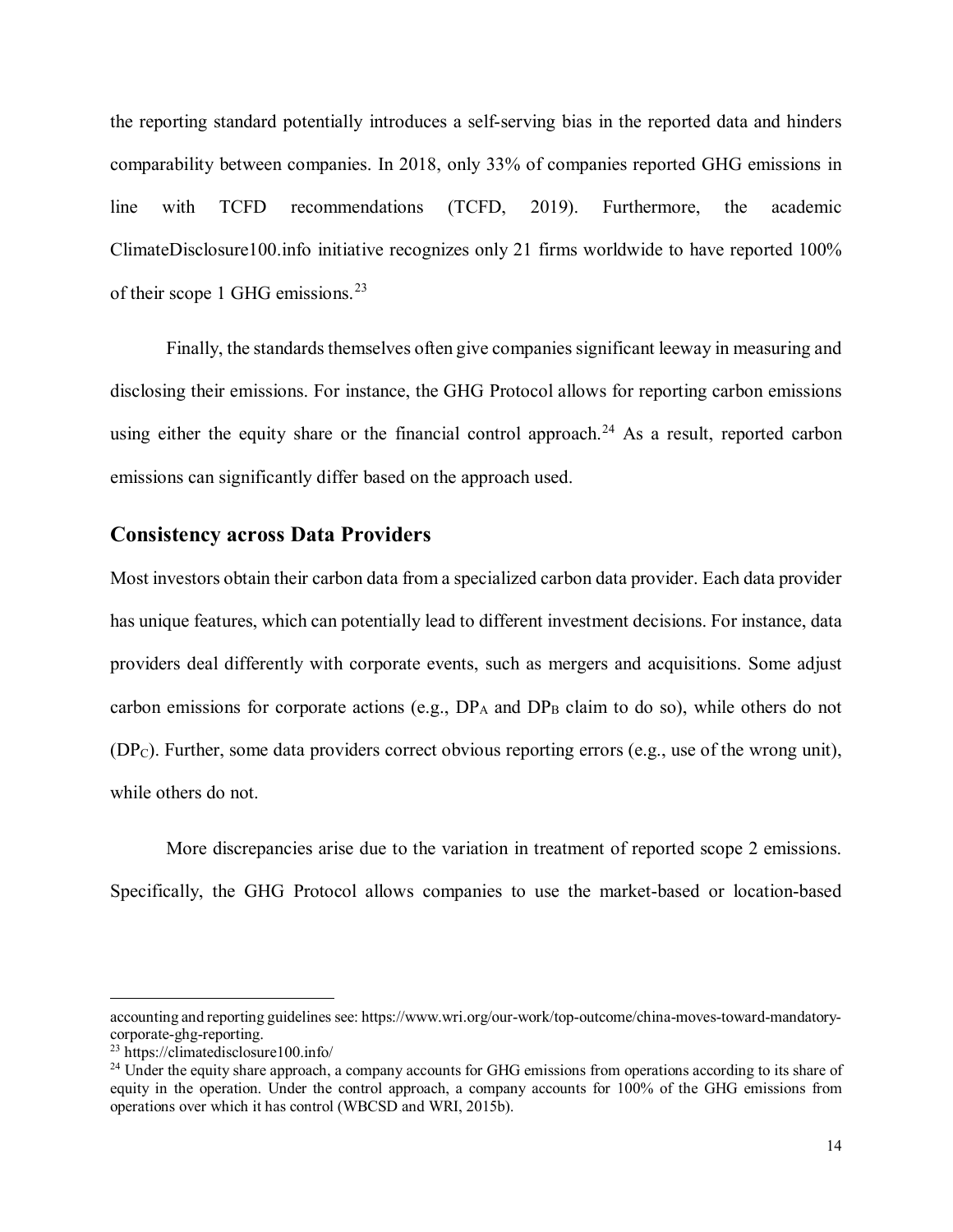approach to calculate their scope 2 emissions.<sup>[25](#page-14-0)</sup> Often, companies report emissions compliant to both approaches, but some data providers report only one approach to investors.<sup>[26](#page-14-1)</sup> The choice of reporting appears arbitrary and leads to considerable differences in reported scope 2 emissions between data providers.[27](#page-14-2)

Our access to multiple carbon data sets allows us to test if reported carbon emissions data are consistent across data providers. Although consistency itself does not guarantee good quality data, it serves as an indirect proxy for data accuracy. To evaluate the consistency of emissions across data sets, we compare rank correlations of emission levels. Ranks are very important because many investment companies and initiatives encourage the exclusion of, for instance, the 200 most polluting companies from their portfolios (negative screening).

In **Table 1**, we compare emissions pairwise from two data providers if both cover the respective company in the respective year. In addition, we distinguish between the scope of emissions and if the emissions were self-reported by the companies or estimated by the data providers (Panel D).

<span id="page-14-0"></span> $25$  The location-based method quantifies scope 2 emissions based on average energy-generation emission factors for defined geographic locations. The market-based method quantifies scope 2 emissions based on GHG emissions emitted by the generators from whom the reporting company contractually purchases electricity (WBCSD and WRI, 2015a). <sup>26</sup> Our analysis suggests that DP<sub>A</sub> is more likely to report scope 2 emissions in accordance with the market-based

<span id="page-14-2"></span><span id="page-14-1"></span>approach as opposed to  $DP_B$ , which uses the location-based approach.  $27$  We compare scope 2 emissions for random observations and find the reported emissions differ by more than 30%.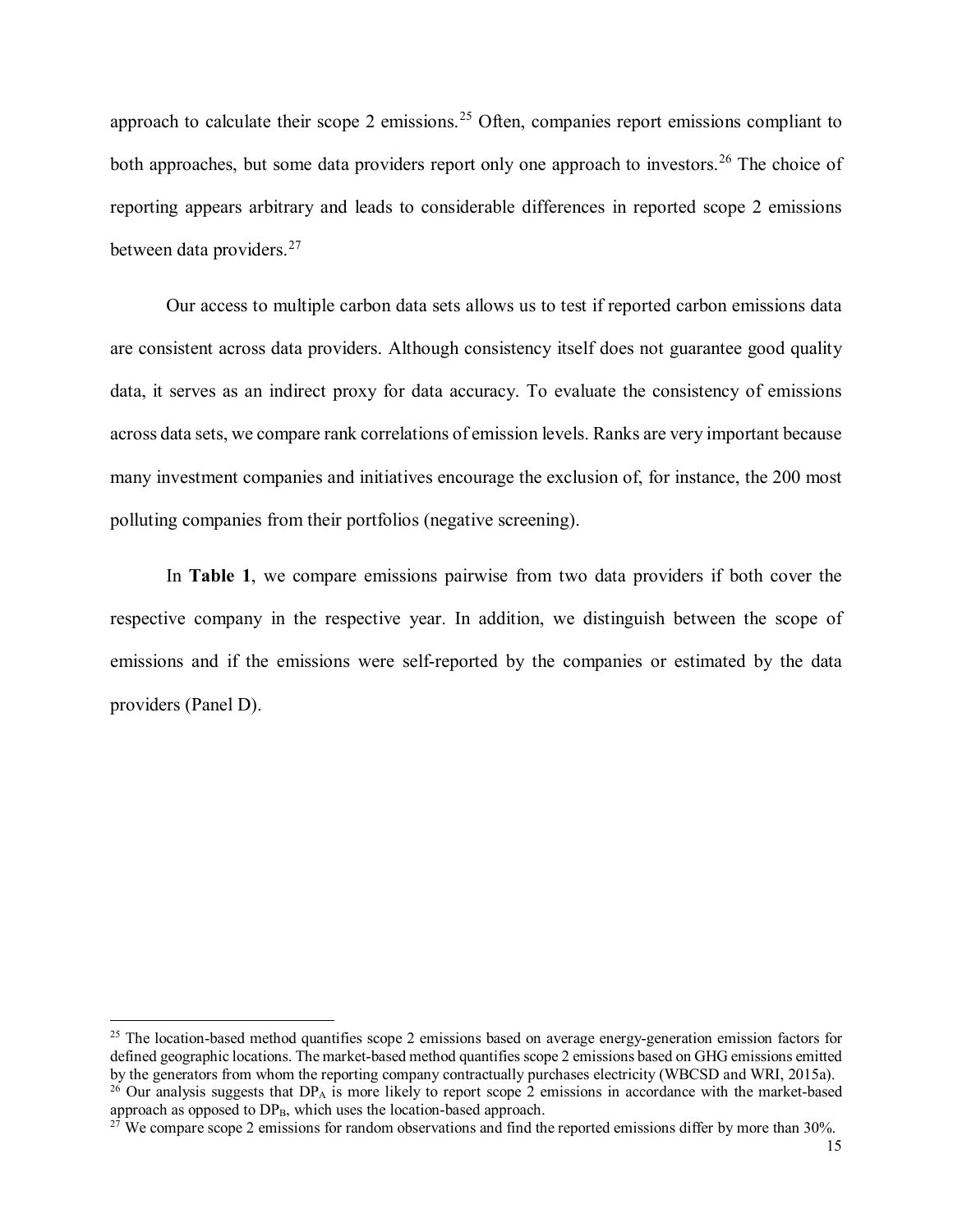| Panel A: Reported scope 1 emissions     |                 |                 |                 | Panel B: Reported scope 2 emissions      |                 |                 |                 |  |
|-----------------------------------------|-----------------|-----------------|-----------------|------------------------------------------|-----------------|-----------------|-----------------|--|
|                                         | DP <sub>A</sub> | DP <sub>B</sub> | $DP_C$          |                                          | DP <sub>A</sub> | DP <sub>B</sub> | DP <sub>C</sub> |  |
| DP <sub>A</sub>                         |                 |                 |                 | DP <sub>A</sub>                          |                 |                 |                 |  |
| DP <sub>B</sub>                         | 0.987           |                 |                 | DP <sub>B</sub>                          | 0.976           |                 |                 |  |
| DP <sub>C</sub>                         | 0.986           | 0.995           |                 | DP <sub>C</sub>                          | 0.979           | 0.993           |                 |  |
|                                         |                 |                 |                 |                                          |                 |                 |                 |  |
| Panel C: Reported scope $1+2$ emissions |                 |                 |                 | Panel D: Estimated scope $1+2$ emissions |                 |                 |                 |  |
|                                         | DP <sub>A</sub> | DP <sub>B</sub> | DP <sub>C</sub> |                                          | DP <sub>A</sub> | DP <sub>B</sub> | DP <sub>C</sub> |  |
| DP <sub>A</sub>                         |                 |                 |                 | DP <sub>A</sub>                          |                 |                 |                 |  |
| DP <sub>B</sub>                         | 0.984           |                 |                 | DP <sub>B</sub>                          | 0.847           |                 |                 |  |
| DP <sub>C</sub>                         | 0.984           | 0.996           |                 | DP <sub>C</sub>                          |                 |                 |                 |  |

### **Table 1. Correlation of Reported and Estimated GHG Emissions between Data Providers, 2010–2016**

Source: Research Affiliates, LLC, and University of Augsburg based on anonymized data from GHG emissions data providers. Note: This table shows rank correlations between various emission categories and between carbon data sets for the period 2010– 2016. The number of observations varies within and across each panel.

Table 1 suggests that the ranks are relatively consistent across GHG data sets for the reported data: the rank correlations are almost 1 between  $DP_B$  and  $DP_C$  across all emission categories. The rank correlations of scope 2 emissions between  $DP_A$  and  $DP_C$  and between  $DP_A$ and  $DP<sub>B</sub>$  are lower due to their different treatments of scope 2 emissions (location based versus market based). Estimated carbon emissions are more inconsistent across data providers (0.847) than reported emissions and can be attributed to the differences in their estimation models.<sup>[28](#page-15-0)</sup> Busch et al.  $(2018)$  support our findings as they observe similar rank correlations.<sup>[29](#page-15-1)</sup>

In summary, reported data are largely consistent across data providers. Estimated data exhibit large inconsistencies between data providers and the information content of estimates deserves careful examination.

<span id="page-15-0"></span><sup>&</sup>lt;sup>28</sup> Many studies support our results that data providers often disagree in their examination of a company's sustainability (e.g., Dimson, Marsh, and Staunton, 2020, and Berg et al., 2019).

<span id="page-15-1"></span> $^{29}$  In Appendix E, we conduct another analysis in which we calculate percentage deviations between the data providers. In this analysis, we find some inconsistencies, but they do not lead to significant changes in rank.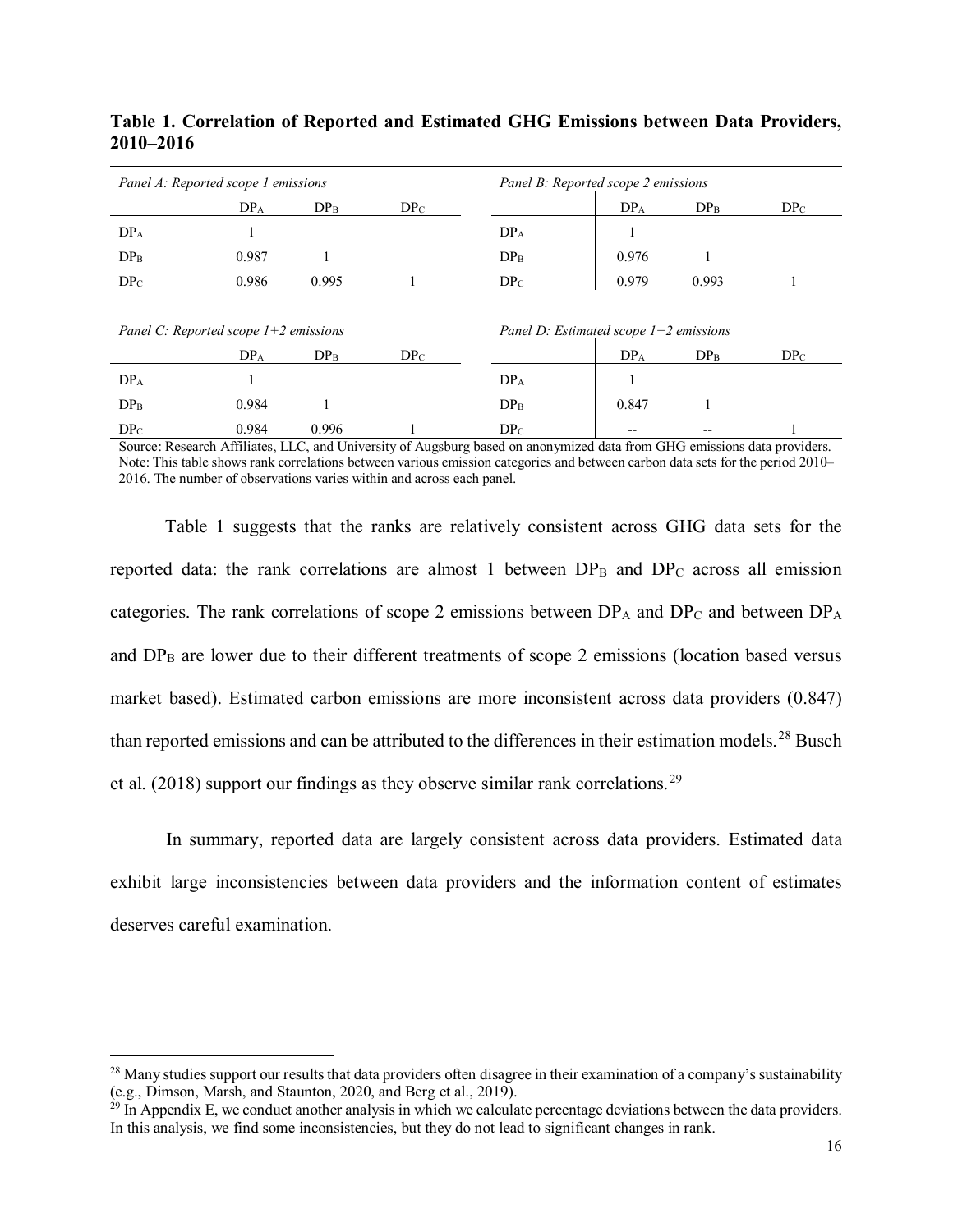### **Predictive Power of Forward-Looking Information**

Investors who desire to mitigate climate change are particularly interested in which companies plan to reduce their future emissions. Access to a company's forward-looking information is therefore precious. Data providers have also started to supply data with information on how companies are expected to change their carbon-emitting behavior in the future (e.g., based on corporate emissions reduction targets). This information is not supplied to investors in terms of future estimates of carbon emissions (in metric gigatons), but rather through a score or rating. We examine if these data are helpful for investors in predicting future *levels* and *changes* in emissions and if carbon scores with forward-looking information have any predictive power, as often claimed by data providers (e.g., emission reduction score). (Appendix A describes the carbon scores we use in our analysis).

**Predictability of Future Reported Emission** *Levels.* We expect carbon emission levels to be very persistent over time. We test this expectation by running regressions on future reported carbon emissions, which are explained by simple fixed effects as in predictive Models (1) and (2) and by historical emissions (autoregressive model) as in predictive Models (3) and (4). After calibrating the regression models, we studied how well investors can forecast future emission levels by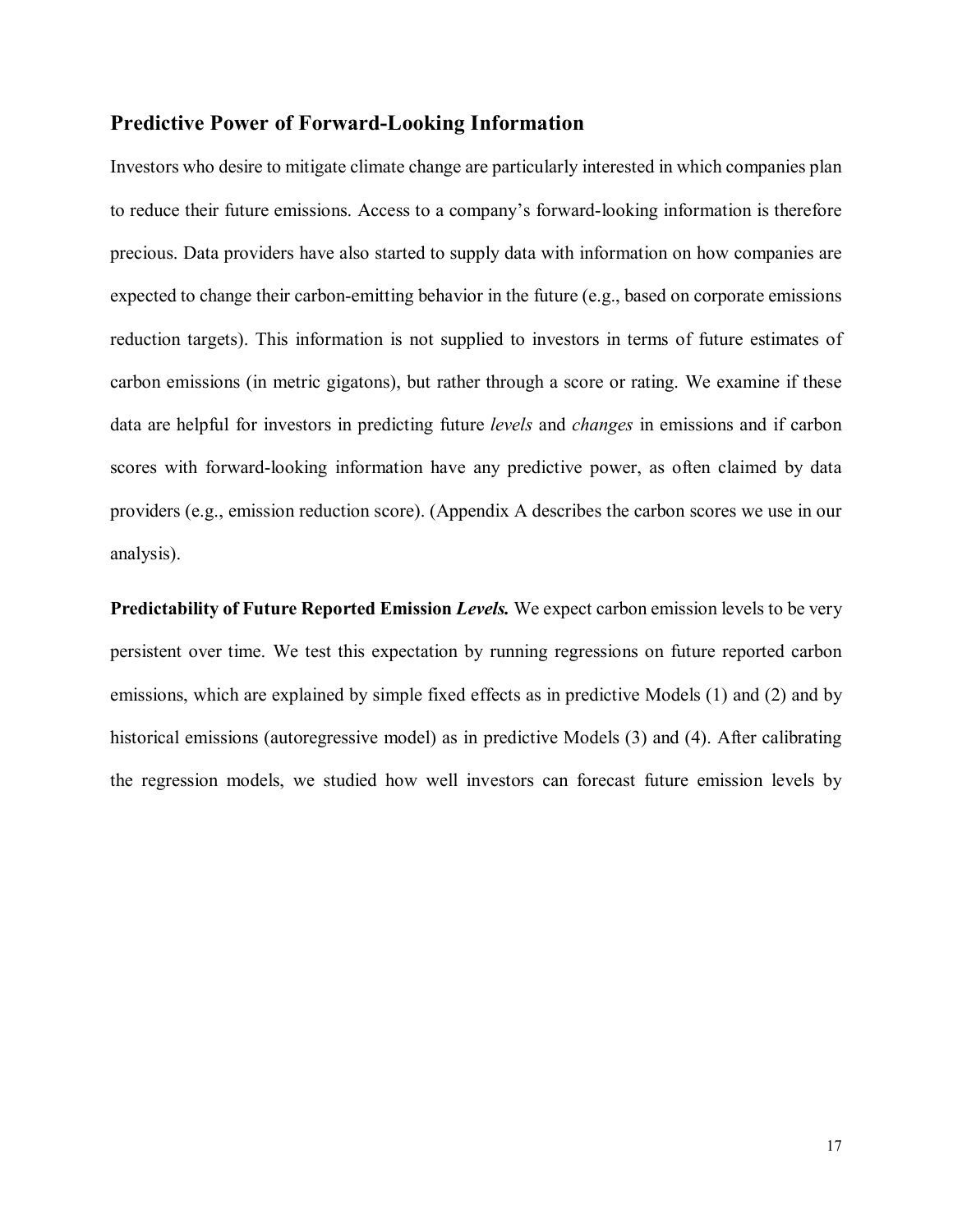examining rank correlations between model-predicted future emissions and real reported future emissions. In **Table 2**, we display the results.

| (1)                    | (2)                    | (3)                    | (4)                    |
|------------------------|------------------------|------------------------|------------------------|
| $Log(Emissions_{t+1})$ | $Log(Emissions_{t+1})$ | $Log(Emissions_{t+1})$ | $Log(Emissions_{t+1})$ |
|                        |                        | $0.98**$               | $0.94**$               |
| $14.37**$              | $14.79**$              | $0.27**$               | $0.77**$               |
| (27.55)                | (17.45)                | (8.15)                 | (6.27)                 |
| <b>Yes</b>             | <b>Yes</b>             | No                     | Yes                    |
| No                     | <b>Yes</b>             | N <sub>0</sub>         | Yes                    |
| N <sub>o</sub>         | <b>Yes</b>             | No                     | <b>Yes</b>             |
| 11,984                 | 11.984                 | 11,984                 | 11,984                 |
| 60.4%                  | 65.4%                  | 97.1%                  | 97.2%                  |
|                        |                        |                        |                        |

**Table 2. Predictability of Future Reported Carbon Emission Levels, 2010–2016**

The rank correlation between predicted future emissions and real reported future emissions.

78.0% 81.0% 98.7% 98.7% Source: Research Affiliates, LLC, and University of Augsburg based on anonymized data from GHG emissions data providers.

Note: This table reports regression results of past reported carbon emissions on real reported future carbon emissions (scope 1 and 2). All variables are logarithmized due to their skewness. *Emissions* reflect a company's scope 1 and 2 emissions. Industry fixed effects are based on a company's TRBC activity code. Country fixed effects are based on a country's ISO 3166 code. ∗∗ and ∗ indicate significance at the 1% and 5% level, respectively. Standard errors are clustered at the company level.

The adjusted  $\mathbb{R}^2$  of the regression using both fixed effects and historical emissions is 97.2%; that is, we can almost perfectly predict future emissions by a simple regression model. In addition, the rank correlation between predicted future emissions and reported future emissions is very high at 98.7%. Overall, our results suggest that carbon emissions are stable from one year to another and that investors are well served by taking the latest reported emissions as the proxy for next year's emissions. In this case, forward-looking carbon scores from the data providers are not needed.

#### **Predictability of Future Reported Emission** *Changes* **Using Forward-Looking Information.**

Next, we test whether future changes in emissions are predictable and whether carbon scores from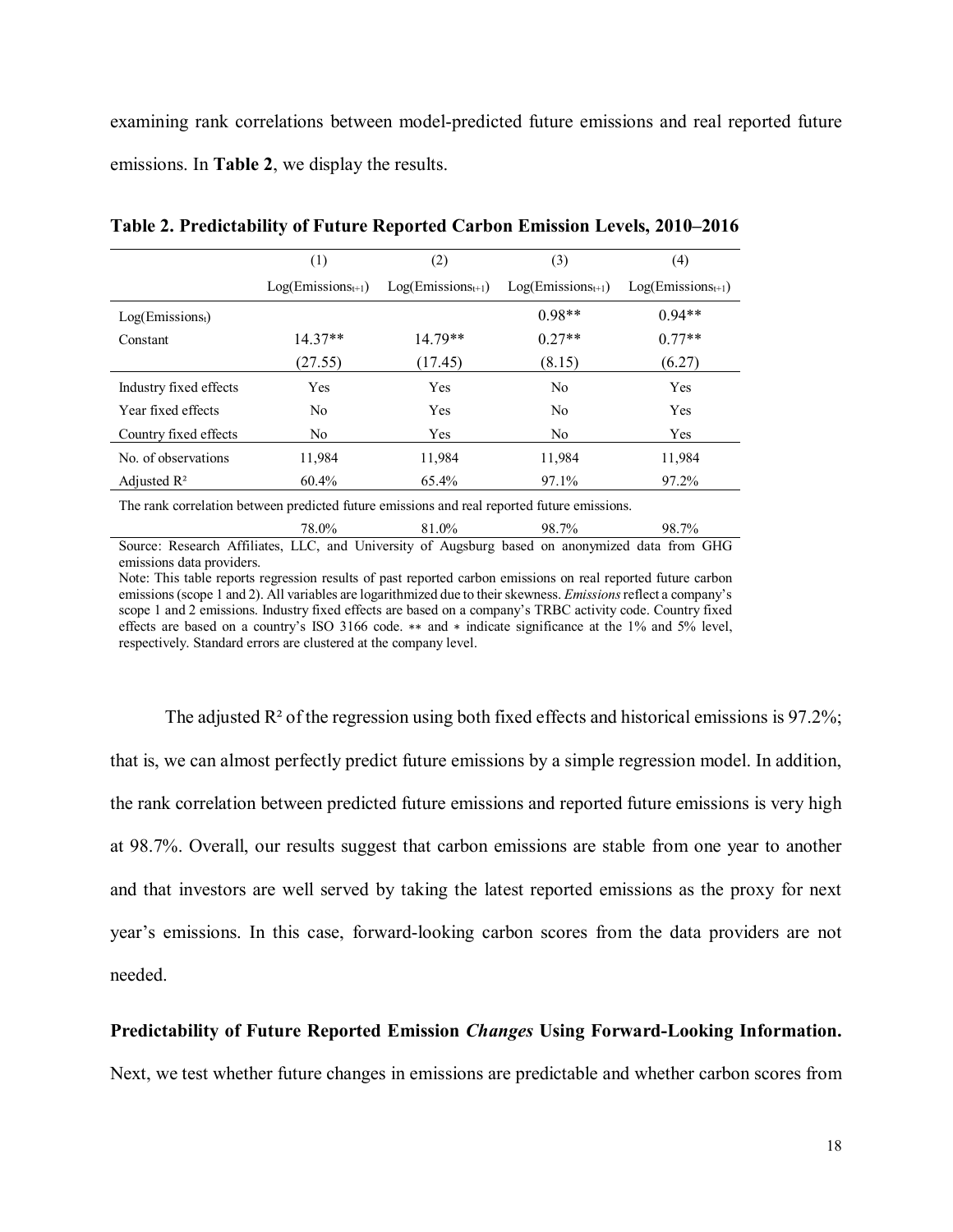the data providers have explanatory power in predicting future changes in emissions.<sup>[30](#page-18-0)</sup> Again, we use a regression approach, as shown in **Table 3,** to explain future changes in emissions by past changes (autoregressive model) and to add provider-specific carbon scores<sup>[31](#page-18-1)</sup> with forward-looking information to the model.

|                                                                                                               | $\Delta\%$<br>$E$ missions <sub>t+1,t</sub> | $\Delta\%$<br>$E$ missions <sub>t+1,t</sub> | $\Delta\%$<br>$E$ missions <sub>t+1,t</sub> | $\Delta\%$<br>$E$ missions <sub>t+1,t</sub> | $\Delta\%$<br>$E$ missions <sub>t+1,t</sub> | $\Delta\%$<br>$E$ missions <sub>t+1,t</sub> |  |  |  |  |
|---------------------------------------------------------------------------------------------------------------|---------------------------------------------|---------------------------------------------|---------------------------------------------|---------------------------------------------|---------------------------------------------|---------------------------------------------|--|--|--|--|
| $\Delta\%$ Emissions <sub>t.t-1</sub>                                                                         |                                             | $-0.04*$                                    | $-0.04*$                                    | $-0.04*$                                    | $-0.04*$                                    | $-0.04*$                                    |  |  |  |  |
| $DP_C A list_t$                                                                                               |                                             |                                             | $-0.09$                                     |                                             |                                             | $-0.02$                                     |  |  |  |  |
| $DP_A$ emission reduction score                                                                               |                                             |                                             |                                             | $-0.00$                                     |                                             | $-0.00$                                     |  |  |  |  |
| $DPD$ carbon emission scoret                                                                                  |                                             |                                             |                                             |                                             | $-0.08$                                     | $-0.07$                                     |  |  |  |  |
| Constant                                                                                                      | 0.72                                        | 0.74                                        | 0.74                                        | $1.02*$                                     | 0.94                                        | $1.04*$                                     |  |  |  |  |
| Industry fixed effects                                                                                        | Yes                                         | Yes                                         | Yes                                         | Yes                                         | Yes                                         | Yes                                         |  |  |  |  |
| Year fixed effects                                                                                            | Yes                                         | Yes                                         | Yes                                         | Yes                                         | Yes                                         | Yes                                         |  |  |  |  |
| Country fixed effects                                                                                         | Yes                                         | Yes                                         | Yes                                         | Yes                                         | Yes                                         | Yes                                         |  |  |  |  |
| No. of observations                                                                                           | 5,917                                       | 5,917                                       | 5,917                                       | 5,917                                       | 5,917                                       | 5,917                                       |  |  |  |  |
| $R^2$                                                                                                         | 3.6%                                        | 3.7%                                        | 3.7%                                        | 3.7%                                        | 3.8%                                        | $3.8\%$                                     |  |  |  |  |
| Adjusted $\mathbb{R}^2$                                                                                       | $-3.0\%$                                    | $-2.9\%$                                    | $-2.9\%$                                    | $-2.9\%$                                    | $-2.9\%$                                    | $-2.9%$                                     |  |  |  |  |
| Rank correlation between predicted changes in future emissions and real reported changes in future emissions. |                                             |                                             |                                             |                                             |                                             |                                             |  |  |  |  |

**Table 3. Predictability of Future Reported Carbon Emission Changes, 2010–2016**

 $6.6\%$  7.0% 7.2% 6.6% 7.0% 6.9% Source: Research Affiliates, LLC, and University of Augsburg based on anonymized data from GHG emissions data providers. Note: This table reports regression results of past reported carbon emission changes on real reported future carbon emission changes (scope 1 and 2). *∆% Emissionst+1,t* reflect the percentage change of a company's scope 1 and 2 emissions from one year to another. *DP<sub>C</sub>A list* reflect a binary variable, which specifies if a company was in the DP<sub>C</sub> A list in the respective year. Industry fixed effects are based on a company's TRBC activity code. Country fixed effects are based on a country's ISO 3166 code. ∗∗ and ∗ indicate significance at the 1% and 5% level, respectively. Standard errors are clustered at the company level.

Independent of the model specification, it is difficult to predict future changes in emissions as indicated by a low (negative) adjusted R². Even data provider–specific carbon emission scores with forward-looking content cannot overcome this problem. The rank correlation between modelpredicted future changes in emissions and real reported future emissions changes for any model

<span id="page-18-1"></span><span id="page-18-0"></span><sup>&</sup>lt;sup>30</sup> In Appendix F, we examine if changes in carbon emissions (Panel A) and carbon intensities (Panel B) are persistent over time. We find the likelihood of last year's trend (e.g., strong emissions reduction) continuing in the future is low. <sup>31</sup> Appendix A gives an overview of carbon scores with forward-looking information.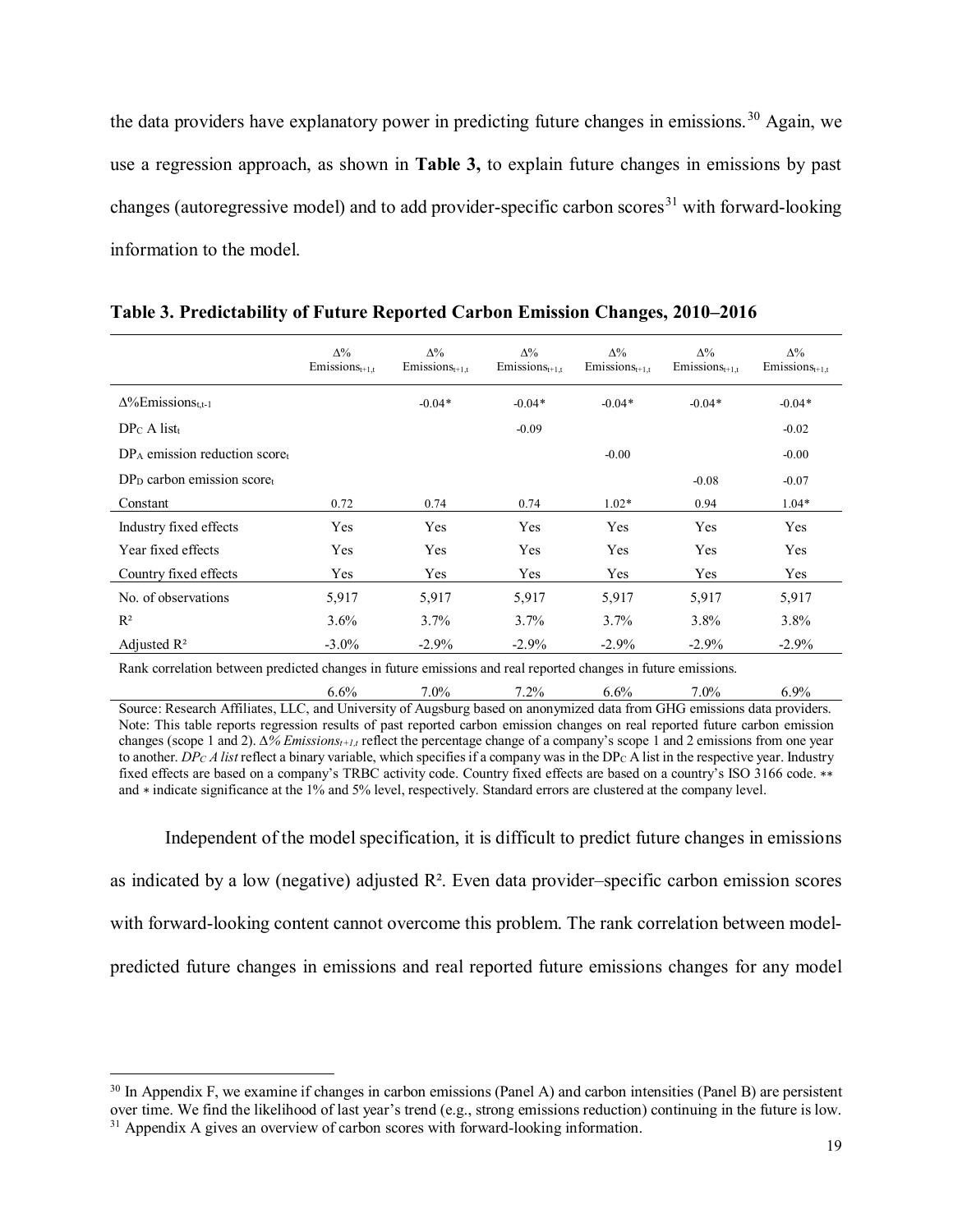specification is very low (below 8%). We repeat the analysis focusing on future changes in carbon *intensities* (Appendix G) and get similar results.

The bottom line is that future changes in carbon emissions are very hard to forecast. We find no evidence that the forward-looking scores from the data providers carry any useful forecasting information. We do not doubt that data providers are doing an honest job collecting data from companies. The lack of predictability is likely driven by the use of nonscientifically verified estimation methods and by "cheap talk" from companies engaged in greenwashing. We argue that this kind of information should be externally verified before being published. Until scientific verification demonstrates that a specific type of forward-looking data is predictive of future emissions changes, investors would be prudent to operate under the presumption these data contain no useful forward-looking information.

#### **Accuracy of Estimated Emissions**

Voluntary reporting results in reported data on GHG emissions being available for only 48−62% of companies based on market capitalization (see Figure 1). The data providers that estimate the missing data have limited visibility into companies' activities, implying that the estimated emissions are less likely to contain detailed company-specific information about companies' green efforts and activities. Nevertheless, data providers claim their estimated emissions are based on highly sophisticated estimation models and some have even patented their models.<sup>[32](#page-19-0)</sup> These representations lead to a widespread misunderstanding that estimated emissions are of similar quality as reported emissions and can be used with equal confidence in decision making. In this section, we analyze the accuracy of estimated emissions.

<span id="page-19-0"></span> $32$  Appendix H gives an overview of the carbon estimation models.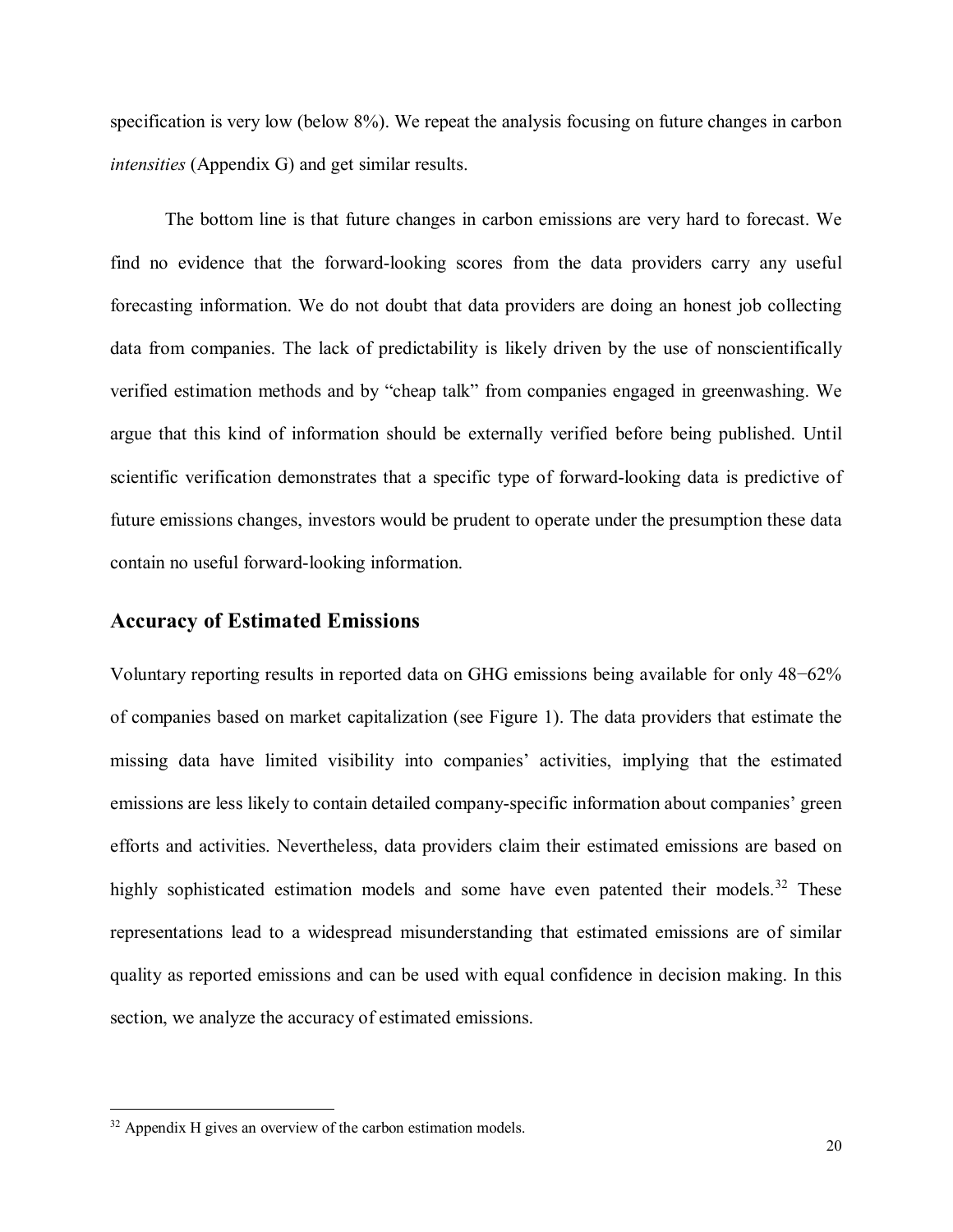We run several tests to assess the information content of the estimated data using reported data as the best available proxy for the true emissions. Estimated emissions are by definition a noisy proxy of true emissions, which are unobserved. Data providers often base their estimates on broad business metrics and industry affiliations, and to our best knowledge, do not engage with companies in estimating emissions. As described in Appendix H, data providers typically base their estimates on very simple financial information (e.g., net sales or number of employees).

**Calibrating Model Accuracy.** We test how much power simple financial business metrics and fixed effects have in explaining reported carbon emissions. We use the model  $R<sup>2</sup>$ —a statistical metric representing the percentage of total emissions explained by the model-independent variables—as the measure of model accuracy. If the explanation power is very high (R² close to 1), this suggests that estimated emissions are likely to adequately represent a company's true emissions. We later assess how different levels of R² translate into investors' ability to identify the worst emitters and use this measure to assess how model accuracy can impact the efficacy of investor actions.

We set up various specifications of regression models to test if simple business metrics and fixed effects have any power in explaining reported emissions. We use  $DP<sub>C</sub>$ 's emissions in the model calibration as the dependent variable because  $DP_C$  collects the bulk of the reported data first hand and the other data providers use these data as the main source for their own data sets. We use quite simple financial indicators, such as the logarithm of net sales (to proxy for the size of a company's output), as independent variables. Next, we use a company's industry affiliation, country of domicile, and the year as fixed effects. (Appendix I shows that carbon emissions differ highly across countries and industries.) In Appendix J, we provide a detailed definition and rationale for each variable we use. We take logs of carbon emissions and business metrics due to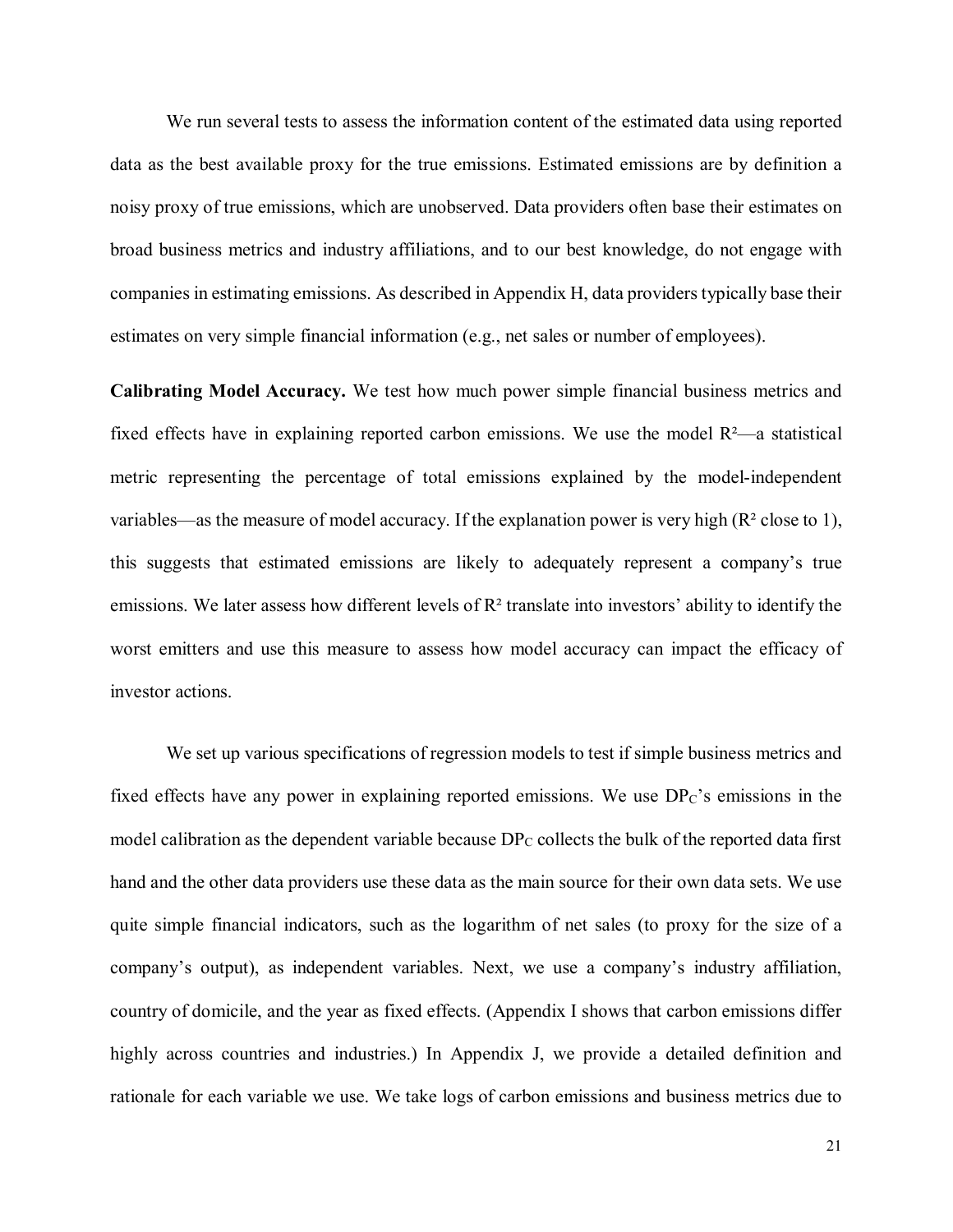their high skewness. We use an ordinary least squares regression to calibrate the models. Equation 1 is our baseline regression model,

Log(Carbon emissions<sub>i,t</sub><sup>Reported</sup>) = 
$$
\alpha + \sum_{j}^{n} \beta_{j} Log(Business metric_{i,t}) + \sum_{k}^{m} \beta_{k} Fixed and time effects_{i,t} + \varepsilon_{i,t}
$$
 (1)

|                                  | (1)                | (2)                | (3)                | (4)                | (5)                |
|----------------------------------|--------------------|--------------------|--------------------|--------------------|--------------------|
|                                  | $Log(Emissions_t)$ | $Log(Emissions_t)$ | $Log(Emissions_t)$ | $Log(Emissions_t)$ | $Log(Emissions_t)$ |
| Log(Net sales <sub>t</sub> )     | $1.06**$           |                    |                    | $1.10**$           | $1.11***$          |
| Log(Employees/NS <sub>t</sub> )  |                    |                    |                    |                    | $0.29**$           |
| Log(Marker Cap/NS <sub>t</sub> ) |                    |                    |                    |                    | $-0.18**$          |
| Log(EBT/NS <sub>t</sub> )        |                    |                    |                    |                    | $-0.03$            |
| Log(FFO/NS <sub>t</sub> )        |                    |                    |                    |                    | $0.28**$           |
| Log(OI/NS <sub>t</sub> )         |                    |                    |                    |                    | $-0.08$            |
| $Log(PP\&E/NSt)$                 |                    |                    |                    |                    | $0.43**$           |
| Log(COGS/NS <sub>t</sub> )       |                    |                    |                    |                    | $0.18**$           |
| Constant                         | $-10.96**$         | 13.99**            | $13.94**$          | $-9.94**$          | $-6.47**$          |
| Industry fixed effects           | No                 | Yes                | Yes                | Yes                | Yes                |
| Year fixed effects               | No                 | No                 | Yes                | Yes                | Yes                |
| Country fixed effects            | No                 | No                 | Yes                | Yes                | Yes                |
| No. of observations              | 7,227              | 7,227              | 7,227              | 7,227              | 7,227              |
| Adjusted $\mathbb{R}^2$          | 45.7%              | 54.2%              | 61.2%              | 83.8%              | 87.0%              |

Source: Research Affiliates, LLC, and University of Augsburg based on anonymized data from GHG emissions data providers. Note: This table displays panel regression results of various company characteristics on carbon emissions (scope 1 and 2). All variables are logarithmized due to their skewness. *Emissions* reflect a company's scope 1 and 2 emission reported to DPC for the period 2010–2016. The independent variables are described in Appendix J. Industry fixed effects are based on a company's TRBC activity code. Country fixed effects are based on a country's ISO 3166 code. ∗∗ and ∗ indicate significance at the 1% and 5% level, respectively. Standard errors are clustered at the company level.

We display the model calibration results in **Table 4**. Models (1) through (4) show that company size and industry explain most of the company variations in reported emissions. Specifically, Model (1), which uses the logarithm of net sales as the proxy for company size, explains around half of the emission variation; the model adjusted  $R^2$  is 45.7%. Similarly, Model (2), which uses only the industry fixed effects, has an adjusted  $R^2$  of 54.2%. When we combine the measure of size, industry, and other fixed effects in Model (4), the adjusted  $R^2$  rises to 83.8%.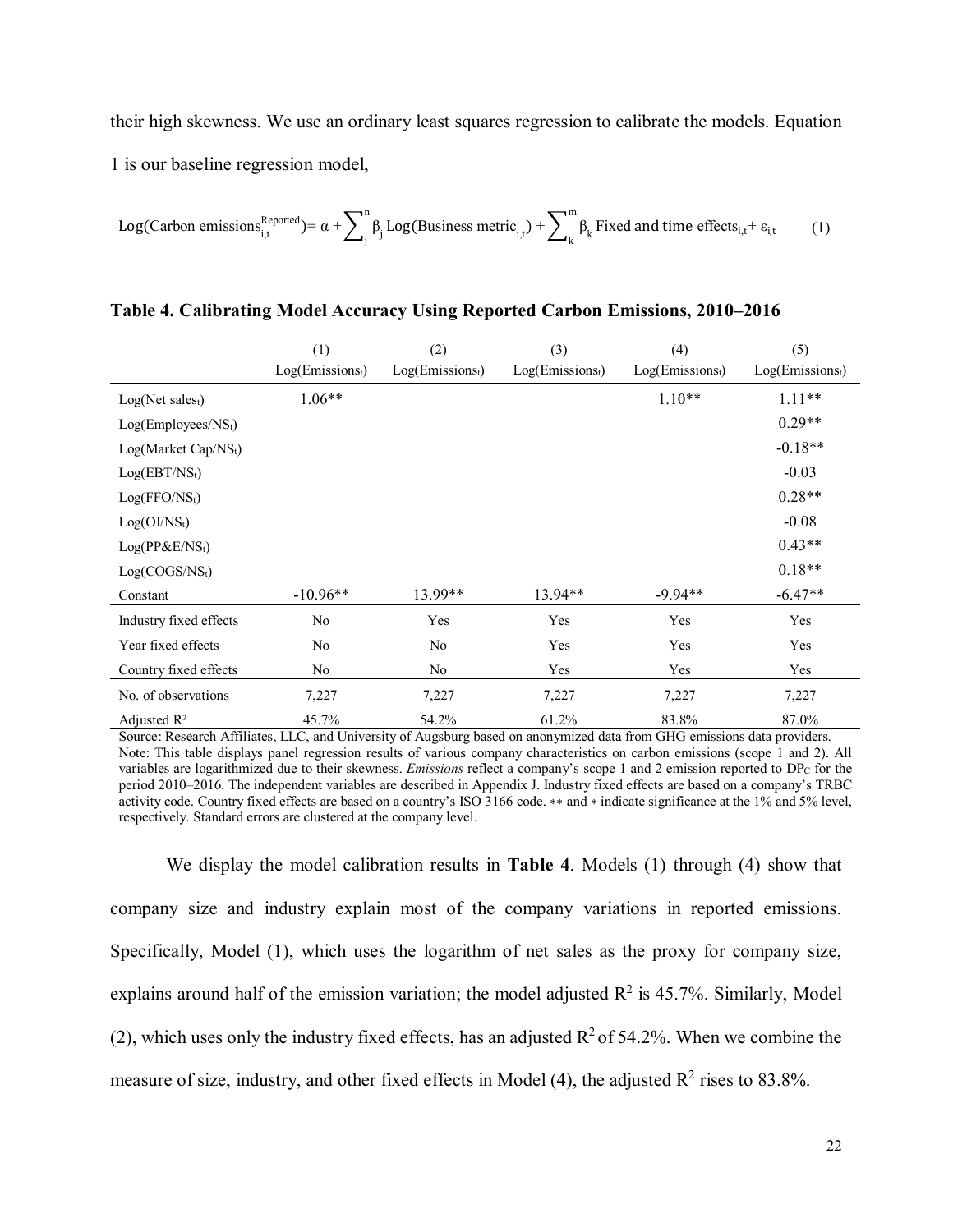In Model (5), we add a few more company-specific financial ratios as explanatory variables. The most important variables, as reflected by their *t*-stats, are 1) property, plant, and equipment  $(PP\&E)$  value scaled by net sales  $(Log(PP\&E/NS))$ , which proxies for the equipment intensiveness of production, and 2) number of employees scaled by net sales (Log(Employees/NS)), which measures the employee intensiveness of production. Both variables positively predict the variations in emissions, suggesting that the more-innovative and greener companies are also less well equipped and less employee intensive. Model (5) captures some information beyond the broad correlates: the adjusted  $\mathbb{R}^2$  increases from 83.8% for Model (4) to 87.0% for Model (5).

We conclude that industry and size characteristics play a major role in explaining carbon emissions. Models incorporating this type of information as well as information on a company's efficiency have excellent explanatory power with an  $R<sup>2</sup>$  approaching 100%. At the same time, we do not observe perfect explanatory power, which is relevant for the comparison with the reported data. The missing data may hold extremely relevant and valuable information, such as whether a company is greener than its peers in a specific industry (e.g., it uses green electricity). In the following section, we illustrate how using estimated emissions based on an  $\mathbb{R}^2$  lower than 100% can affect the impact of investor actions.

**Model Accuracy and Investor Ability to Identify the Worst Emitters.** Carbon emissions are highly concentrated. Only 5% of companies are responsible for 80% of total emissions. We raise the question of how precisely investors can identify these 5% largest emitters using noisy estimated data.

To understand the exercise, consider the following example. Suppose an investor wants to avoid investing in the 5% largest emitters in a universe of 10,000 companies and wishes to use estimated data to identify these 5% of heavy emitting companies. With perfect data (reported or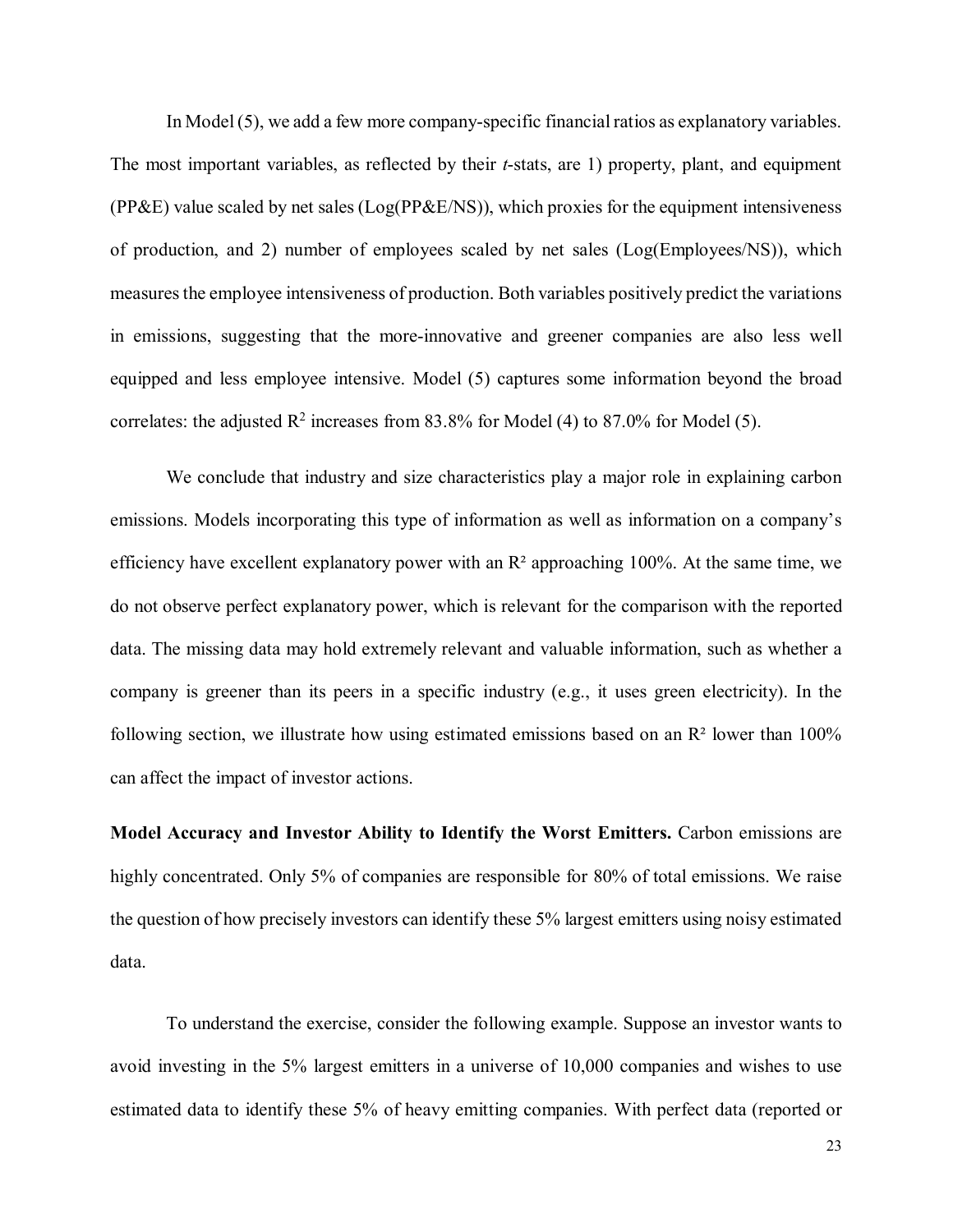estimated with an  $\mathbb{R}^2$  of 100%), an investor would be able to exactly identify the 500 worst companies (100% confidence). **Panel A** of **Figure 3** illustrates a simulated distribution of true and estimated emissions with an  $\mathbb{R}^2$  of 100%. In this case, estimated emissions allow the perfect identification of all 5% of the worst emitters (data points marked with crosses). If the data are noisy and do not perfectly reflect a company's true emissions (R² below 100%), an investor would need to exclude more companies from their portfolio in order to ensure that all of the 500 largest emitters would be excluded.





Source: Research Affiliates, LLC, and University of Augsburg. Note: The figure shows the simulated distribution of normally randomly distributed true (unobservable) and estimated (observable) emissions. We mark with crosses the 5% worst emitters based on the true emissions. We also mark with the dashed line the cut-off value of the estimated emissions necessary to select at least 95% of the 5% worst emitters based on the estimated emissions.

To show the effects of using estimated data, we perform a Monte-Carlo simulation. We assume an  $\mathbb{R}^2$  of 84% as in Model (4) and calculate that an investor would need to exclude 1,250 companies to remove at least 95% of the largest emitters. In **Panel B** of Figure 3, to the right of the dashed line, the dots represent the less-severe emitters together with the crosses that represent the 5% worst emitters. In this case, the number of noninvestable stocks increases by 2.5 relative to the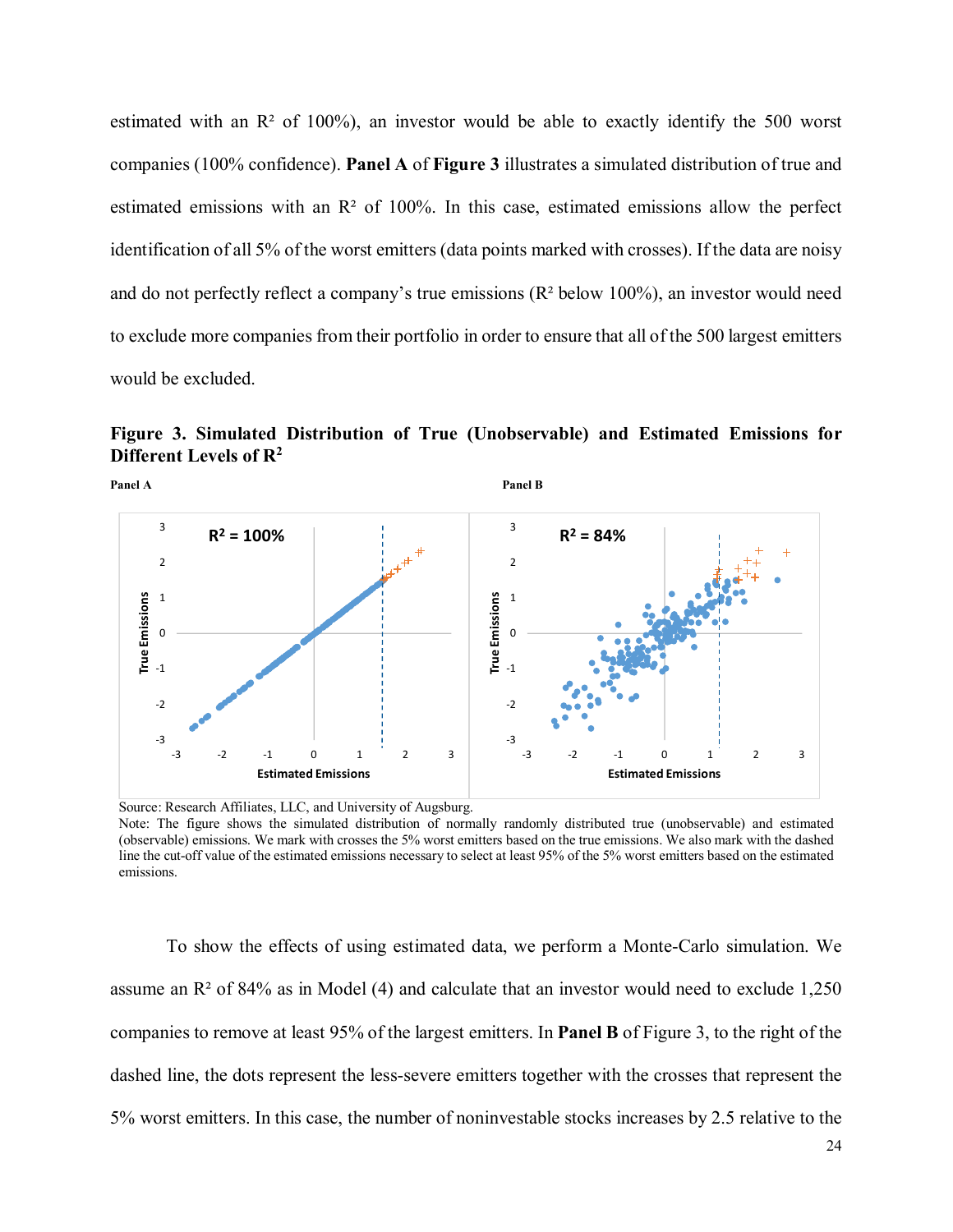500 stocks that would be excluded with perfect insight, reducing the effectiveness of the investor action by 2.5 times (i.e., the investor does not invest in 1,250 companies versus 500). We call 2.5 the *inefficiency of using estimated emissions* in comparison to reported emissions. We repeat our simulation for various levels of *R*² and display the results in **Figure 4**.



**Figure 4. Inefficiency of Targeting the Largest Emitters Using Estimated Emissions**

-Identify 5% largest emitters with 95% confidence

Source: Research Affiliates, LLC, and University of Augsburg. Note: The figure shows the results of Monte-Carlo simulations with the sample size of the 10,000 using normally distributed random variables in all parts of the simulations. For a model with a given  $R^2$ , we estimate the size of the sample sufficiently large to identify the 5% largest emitters with the 95% confidence.

Compared to Model (4), using Model (5) with an  $R^2$  of 87.0%, the estimates are not much better. An investor would need to pick about 2.4 times (compared to 2.5 times) as many stocks to exclude the 5% worst stocks, about 1,190 versus 500 using reported data. The higher  $R^2$  of Model (5) lowers the inefficiency of the investor action, but only minimally. A model  $R^2$  of 98% or higher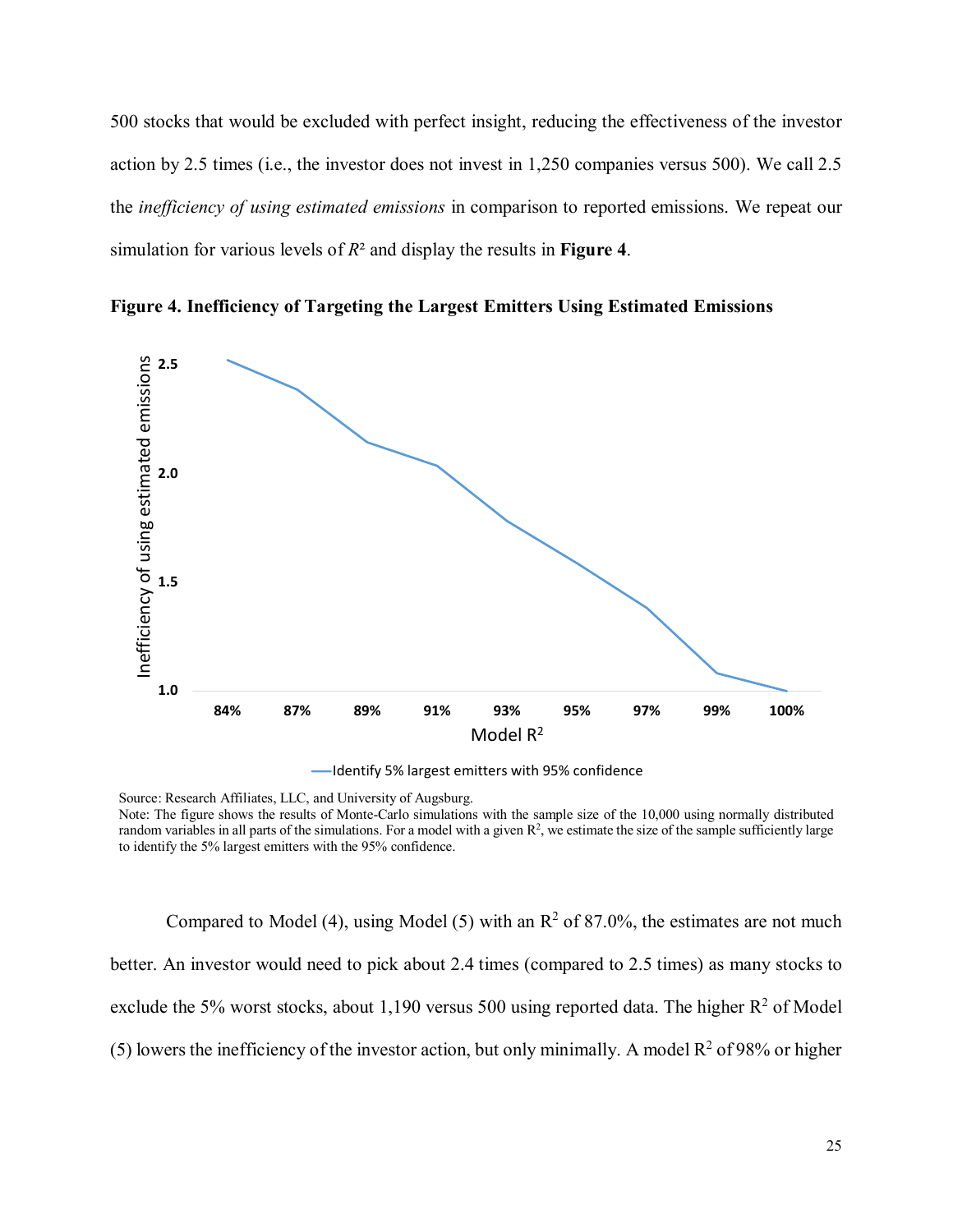is likely the point at which the multipliers begin to converge to 100%, and investors would need a sample of no more than 1.2 times to target the 5% worst emitting companies.

**Accuracy and Information Content of Estimated Emissions by Data Providers.** We use a unique subset of companies to run the horse race between the data of the two data providers,  $DP<sub>A</sub>$ and  $DP_B$ , and the estimates obtained from Models (4) and (5). This subset of companies began reporting after a period of nonreporting, during which the data providers had been estimating the companies' emissions. Given the high persistence of emissions as described earlier in the paper, the subsequently reported data are an excellent proxy for historical emissions.<sup>[33](#page-25-0)</sup>

We argue that if one data provider has superior information compared to the other, its estimates would be more highly correlated to the (later) reported emissions. To test this expectation, we compare correlations between the last known estimated emissions by the data providers and the first reported emissions by the companies. In **Table 5**, we report the rank correlations and log-level correlations between the different types of estimates. Because estimating emissions may be harder for smaller companies due to less available information, we show results for two different samples. Panel A shows correlations for observations in which both data providers switch from estimated to reported emissions at the same time (i.e., we compare the same companies). Panel B relaxes this condition and shows results for all observations within a data set. Our Model (4) and Model (5) predictions are benchmarked against reported DP<sub>C</sub> emissions.

<span id="page-25-0"></span><sup>&</sup>lt;sup>33</sup> We expect some variation between estimated and reported emissions because of the one-year time lag between the estimated ( $t$ ) and the reported emissions  $(t + 1)$ . Therefore, we focus on correlations rather than absolute deviations.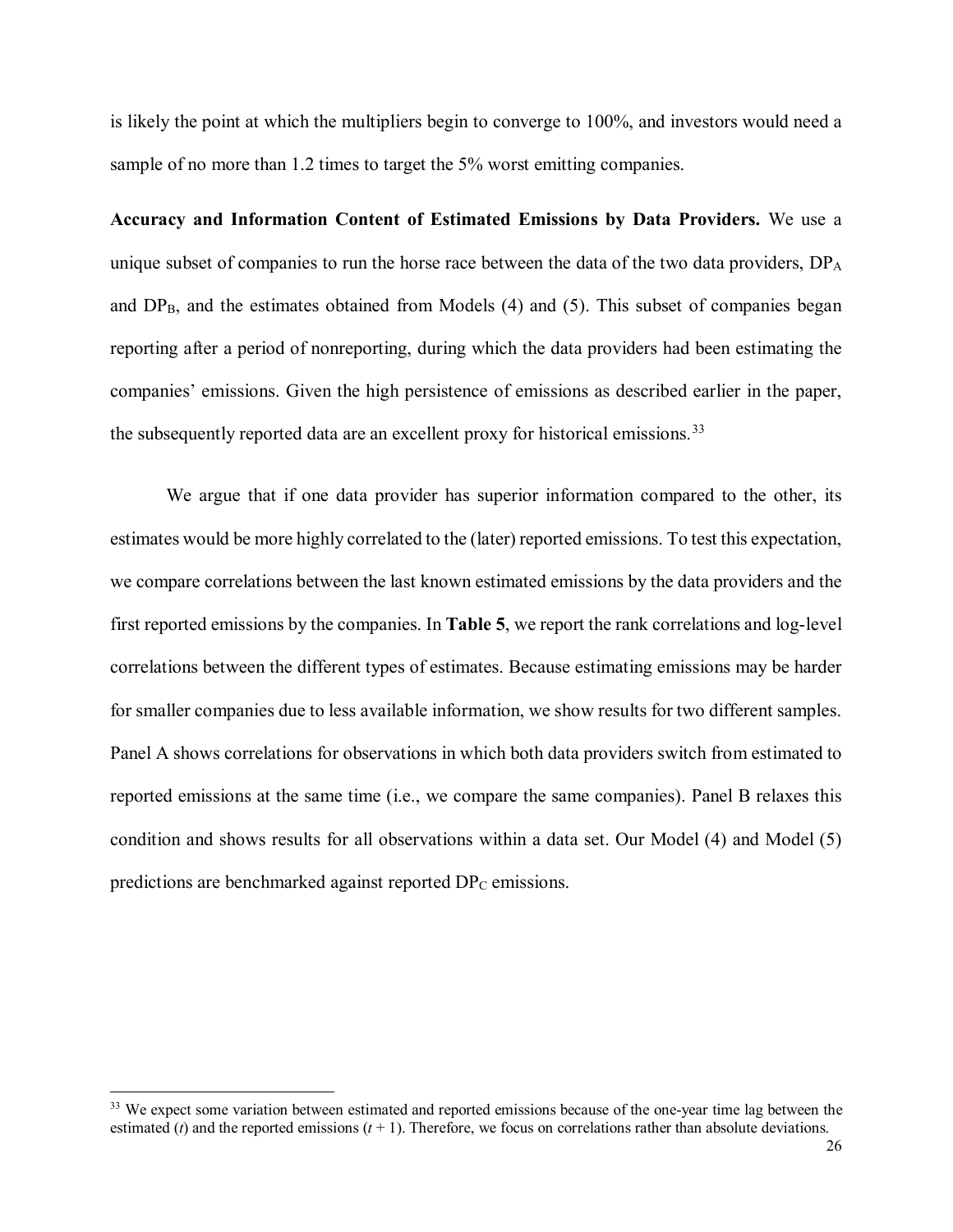|                 |                                                                                           | N     | Rank correlations | Log-level<br>correlations |
|-----------------|-------------------------------------------------------------------------------------------|-------|-------------------|---------------------------|
|                 | Panel A: Data provider switches from estimated to reporting emissions at the same<br>time |       |                   |                           |
| DP <sub>A</sub> |                                                                                           | 100   | 0.84              | 0.79                      |
| DP <sub>B</sub> |                                                                                           | 100   | 0.78              | 0.75                      |
| Model $(4)$     |                                                                                           | 100   | 0.83              | 0.79                      |
| Model $(5)$     |                                                                                           | 100   | 0.87              | 0.84                      |
|                 | Panel B: Data provider-specific accuracy                                                  |       |                   |                           |
| DP <sub>A</sub> |                                                                                           | 860   | 0.69              | 0.67                      |
| DP <sub>B</sub> |                                                                                           | 1,479 | 0.79              | 0.79                      |
| Model $(4)$     |                                                                                           | 1,900 | 0.78              | 0.75                      |
| Model $(5)$     |                                                                                           | 1,900 | 0.83              | 0.80                      |

#### **Table 5. Accuracy of Estimated and Model-Predicted Emissions, 2010–2016**

Source: Research Affiliates, LLC, and University of Augsburg based on anonymized data from GHG emissions data providers.

Note: This table reports both rank correlations and log-level correlations between data providers' estimates on carbon emissions (or predicted values) (in *t*) and company-reported emissions (in *t* + 1) for the period 2010–2016. Panel A reports correlations for observations when  $DP_A$  and  $DP_B$ simultaneously switched from estimated emissions (in  $t$ ) to reported emissions (in  $t + 1$ ) in their data sets. Panel B ignores other databases and reports correlations for all observations in which a switch occurred from estimated to reported emissions in the respective data set.

All models have roughly similar correlations. Relative to Model (4), the estimates from data providers on average display similar, and in rare cases, higher correlation levels with subsequently reported emissions. Relative to Model (5), they display correlations a notch lower in all cases, but the difference is very small.

We cannot directly translate the correlations with the subsequently reported emissions into the model  $R<sup>2</sup>$  for the current emissions, which serves as our measure of model accuracy. We have, however, estimated the  $R^2$  for Models (4) and (5) at 83.7% and 87.0%, respectively. Given that the correlations of data from  $DP_A$  and  $DP_B$  are on average similar to the correlations of Model (4) and lower than for Model (5), we can conclude that the equivalent  $R^2$  should be on par with 83.7% and lower than 87.0%. That means that the estimates from data providers do capture a significant portion of the return variation. Our estimates in Figure 4 show that Model (5) estimates with an  $\mathbb{R}^2$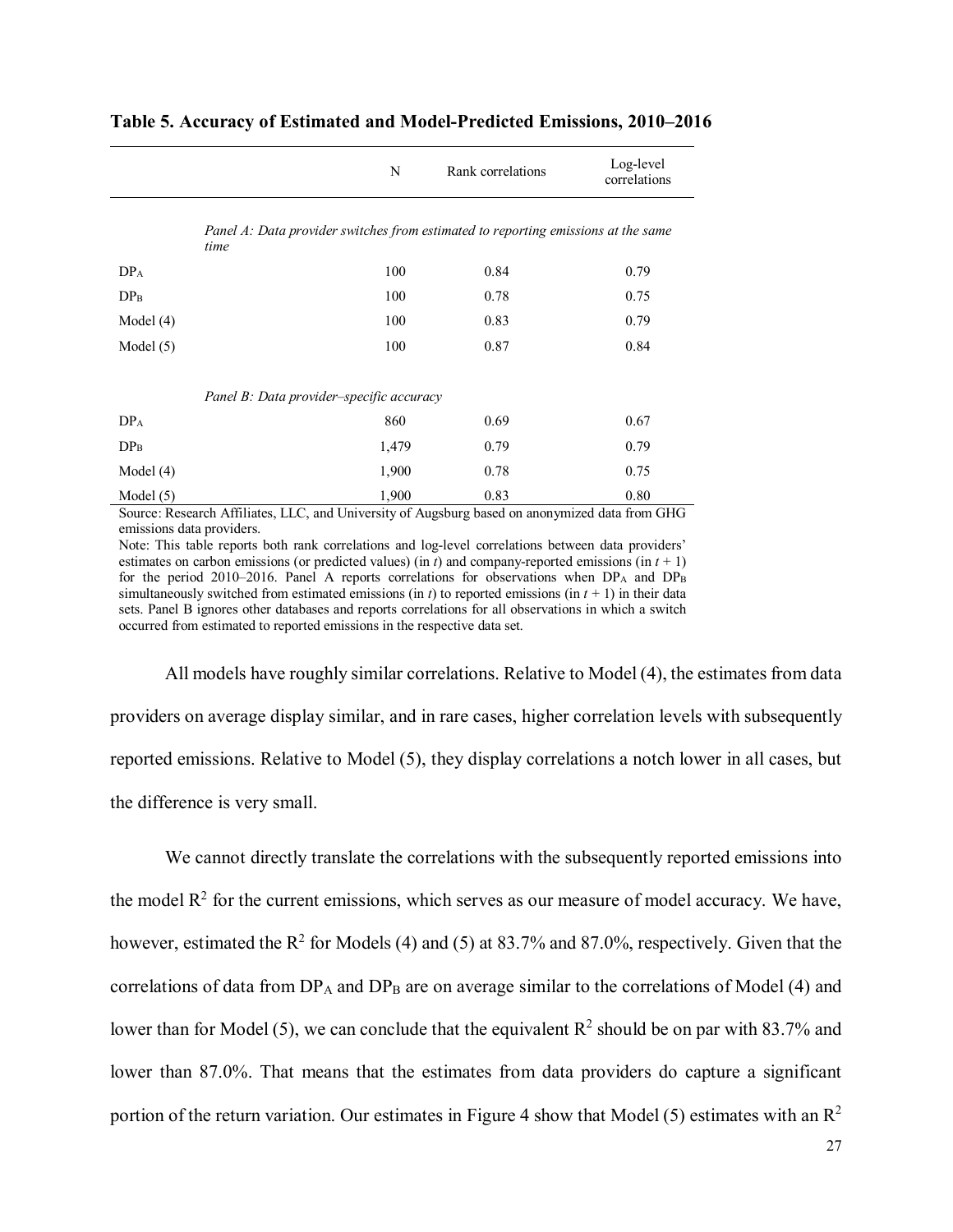of 87% are about 2.4 times less effective in identifying the worst 5% emitters compared to the reported emissions. It follows that the estimates from the data providers are at least 2.4 times less effective in identifying the worst emitters compared to the reported data.

*Estimate consistency.* We observe the rank correlations of 0.85 for the estimates from  $DP_A$  and DP<sub>B</sub> and compare these estimates with those we obtain from Models (4) and (5). In **Table 6**, we display additional rank correlations.

**Table 6. Cross-Rank Correlation of Estimated Data vs. Model Predictions, 2010–2016**

| Rank correlations | DP <sub>A</sub> | DP <sub>B</sub> | Model $(4)$ | Model $(5)$ |
|-------------------|-----------------|-----------------|-------------|-------------|
| DP <sub>A</sub>   | 1.00            |                 |             |             |
| $DP_{B}$          | 0.85            | 1.00            |             |             |
| Model $(4)$       | 0.78            | 0.82            | 1.00        |             |
| Model $(5)$       | 0.82            | 0.86            | 0.95        | 1.00        |

Source: Research Affiliates, LLC, and University of Augsburg based on anonymized data from GHG emissions data providers.

Note: The table reports rank correlations between data providers' estimates on carbon emissions and the predicted values from the regression models we use in our analysis. We also analyze log-level correlations and find similar results, which are available upon request.

The rank correlation of 0.85 between the  $DP_A$  and  $DP_B$  estimates is a notch higher than the Model (4) correlations, 0.78 and 0.82, with data from  $DP_A$  and  $DP_B$ , respectively. The Model (5) correlation with  $DP_B$  estimated data is 0.86, a notch higher than 0.85; the correlation with  $DP_A$ estimated data is 0.82, a notch lower than 0.85. Overall, the correlations between the estimates from data providers and Model (5) are similar when compared to our model predictions. The fact that we observe similar correlations between the  $DP_A$  and  $DP_B$  estimates versus their correlations with Model (5), combined with the fact that Model (5) scores quite high in terms of accuracy, suggest that the Model (5) estimates could serve as the simple and transparent substitute for estimates from data providers for academic purposes.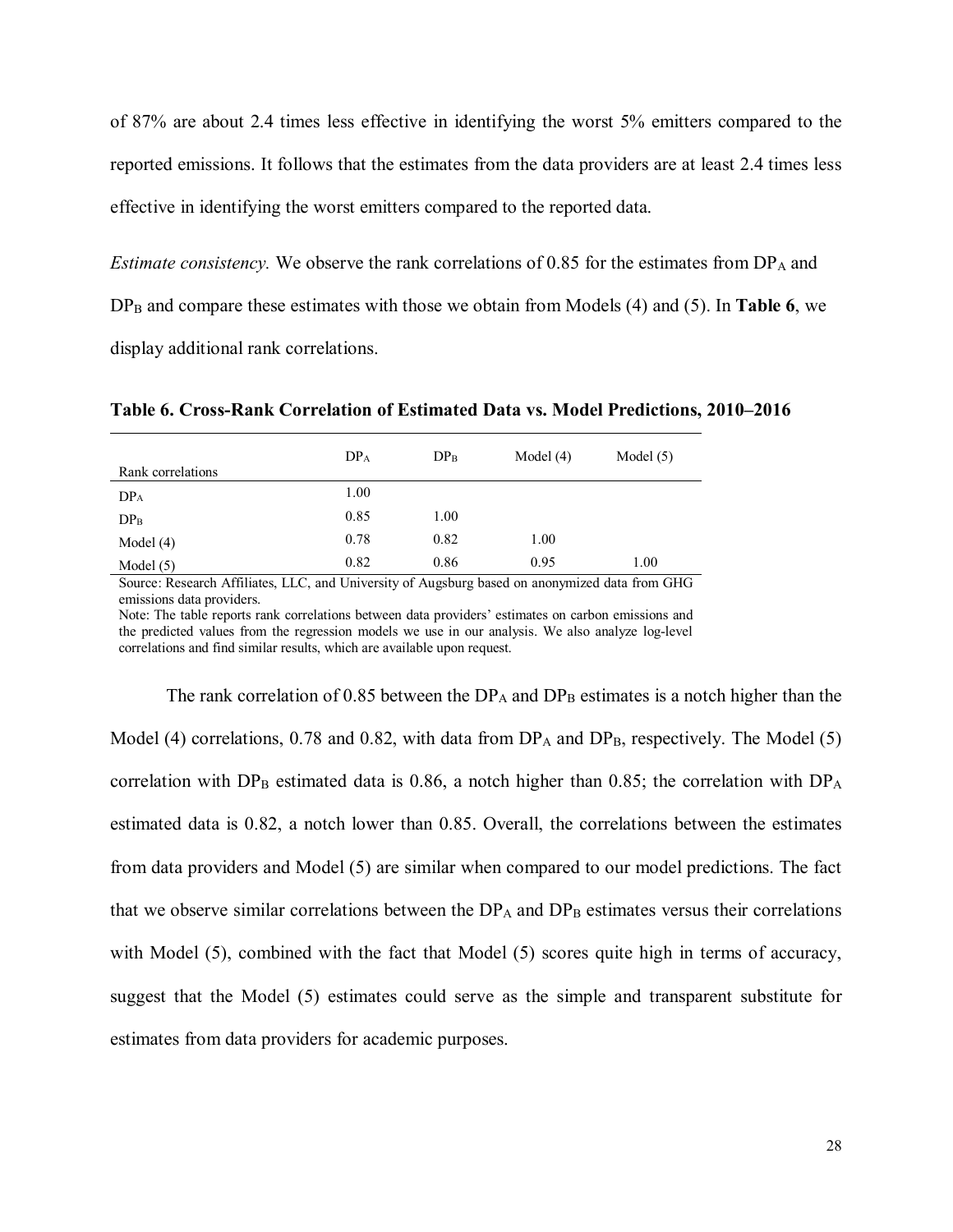*Information content of the estimates.* In addition to the need for accuracy, emissions data should capture information beyond simple correlates such as industry or size. Failure to capture this information stops investors from identifying the green companies in brown sectors and leads to counterproductive investor actions. By construction, estimates from Models (4) and (5) almost exclusively rely on information about company size and industry as well as a few other simple correlates; for Model (4) company size and industry are the only information used in the estimates. This implies the estimates from these models will not help investors identify the green companies in brown sectors. Will the estimates from  $DP_A$  and  $DP_B$  be more successful in this regard?

To analyze the information content of the estimates from  $DP_A$  and  $DP_B$ , we use the same regression, equation (1), as in Models (4) and (5), but in equation (2) we use estimated emissions instead of reported emissions,

Log(Carbon emissions $\sum_{i,t}^{\text{Estimated}}$ )=  $\alpha + \sum_{i}^{n} \beta_{i}$  $\int_{j}^{n} \beta_{j} Log(Business metric_{i,t}) + \sum_{k}^{m} \beta_{k}$  $\beta_k$  Fixed effects<sub>i,t</sub> +  $\varepsilon_i$  (2) In **Table 7,** we provide the results of the regressions.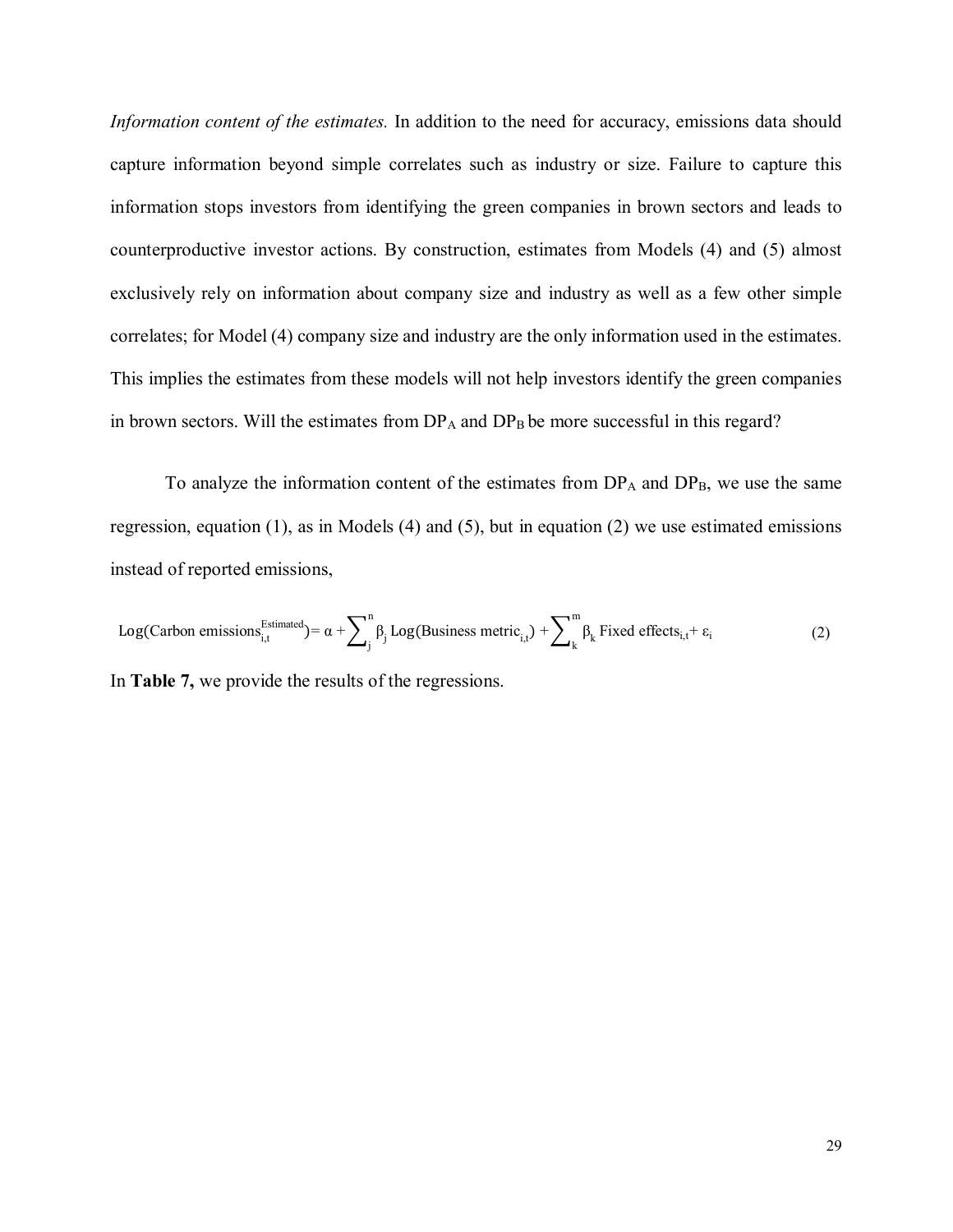|                                  |                    | Model(2)           |                    | Model $(4)$        |                    | Model $(5)$    |  |  |  |
|----------------------------------|--------------------|--------------------|--------------------|--------------------|--------------------|----------------|--|--|--|
|                                  | $DP_A$             | $DP_B$             | $DP_A$             | $DP_B$             | $DP_A$             | $DP_B$         |  |  |  |
|                                  | $Log(Emissions_t)$ | $Log(Emissions_t)$ | $Log(Emissions_t)$ | $Log(Emissions_t)$ | $Log(Emissions_t)$ | Log(Emissions) |  |  |  |
| $Log(Net sales_t)$               |                    |                    | $0.95**$           | $0.95**$           | $0.98**$           | $0.97**$       |  |  |  |
| Log(Employees/NS <sub>t</sub> )  |                    |                    |                    |                    | $0.33**$           | $0.24**$       |  |  |  |
| Log(Marker Cap/NS <sub>t</sub> ) |                    |                    |                    |                    | $-0.01$            | $-0.03**$      |  |  |  |
| $Log(EBT/NS_t)$                  |                    |                    |                    |                    | 0.01               | $-0.00$        |  |  |  |
| Log(FFO/NS <sub>t</sub> )        |                    |                    |                    |                    | 0.03               | $0.05**$       |  |  |  |
| Log(OI/NS <sub>t</sub> )         |                    |                    |                    |                    | $-0.09**$          | $-0.03**$      |  |  |  |
| $Log(PP\&E/NSt)$                 |                    |                    |                    |                    | $0.08**$           | $0.21**$       |  |  |  |
| Log(COGS/NS <sub>t</sub> )       |                    |                    |                    |                    | $-0.04*$           | $0.06**$       |  |  |  |
| Constant                         | $15.10**$          | $13.73**$          | $-5.85**$          | $-5.86**$          | $-2.78**$          | $-3.54**$      |  |  |  |
| Industry fixed effects           | Yes                | Yes                | Yes                | Yes                | Yes                | Yes            |  |  |  |
| Year fixed effects               | No                 | No                 | Yes                | Yes                | Yes                | Yes            |  |  |  |
| Country fixed effects            | No                 | No                 | Yes                | Yes                | Yes                | Yes            |  |  |  |
| Observations                     | 8,665              | 19,365             | 8,665              | 19,365             | 8,665              | 19,365         |  |  |  |
| Adjusted $\mathbb{R}^2$          | 64.9%              | 55.6%              | 87.7%              | 87.6%              | 89.2%              | 89.6%          |  |  |  |

#### **Table 7. Information Content in Estimated Data, 2010**–**2016**

Source: Research Affiliates, LLC, and University of Augsburg based on anonymized data from GHG emissions data providers. Note: This table displays panel regression results of various company characteristics on carbon emissions (scope 1and 2). All variables are logarithmized due to their skewness. *Emissions* reflect a company's scope 1and 2 emissions. Column DPA reports the estimates from the DPA data set, whereas column DPB reports the estimates from the DPB data set. *Models* refer to Table 5. The independent variables are described in Appendix J. Industry fixed effects are based on a company's TRBC activity code. Country fixed effects are based on a country's ISO 3166 code. ∗∗ and ∗ indicate significance at the 1% and 5% level, respectively. Standard errors are clustered at the company level.

Company size, as well as industry, year, and country fixed effects, capture most of the variations in estimates. The specification of the model that captures only industry fixed effects, Model (2), explains 64.9% (55.6%) of  $DP_A$ 's ( $DP_B$ 's) estimated data variation. As reported in Table 4, industry fixed effects explain 54.2% of the reported data variation, the adjusted  $\mathbb{R}^2$  of Model (2). Because the adjusted  $R^2$  is significantly higher for the  $DP_A$  estimates,  $DP_A$  seems to rely more heavily on simple industry affiliations in estimating carbon emissions. The specification of Model (4), which captures the company size and fixed effects (largely capturing the between-industry variation), draws a similar picture. The fraction of explained variation is higher using estimated emissions as the dependent variable as opposed to using reported emissions.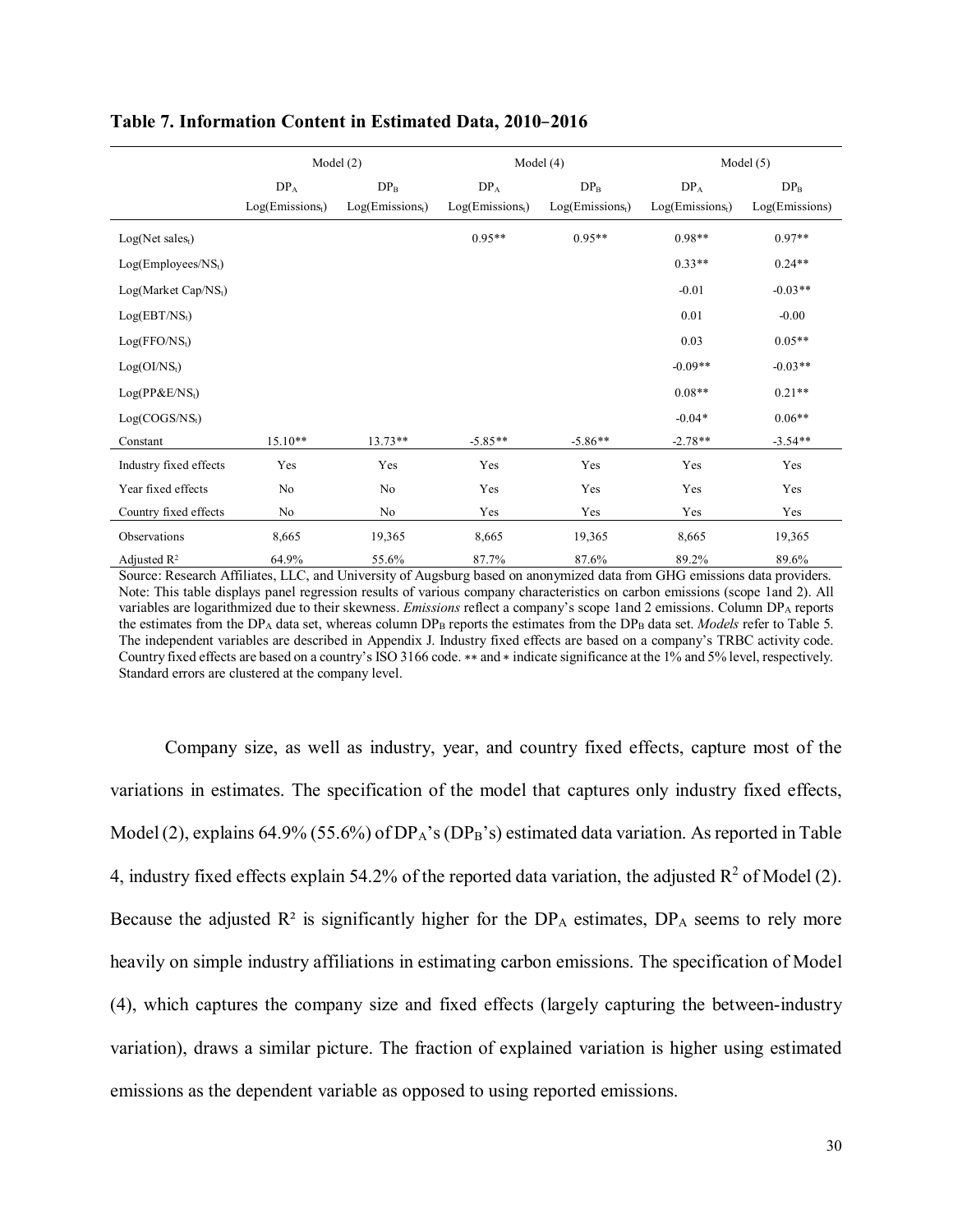When we add the Model (5) extra variables, which mostly capture the employee and equipment intensity of production, the adjusted  $\mathbb{R}^2$  rises to 89–90% for both data providers. This estimate is higher than the Model (4) estimate of 87–88%. The increase in the  $\mathbb{R}^2$  is good news, indicating that these data sets do capture some, albeit very little, information beyond the general correlates such as industry or size.

More generally, the simple correlates, such as industry and size effects, explain the bulk of the variation in the estimated data. These models' accuracy is similar to Model (4) and lower compared to Model (5). Given that both Models (4) and (5) almost exclusively rely on and therefore reflect industry and size information, the implication is that the  $DP_A$  and  $DP_B$  estimates are equally unlikely to help investors differentiate the green companies in brown sectors, further reducing the efficacy of investor climate-mitigation activity. Overall, our results suggest that estimated emissions from data providers do explain the majority of the variation in the emissions, yet also suggest significant inferiority of the estimated data compared to the reported data.

### **Conclusion**

Investors play a major role in combating climate change. To conduct effective investor actions and to have an impact on the real economy, they need high-quality GHG data. In our study, we investigate the quality of the currently available GHG data from an investor's perspective.

We argue that the following five criteria are necessary to help investors successfully mitigate climate change: 1) GHG data need to be widely available, 2) GHG data should be comparable between companies, 3) GHG data should be consistent across data providers, 4) forward-looking GHG information should have predictive power, and 5) GHG data should accurately reflect true company emissions.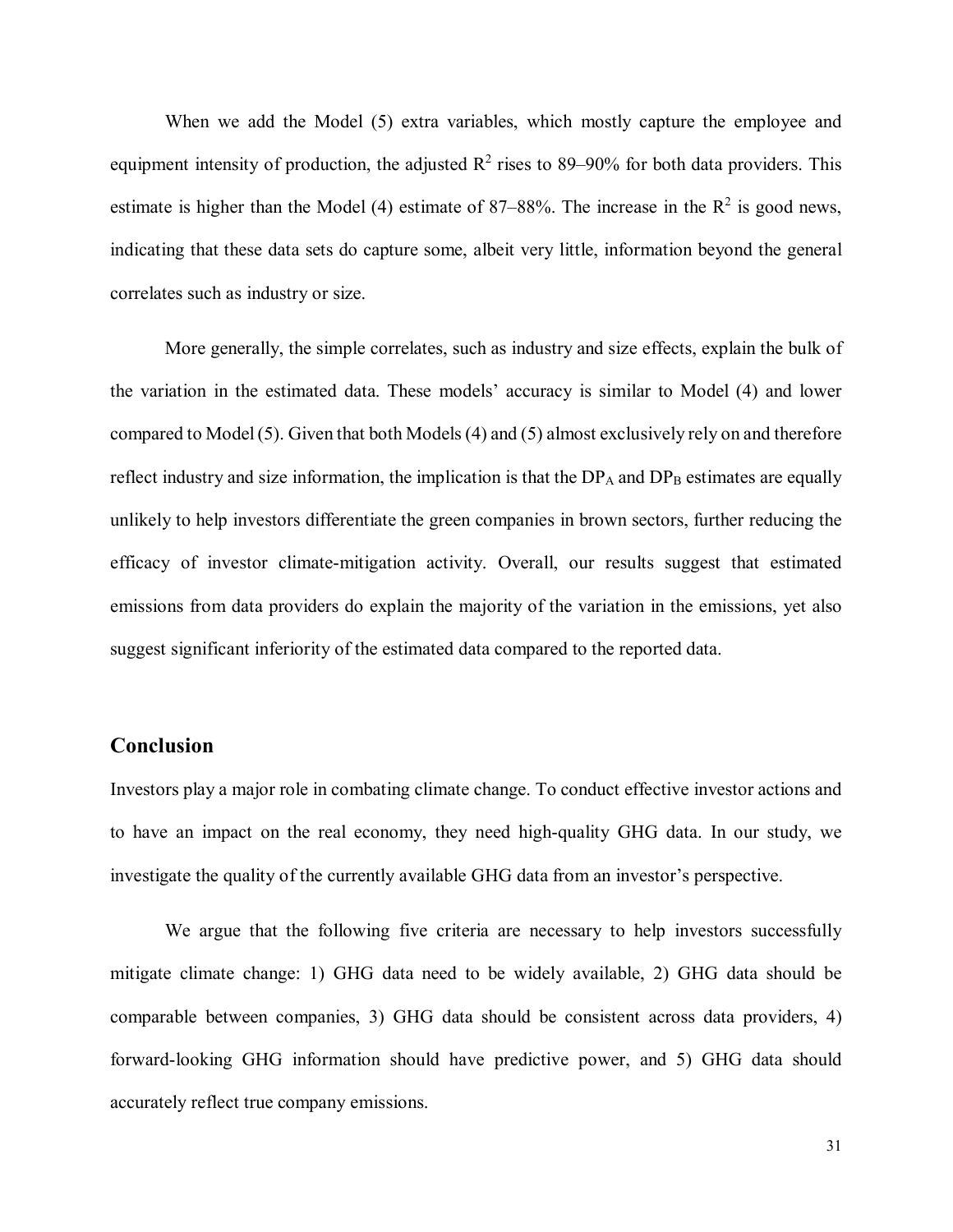We show that about half of the current emissions data are reported directly by companies. The concerns about the quality of these data include: 1) reporting is voluntary, which lowers data availability and introduces a potential self-reporting bias; 2) no single reporting standard has been adopted, which leads to incomparability of GHG emissions between companies; and 3) reported data are not perfectly consistent across data providers. Despite these drawbacks, the reported data are the best quality information currently available.

In addition to historical and current emissions, we also analyze data provider–specific carbon ratings and scores, which claim to capture forward-looking information. To be valuable to investors, these carbon ratings and scores should be able to explain future changes in emissions, but we find they have no predictive power.

Finally, we analyze the accuracy of the estimated GHG data. Overall, the estimated data do capture most of the emissions variation. At the same time, the conservative estimates suggest that investor actions are at least 2.4 times more diluted when investors use estimated emissions compared to reported emissions. Further, we show that estimated emissions data are based mainly on industry and size information. Thus, using estimated data may not accurately identify the green projects in brown sectors and lead to the opposite of the desired outcome for green investors. Our study uncovers the misconception that estimated emissions can be equally as useful to investors as reported emissions. We do not interpret our results as suggesting that data providers are sloppy estimators of various data sets. Instead, likely due to information asymmetry, these estimates are the best estimates data providers can make.

Our findings suggest that the status quo, in which GHG reporting is voluntary and data providers estimate the missing data, is inadequate for investors. This inadequacy leads to a significant reduction in the impact of investors' actions as they attempt to mitigate climate change.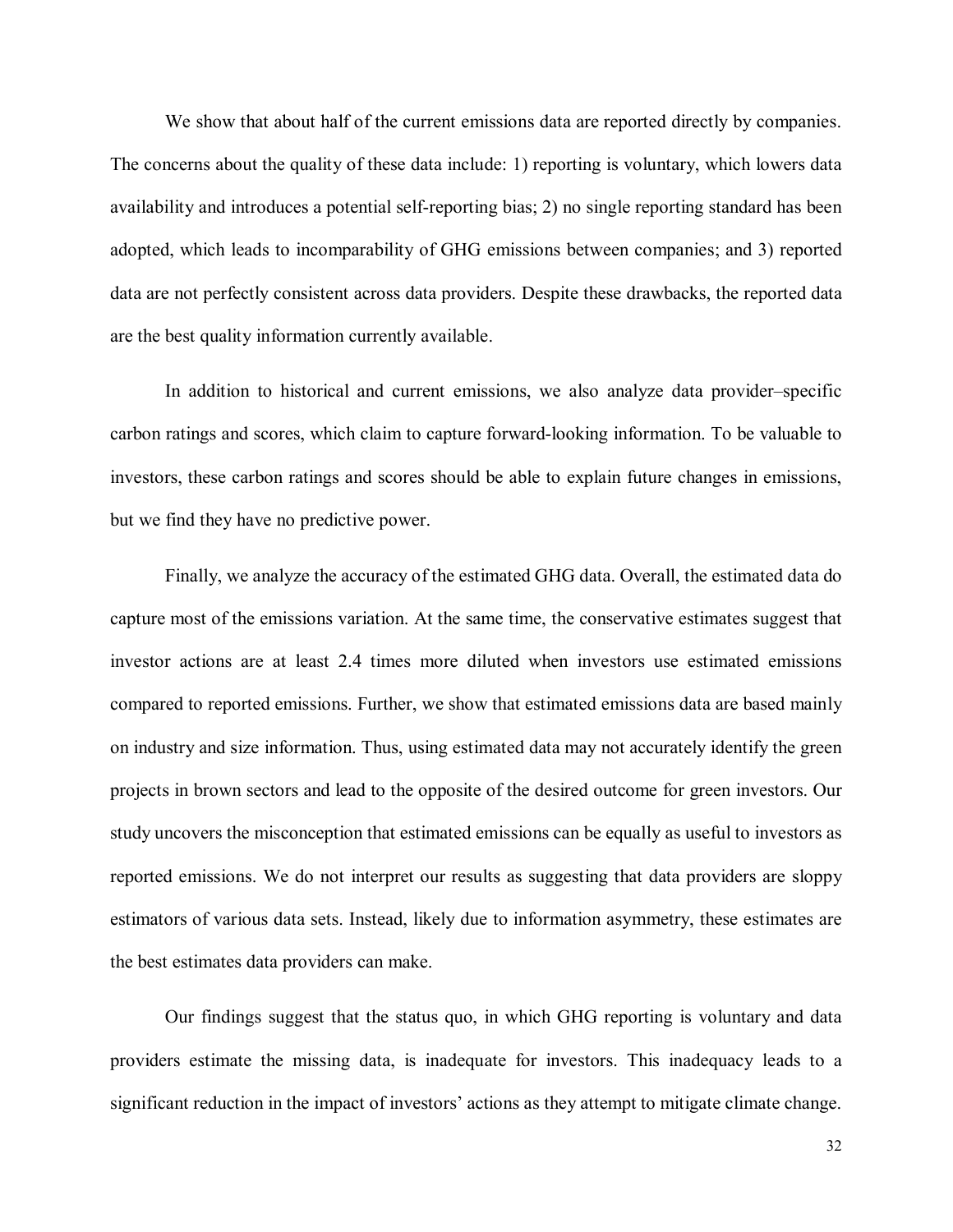The potential for greenwashing is high. Our analysis suggests the solution may be the introduction of an international regulatory initiative with mandatory reporting of GHG data. This should be accompanied by the establishment of a single standard, such as the GHG Protocol, and the introduction of mandatory auditing to ensure data quality. In the interim, while reporting remains voluntary, data providers should strive to increase the percentage of the reported data while investors should push companies to report their GHG emissions. One way for investors to incentivize companies to start reporting is to assume the worst possible outcome given the information available about the nonreporting company, as proposed in the United Nations (1992) precautionary principle.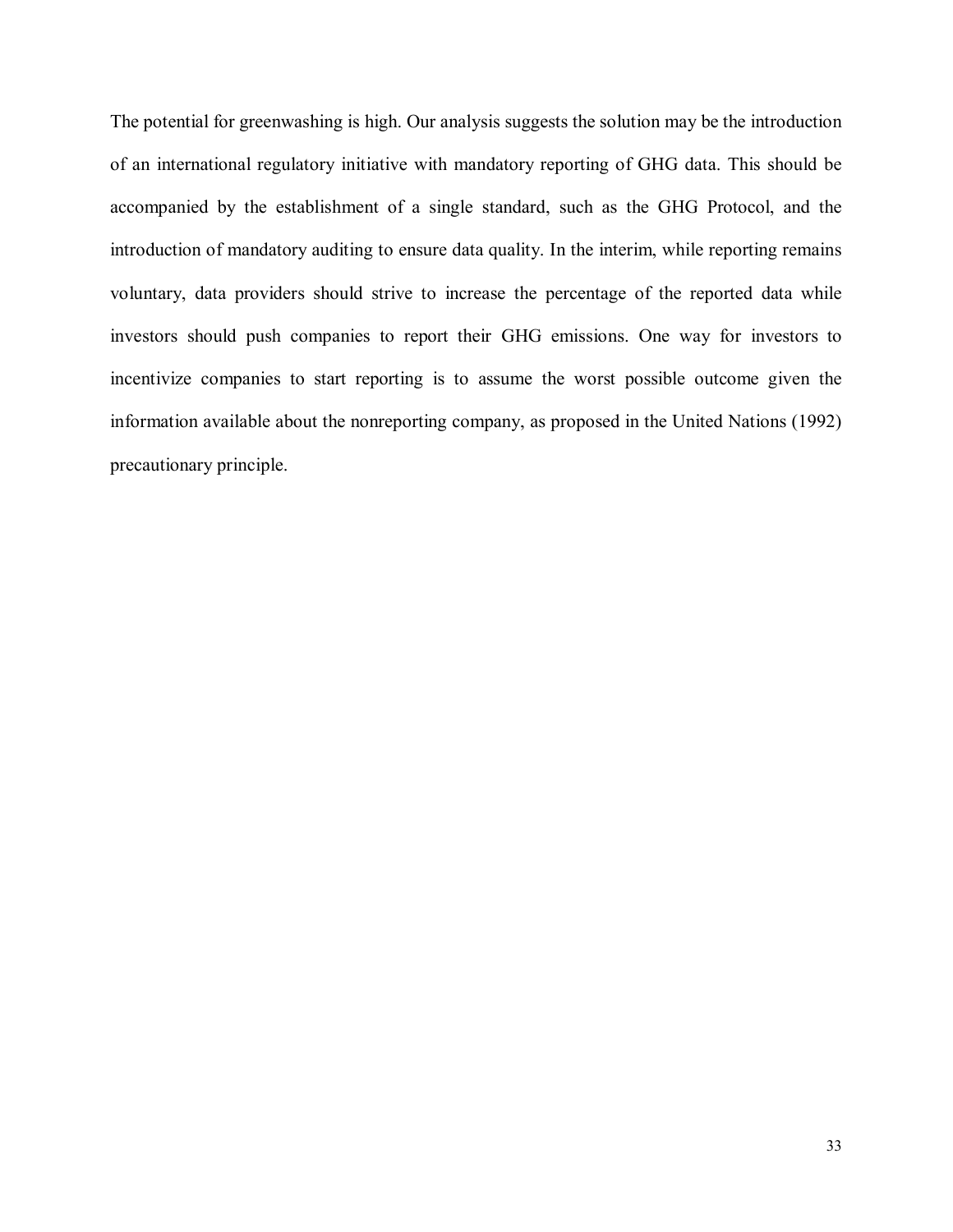### **References**

Akey, Pat, and Ian Appel. 2019. "Environmental Externalities of Activism." Working paper (November 18). Available at SSRN.

Berg, Florian, Julian Koelbel, and Roberto Rigobon. 2019. "Aggregate Confusion: The Divergence of ESG Ratings." MIT Sloan Working Paper 5822-19. MIT Sloan School of Management (August).

Boermans, Martijn A., and Rients Galema. 2019. "Are Pension Funds Actively Decarbonizing Their Portfolios?" *Ecological Economics*, 161 (July): 50–60.

Bolton, Patrick, and Marcin T. Kacperczyk. 2020. "Carbon Premium Around the World." Working Paper (March 13). Available on SSRN.

Busch, Timo, Matthew Johnson, Thomas Pioch, and Matthias Kopp. 2018. "Consistency of Corporate Carbon Emission Data." Hamburg: University of Hamburg / WWF Deutschland. [https://ec.europa.eu/jrc/sites/jrcsh/files/paper\\_timo\\_busch.pdf.](https://ec.europa.eu/jrc/sites/jrcsh/files/paper_timo_busch.pdf)

Busch, Timo, and Stefan Lewandowski. 2018. "Corporate Carbon and Financial Performance: A Meta-Analysis." *Journal of Industrial Ecology*, 22 (4): 745–759.

CDP. 2017. "The Carbon Majors Database: CDP Carbon Majors Report 2017."

Climate Action 100+. 2019. 2019 Progress Report. [http://www.climateaction100.org/.](http://www.climateaction100.org/)

Cotter, Julie, and Muftah M. Najah. 2012. "Institutional Investor Influence on Global Climate Change Disclosure Practices." *Australian Journal of Management*, 37 (2): 169–187.

Dimson, Elroy, Paul Marsh, and Mike Staunton. 2020. "Divergent ESG Ratings." *Journal of Portfolio Management*, 47 (9).

Dordi, Truzaar, and Olaf Weber. 2019. "The Impact of Divestment Announcements on the Share Price of Fossil Fuel Stocks." *Sustainability*, 11 (11): 1–20.

Edmans, Alex, Xavier Gabaix, and Dirk Jenter. 2017. "Chapter 7—Executive Compensation: A Survey of Theory and Evidence." In *The Handbook of the Economics of Corporate Governance*, 1: 383–539.

Flammer, Caroline, Michael W. Toffel, and Kala Viswanathan. 2019. "Shareholder Activism and Firms' Voluntary Disclosure of Climate Change Risks." Working paper (October 12). Available on SSRN.

Heinkel, Robert, Alan Kraus, and Josef Zechner. 2001. "The Effect of Green Investment on Corporate Behavior." *Journal of Financial and Quantitative Analysis*, 36 (4): 431–449.

IPCC. 2018. "Summary for Policymakers." In *Global Warming of 1.5°C. An IPCC Special Report on the impacts of global warming of 1.5°C above pre-industrial levels and related global greenhouse gas emission pathways, in the context of strengthening the global response to the threat of climate change, sustainable development, and efforts to eradicate poverty*.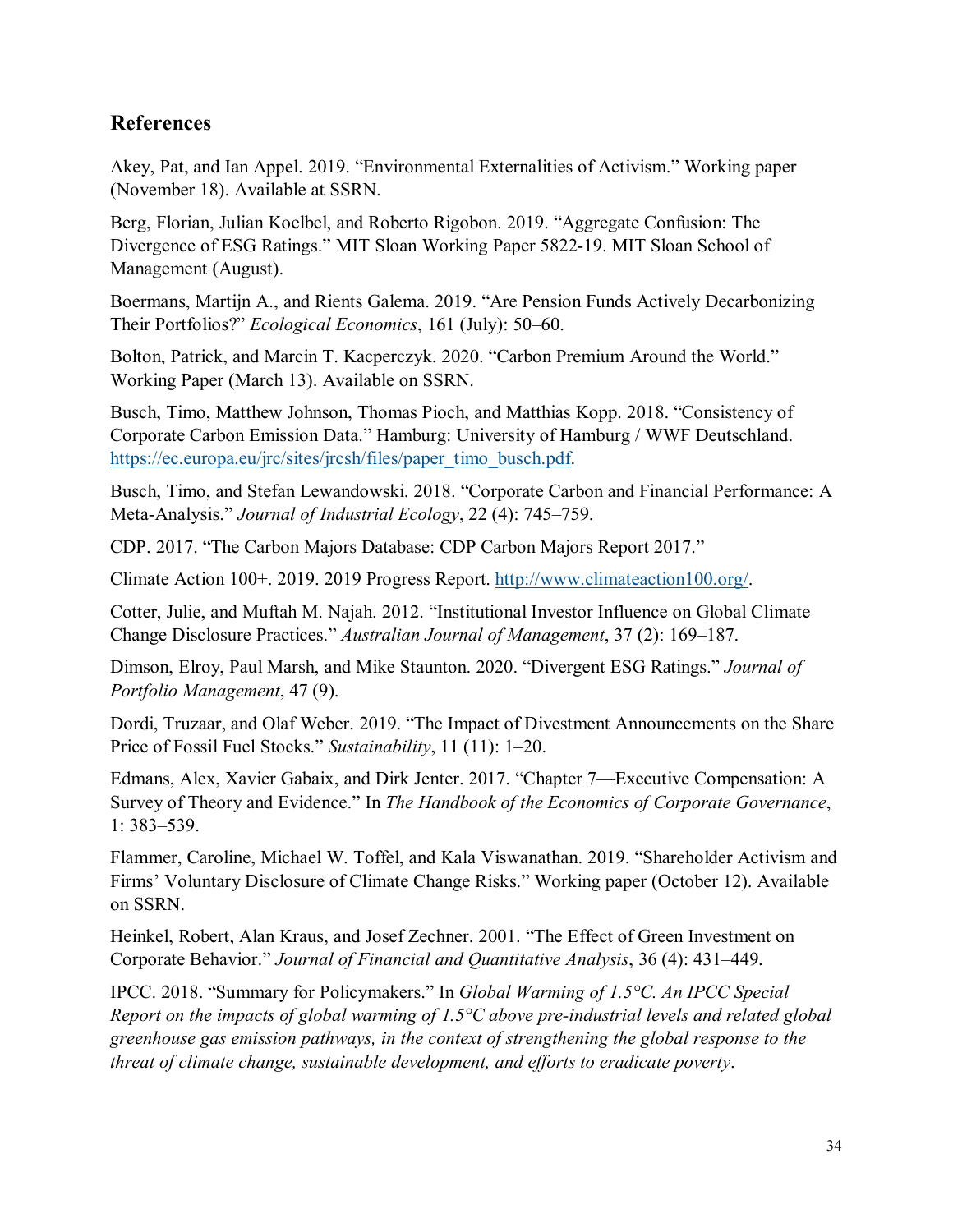Lee, Su-Yol, Yun-Seon Park, and Robert D. Klassen. 2015. "Market Responses to Firms' Voluntary Climate Change Information Disclosure and Carbon Communication." *Corporate Social Responsibility and Environmental Management*, 22 (1): 1–12.

Li, Feifei, Polychronopoulos, Ari. 2020. "What a Difference an ESG Ratings Provider Makes!" Working paper (January 2020). Available at researchaffiliates.com

Liesen, Andrea, Frank Figge, Andreas Hoepner, and Dennis M. Patten. 2015. "Climate Change and Asset Prices: Are Corporate Carbon Disclosure and Performance Priced Appropriately?" *Journal of Business Finance & Accounting*, 44 (1-2): 35–62.

Matsumura, Ella Mae, Rachna Prakash, and Sandra C. Vera-Muñoz. 2014. "Firm-Value Effects of Carbon Emissions and Carbon Disclosures." *The Accounting Review*, 89 (2): 695–724.

———. 2017. "To Disclose or Not to Disclose Climate-Change Risk in Form 10-K: Does Materiality Lie in the Eyes of the Beholder?" Working paper (June 8). Available on SSRN.

Naaraayanan, S. Lakshmi, Kunal Sachdeva, and Varun Sharma. 2020. "The Real Effects of Environmental Activist Investing." Working paper (September 18). Available at SSRN.

Natixis. 2016. "Challenges and Tools for Incorporating Climate Themes Into Divestment Strategies." Working paper (September 7). Available at southpole.com.

Prado‐Lorenzo, Jose-Manuel, Isabel Gallego-Alvarex, and Isabel M. Garcia-Sanchez. 2009. "Stakeholder Engagement and Corporate Social Responsibility Reporting: The Ownership Structure Effect." *Corporate Social Responsibility and Environmental Management*, 16 (2): 94– 107.

PRI. 2020. "Principles for Responsible Investment." [https://www.unpri.org/download?ac=10948.](https://www.unpri.org/download?ac=10948)

Rohleder, Martin, Marco Wilkens, and Jonas Zink. 2020. "The Effects of Decarbonizing Institutional Portfolios on Stock Prices and Carbon Emissions." Working paper (June 23). Available at SSRN.

TCFD. 2019. "Task Force on Climate-Related Financial Disclosures: Status Report." Available at [https://www.fsb.org/wp-content/uploads/P050619.pdf.](https://www.fsb.org/wp-content/uploads/P050619.pdf)

Trudeau, Justin. 2020. "Prime Minister Announces Additional Support for Businesses to Help Save Canadian Jobs." Available at [https://pm.gc.ca/en/news/news-releases/2020/05/11/prime](https://pm.gc.ca/en/news/news-releases/2020/05/11/prime-minister-announces-additional-support-businesses-help-save)[minister-announces-additional-support-businesses-help-save.](https://pm.gc.ca/en/news/news-releases/2020/05/11/prime-minister-announces-additional-support-businesses-help-save)

United Nations. 1992. "Report of the United Nations Conference on Environment and Development." A/CONF.151/26, vol. 1. Available at [https://www.un.org/en/development/desa/population/migration/generalassembly/docs/globalcom](https://www.un.org/en/development/desa/population/migration/generalassembly/docs/globalcompact/A_CONF.151_26_Vol.I_Declaration.pdf) [pact/A\\_CONF.151\\_26\\_Vol.I\\_Declaration.pdf.](https://www.un.org/en/development/desa/population/migration/generalassembly/docs/globalcompact/A_CONF.151_26_Vol.I_Declaration.pdf)

———. 2015. "Paris Agreement." FCCC/CP/2015/L.9/ Rev.1 Available at [https://unfccc.int/files/meetings/paris\\_nov\\_2015/application/pdf/paris\\_agreement\\_english\\_.pdf.](https://unfccc.int/files/meetings/paris_nov_2015/application/pdf/paris_agreement_english_.pdf)

WBCSD and WRI. 2011. "Corporate Value Chain (Scope 3) Accounting and Reporting Standard." Available at [https://ghgprotocol.org/sites/default/files/standards/Corporate-Value-](https://ghgprotocol.org/sites/default/files/standards/Corporate-Value-Chain-Accounting-Reporing-Standard_041613_2.pdf)[Chain-Accounting-Reporing-Standard\\_041613\\_2.pdf.](https://ghgprotocol.org/sites/default/files/standards/Corporate-Value-Chain-Accounting-Reporing-Standard_041613_2.pdf)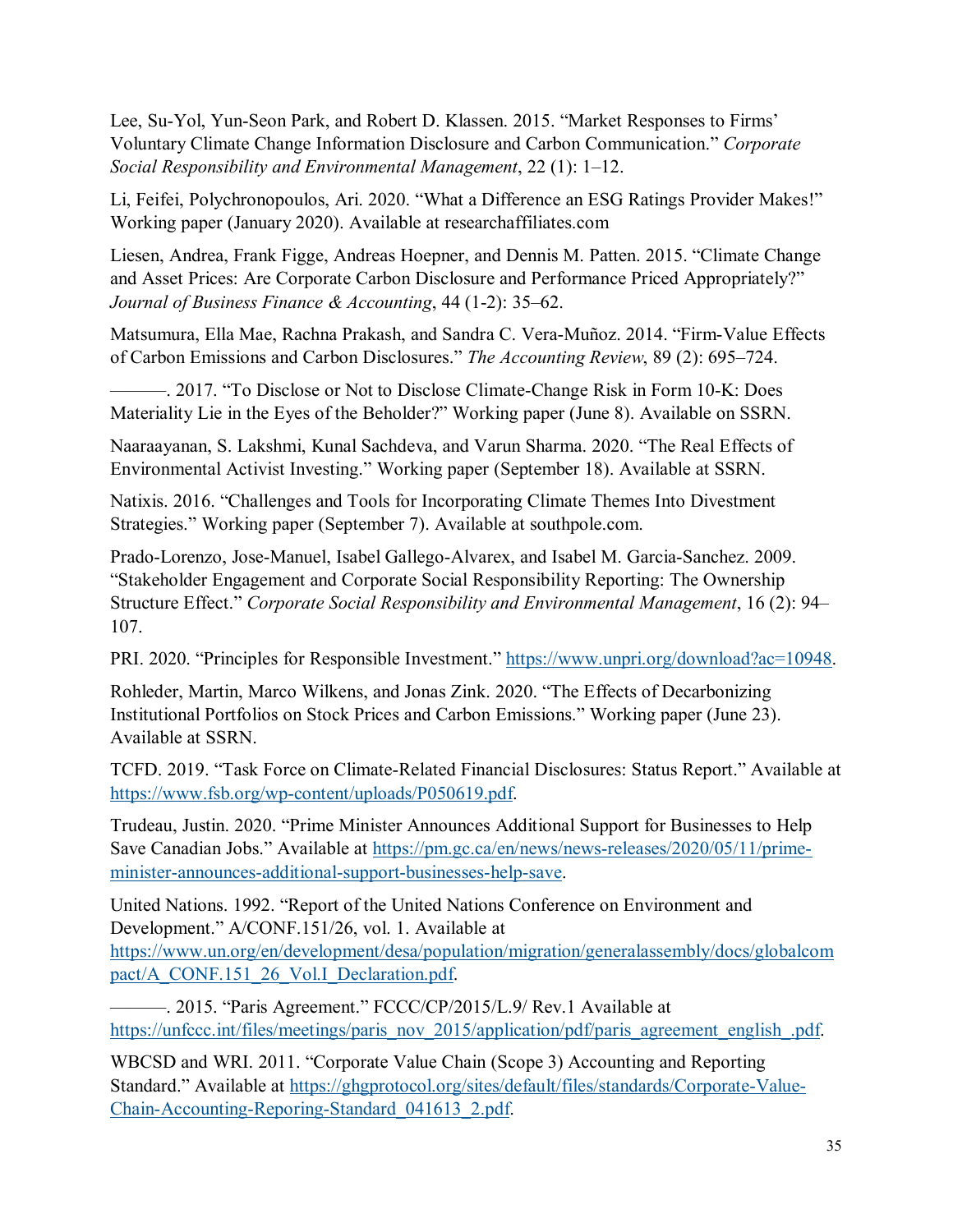———. 2015a. "GHG Protocol Scope 2 Guidance." Available at [https://ghgprotocol.org/sites/default/files/standards/Scope%202%20Guidance\\_Final\\_Sept26.pdf.](https://ghgprotocol.org/sites/default/files/standards/Scope%202%20Guidance_Final_Sept26.pdf)

———. 2015b. "The Greenhouse Gas Protocol - A corporate accounting and reporting standard." Available at [https://ghgprotocol.org/sites/default/files/standards/ghg-protocol-revised.pdf.](https://ghgprotocol.org/sites/default/files/standards/ghg-protocol-revised.pdf)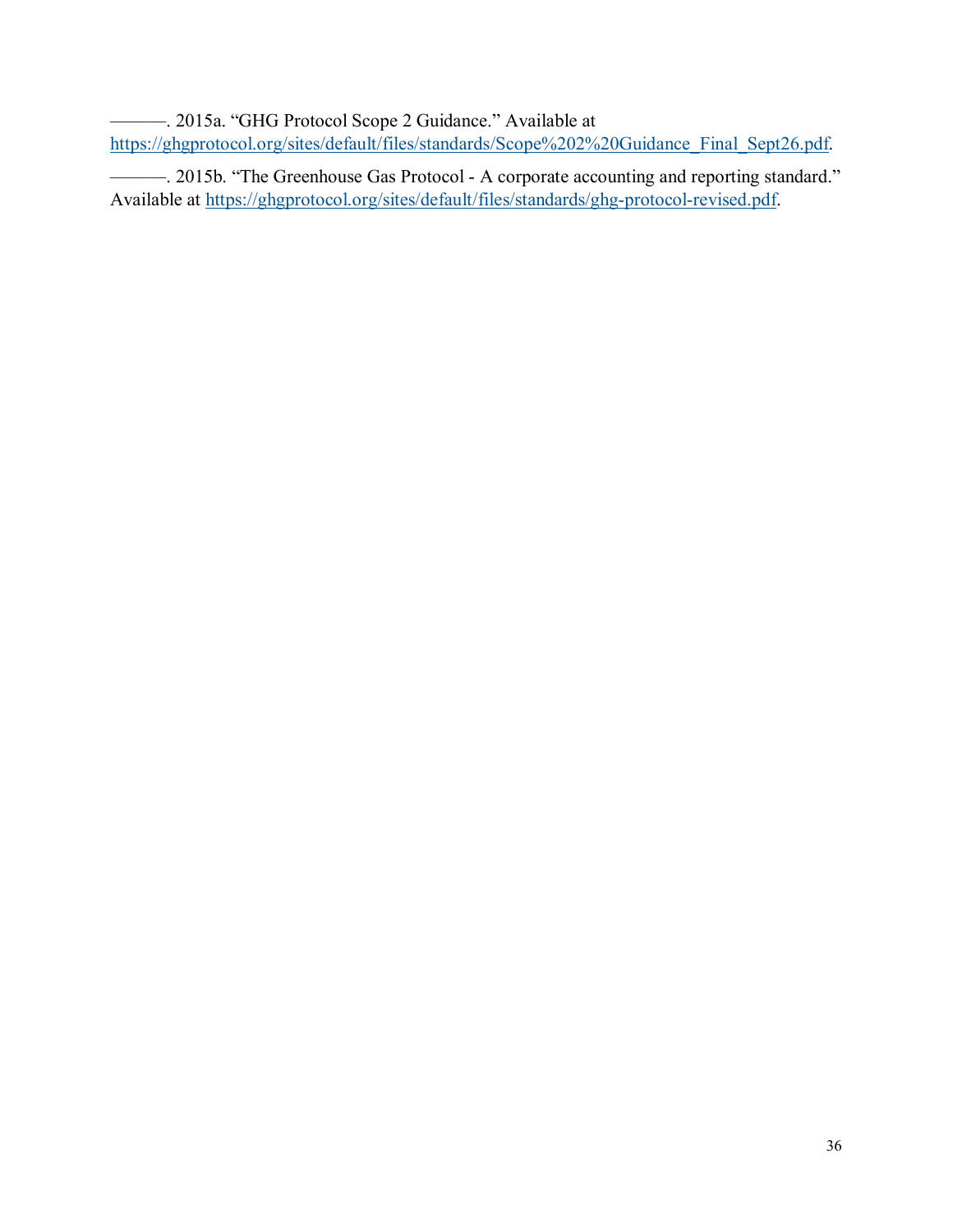| <b>Appendix A: Description of Carbon Scores by Data Provider</b> |  |  |  |
|------------------------------------------------------------------|--|--|--|
|------------------------------------------------------------------|--|--|--|

| Data provider   | Name of score               | Description                                                                                                                                                                                                                                                                                                                    | Range                                           | Scored companies<br>in $2016$ |
|-----------------|-----------------------------|--------------------------------------------------------------------------------------------------------------------------------------------------------------------------------------------------------------------------------------------------------------------------------------------------------------------------------|-------------------------------------------------|-------------------------------|
| DP <sub>A</sub> | Emission<br>reduction score | Measures a company's commitment<br>and<br>effectiveness<br>reducing<br>environmental<br>in<br>emissions in the production and operational<br>processes.                                                                                                                                                                        | $0 - 100$                                       | 5,968                         |
| DP <sub>C</sub> | Climate change<br>score     | Measures the comprehensiveness of disclosure,<br>awareness, and management of environmental<br>risks and best practices associated with<br>environmental leadership, such as setting<br>ambitions and meaningful targets.                                                                                                      | From A to D-<br>(eight distinct)<br>categories) | 2,112                         |
| $DP_D$          | Carbon<br>emission score    | Evaluates the extent to which companies may face<br>increased costs linked to carbon pricing or<br>regulatory caps. Scores are based on exposure to<br>GHG-intensive<br>businesses<br>and<br>emerging<br>regulations; carbon reduction targets and<br>mitigation programs; and carbon intensity over<br>time and versus peers. | $0 - 10$                                        | 14,798                        |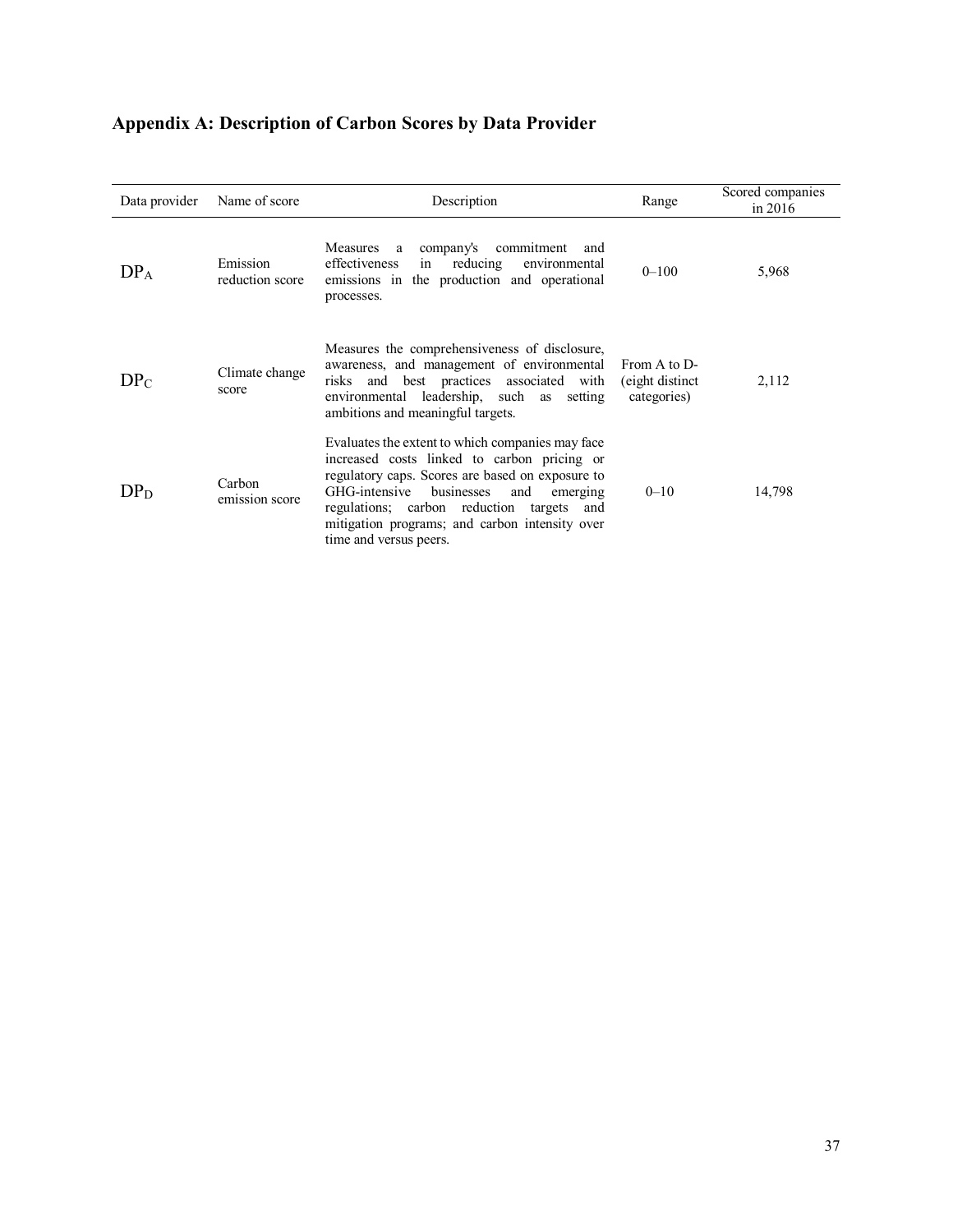#### **Appendix B: The GHG Protocol[1](#page-37-0)**

The Greenhouse Gas (GHG) Protocol Initiative is a multi-stakeholder partnership of businesses, nongovernmental organizations (NGOs), governments, and others convened by the World Resources Institute (WRI), a US-based environmental NGO, and the World Business Council for Sustainable Development (WBCSD), a Geneva-based coalition of 170 international companies. Launched in 1998, the Initiative's mission is to develop internationally accepted greenhouse gas accounting and reporting standards for business and to promote the standards broad adoption.

This GHG Protocol Corporate Standard provides standards and guidance for companies and other types of organizations preparing a GHG emissions inventory. It addresses the accounting and reporting of the six greenhouse gases included in the Kyoto Protocol—carbon dioxide (CO2), methane (CH4), nitrous oxide (N2O), hydrofluorocarbons (HFCs), perfluorocarbons (PFCs), and sulphur hexafluoride (SF6).

The standard and guidance are offered with the following objectives in mind:

- 1) To help companies prepare a GHG inventory that represents a true and fair accounting of their emissions through the use of standardized approaches and principles.
- 2) To simplify and reduce the costs of compiling a GHG inventory.
- 3) To provide businesses with information that can be used to build an effective strategy to manage and reduce GHG emissions.
- 4) To provide information that facilitates participation in voluntary and mandatory GHG programs.
- 5) To increase consistency and transparency in GHG accounting and reporting among various companies and GHG programs.

<span id="page-37-0"></span><sup>&</sup>lt;sup>1</sup> Information was obtained from WBCSD and WRI (2015b).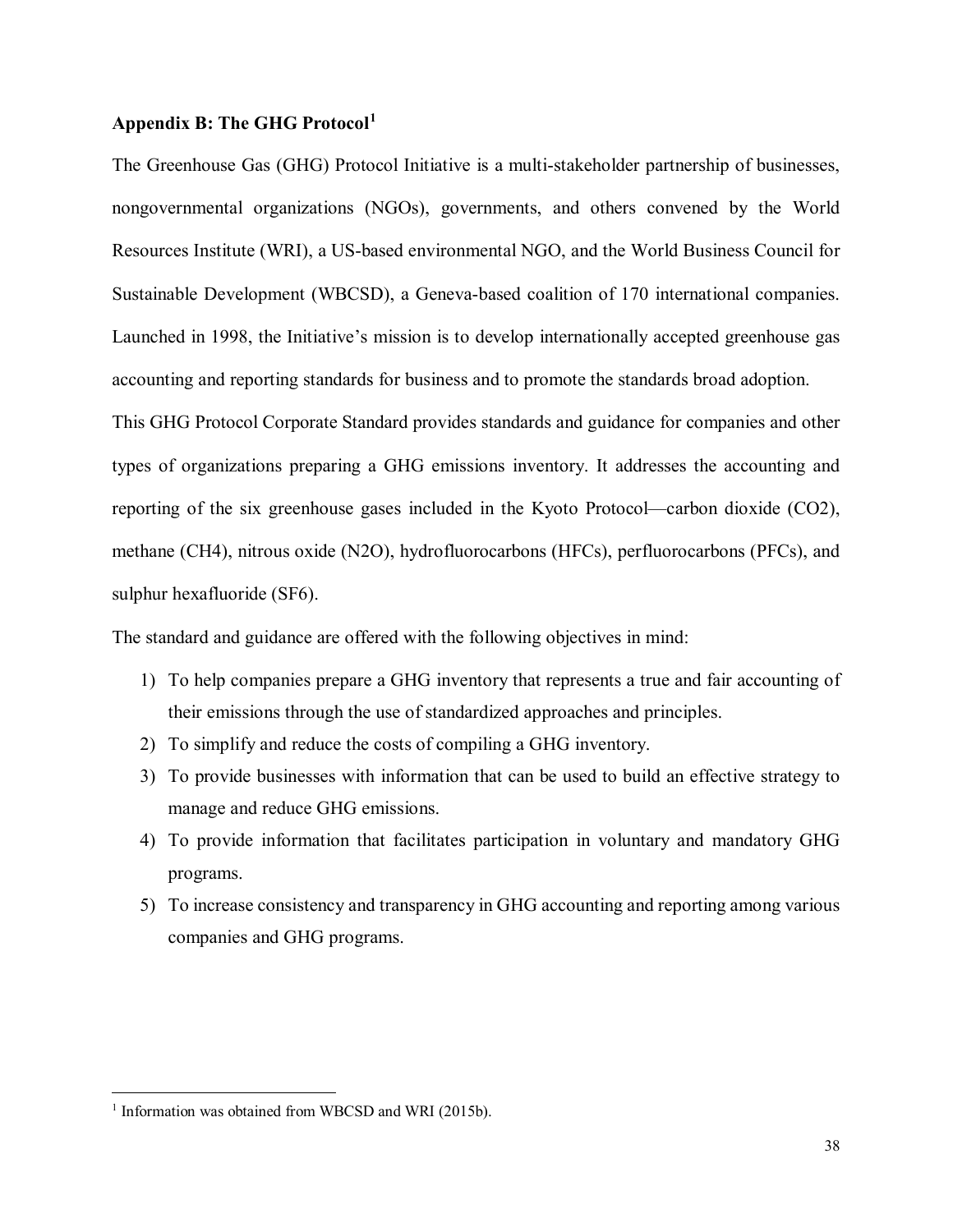### **Scope of Emissions**

One of the most important aspects of the GHG Protocol is to classify corporations' emissions into three areas, or scopes, as illustrated in the figure below:

**Scope 1**: Direct GHG emissions

Companies report GHG emissions from sources they own or control:

- Generation of electricity, heat, or steam
- Physical or chemical processing
- Transportation of materials
- Fugitive emissions

### **Scope 2**: Electricity indirect GHG emissions

Companies report the emissions from the generation of purchased electricity consumed in its owned or controlled equipment or operations. For many companies, purchased electricity represents one of the largest sources of GHG emissions and the most significant opportunity to reduce these emissions.

#### **Scope 3 (Optional)**: Other indirect emissions

This scope provides an opportunity to be innovative in GHG management and includes the following emissions:

- Extraction and production of purchased materials and fuels
- Transport-related activities
- Electricity-related activities not included in scope 2
- Leased assets, franchises, and outsourced activities
- Use of sold products and services
- Waste disposal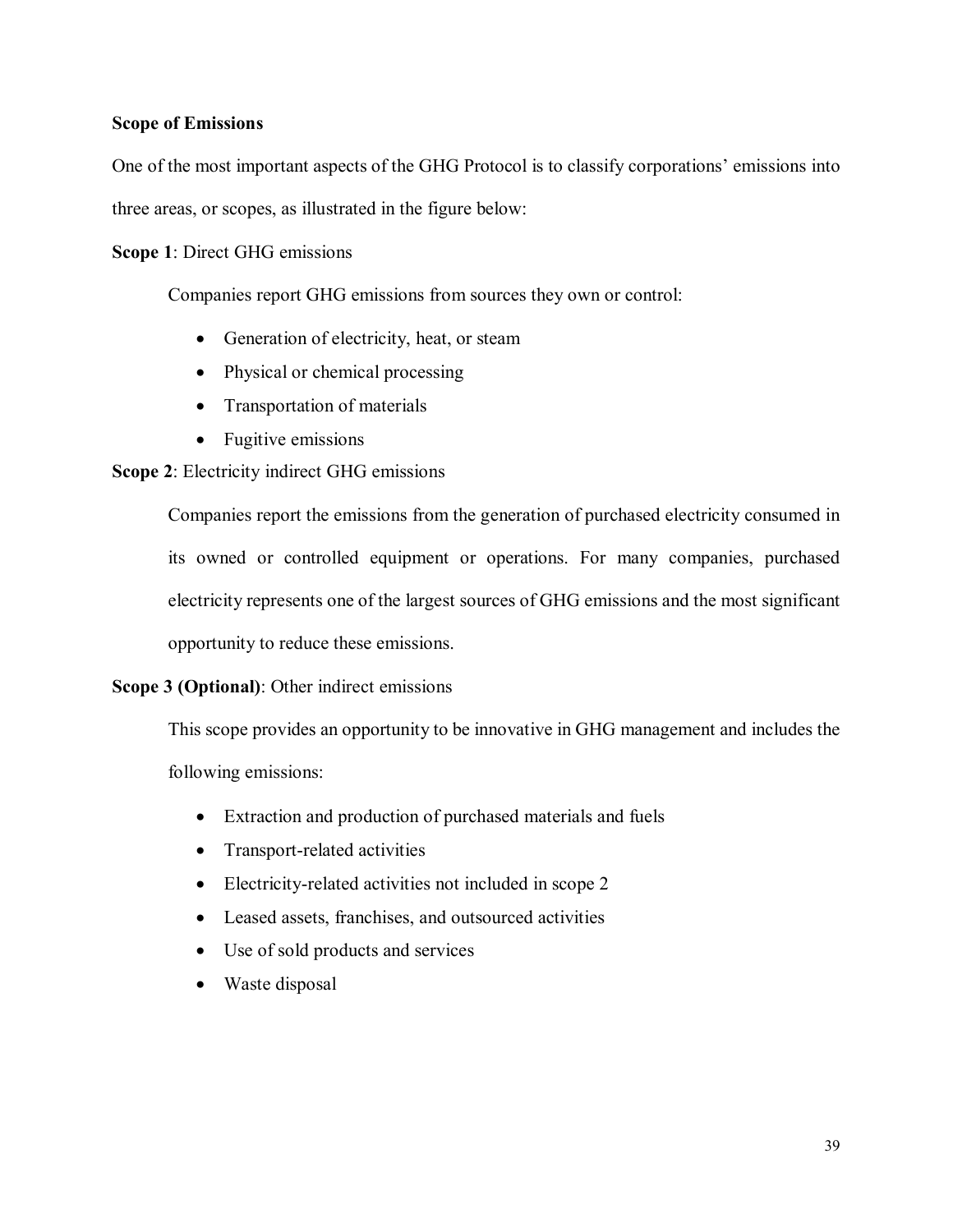

**Overview of Scopes and Emissions across a Value Chain** 

Source: Available at [http://synergyfiles.com/2017/04/scope-ghg-emissions/.](http://synergyfiles.com/2017/04/scope-ghg-emissions/) This slide may contain copyrighted material. Such material is being made available for research and educational purposes only and should be considered a fair use.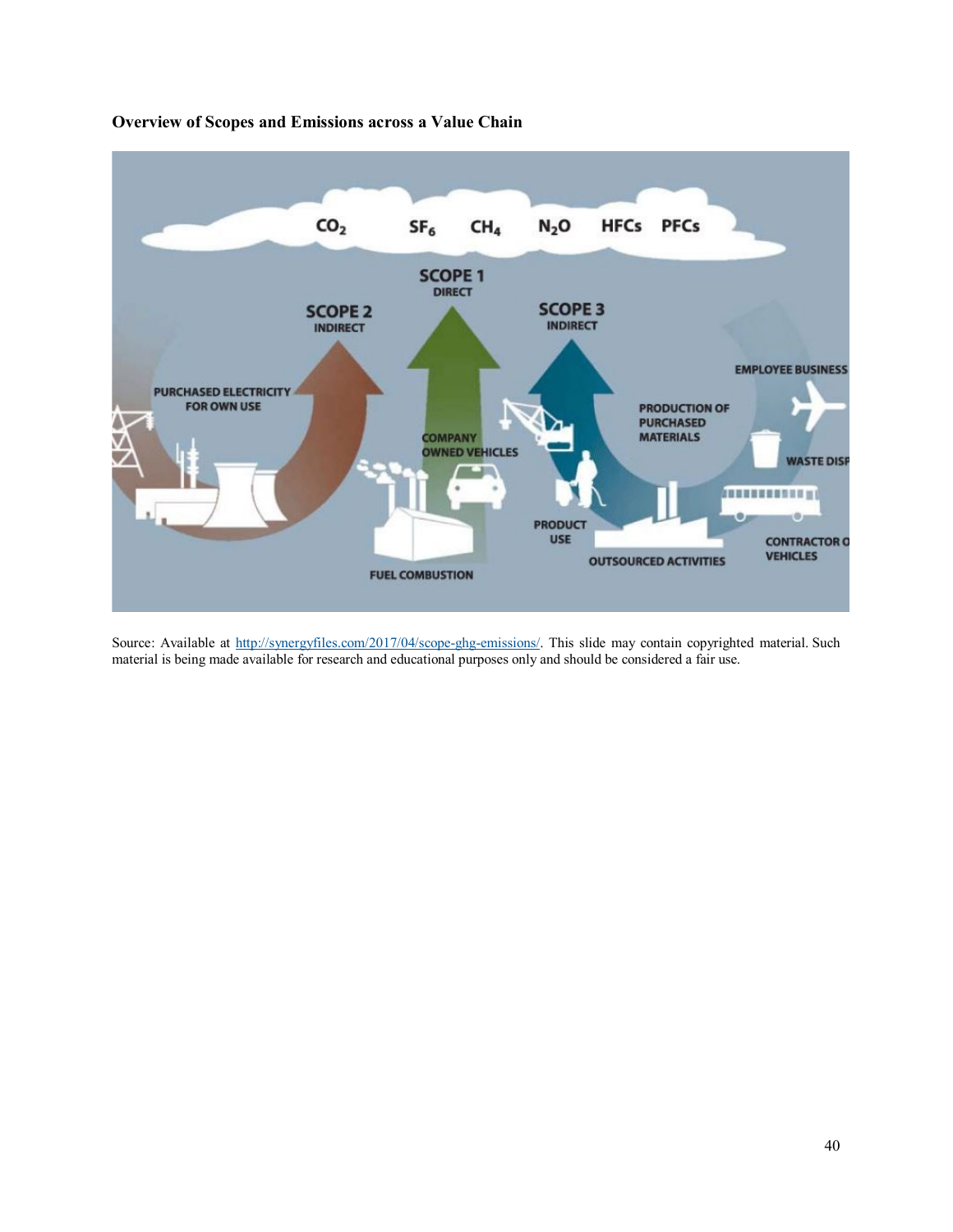|                                          | DP <sub>A</sub>                                     |                          |                          | $DP_B$                   |                                     | $DP_C$                                              |                          |                                       | DP <sub>D</sub>          |                          |         |       |
|------------------------------------------|-----------------------------------------------------|--------------------------|--------------------------|--------------------------|-------------------------------------|-----------------------------------------------------|--------------------------|---------------------------------------|--------------------------|--------------------------|---------|-------|
|                                          | # obs.                                              | Mean                     | p50                      | # obs.                   | Mean                                | p50                                                 | # obs.                   | Mean                                  | p50                      | # obs.                   | Mean    | p50   |
| Panel A: Carbon data                     |                                                     |                          |                          |                          |                                     |                                                     |                          |                                       |                          |                          |         |       |
| Reported scope 1 emissions               | 12,629                                              | 3,274,450                | 71,410                   | 11,135                   | 3,034,741                           | 59,606                                              | 12,194                   | 3,074,414                             | 58,576                   | $- -$                    |         |       |
| Reported scope 2 emissions               | 12,477                                              | 651,793                  | 111,240                  | 11,119                   | 602,332                             | 107,140                                             | 12,099                   | 614,282                               | 105,616                  | $\overline{\phantom{a}}$ | --      |       |
| Reported scope $1+2$ emissions           | 15,708                                              | 3,962,170                | 254,989                  | 11,119                   | 3,633,120                           | 240,055                                             | 11,986                   | 3,449,618                             | 231,695                  | $- -$                    | --      |       |
| Estimated scope 1 emissions              | $\overline{\phantom{a}}$                            |                          | $\overline{\phantom{a}}$ | 49,991                   | 889,359                             | 12,748                                              | $\overline{\phantom{a}}$ | $-$                                   | $\overline{\phantom{a}}$ |                          |         |       |
| Estimated scope 2 emissions              | $\overline{\phantom{a}}$                            | $- -$                    | $\overline{\phantom{a}}$ | 49,991                   | 130,546                             | 18,146                                              | $\overline{\phantom{a}}$ | $\hspace{0.05cm}$ – $\hspace{0.05cm}$ | $\hspace{0.05cm} \ldots$ |                          |         |       |
| Estimated scope 1+2 emissions            | 17,101                                              | 1,452,074                | 48,181                   | 49,991                   | 1,019,905                           | 38,852                                              | $\overline{\phantom{0}}$ | $\overline{\phantom{a}}$              | $--$                     | $-$                      |         |       |
| Carbon intensity                         | 32,142                                              | 12.35                    | 0.41                     | 10,256                   | 182.13                              | 0.43                                                | 10,864                   | 229.89                                | 0.43                     | $\overline{\phantom{a}}$ | --      | --    |
| DP <sub>A</sub> emission reduction score | 31,588                                              | 50.6                     | 50.8                     |                          |                                     | --                                                  |                          |                                       | $\overline{\phantom{a}}$ |                          | --      | --    |
| DP <sub>D</sub> carbon emission score    | $\hspace{0.05cm} -\hspace{0.05cm} -\hspace{0.05cm}$ | $\hspace{0.05cm} \dashv$ | $\hspace{0.05cm} \dashv$ | $\hspace{0.05cm} \bar{}$ | $\hspace{0.05cm}$ $\hspace{0.05cm}$ | $\hspace{0.05cm} -\hspace{0.05cm} -\hspace{0.05cm}$ | --                       | $\hspace{0.05cm}$ – $\hspace{0.05cm}$ | $\hspace{0.05cm} \dashv$ | 52,074                   | 7.3     | 7.6   |
| Panel B: Company characteristics         |                                                     |                          |                          |                          |                                     |                                                     |                          |                                       |                          |                          |         |       |
| Net sales (in US\$ million)              | 32,316                                              | 9,100                    | 2,590                    | 54,469                   | 5,490                               | 1,010                                               | 10,877                   | 15,500                                | 5,340                    | 19,844                   | 11,100  | 3,170 |
| <b>BTM</b>                               | 32,168                                              | 0.71                     | 0.55                     | 51,243                   | 0.56                                | 0.56                                                | 10,761                   | 0.70                                  | 0.56                     | 19,702                   | 0.56    | 0.52  |
| Employees                                | 28,035                                              | 26,735                   | 8,100                    | 44,800                   | 17,263                              | 3,872                                               | 10,063                   | 39,931                                | 14,529                   | 17,944                   | 29,658  | 8,700 |
| Total assets / net sales                 | 32,134                                              | 125.79                   | 1.74                     | 53,471                   | 14.63                               | 1.62                                                | 10,821                   | 16.31                                 | 1.44                     | 19,672                   | 16.53   | 1.63  |
| R&D expenses / net sales                 | 12,750                                              | 230.9%                   | 1.8%                     | 21,593                   | 328.4%                              | 2.1%                                                | 5,391                    | 4.1%                                  | 2.0%                     | 8,317                    | 167.4%  | 2.0%  |
| PP&E / net sales                         | 31,756                                              | 4.02                     | 0.28                     | 52,761                   | 3.33                                | 0.26                                                | 10,754                   | 0.92                                  | 0.26                     | 19,474                   | 2.36    | 0.29  |
| EBT / net sales                          | 32,124                                              | $-2.14$                  | 0.10                     | 53,609                   | $-2.10$                             | 0.09                                                | 10,820                   | 0.04                                  | 0.09                     | 19,671                   | $-1.28$ | 0.10  |
| FFO / net sales                          | 32,128                                              | $-1.86$                  | 0.15                     | 53,588                   | $-1.39$                             | 0.13                                                | 10,820                   | 0.43                                  | 0.13                     | 19,664                   | $-0.48$ | 0.15  |
| $OI$ / net sales                         | 32,102                                              | $-2.47$                  | 0.12                     | 53,549                   | $-1.90$                             | 0.10                                                | 10,810                   | 0.05                                  | 0.10                     | 19,653                   | $-1.02$ | 0.12  |
| COGS / net sales                         | 28,217                                              | 0.22                     | 0.60                     | 47,262                   | 0.77                                | 0.61                                                | 9,572                    | 0.60                                  | 0.62                     | 17,584                   | 0.64    | 0.60  |

#### **Appendix C: Summary Statistics of Carbon Data and Company Characteristics by Data Set, 2010–2016**

Source: Research Affiliates, LLC, and University of Augsburg based on anonymized data from GHG emissions data providers.

Note: This table provides summary statistics of variables used in this study for the period 2010–2016. Panel A shows yearly carbon-related data and Panel B lists yearly company characteristics. Carbon data are explained in the text in detail. *Carbon intensity* is displayed in (tons/\$) scaled by 10,000. Company characteristics are obtained from Refinitiv Datastream. # obs. reflect the number of company-year observations. *BTM* reflects the book-to-market ratio. *R&D expense* represents all direct and indirect costs related to the creation and development of new processes, techniques, applications, and products with commercial possibilities. *PP&E* represents gross property, plant, and equipment less accumulated reserves for depreciation, depletion, and amortization. *EBT* reflects the pre-tax margin. *FFO* represents the sum of net income and all noncash charges or credits. *OI* represents the difference between sales and total operating expenses. *COGS* reflects the cost of goods sold excluding depreciation.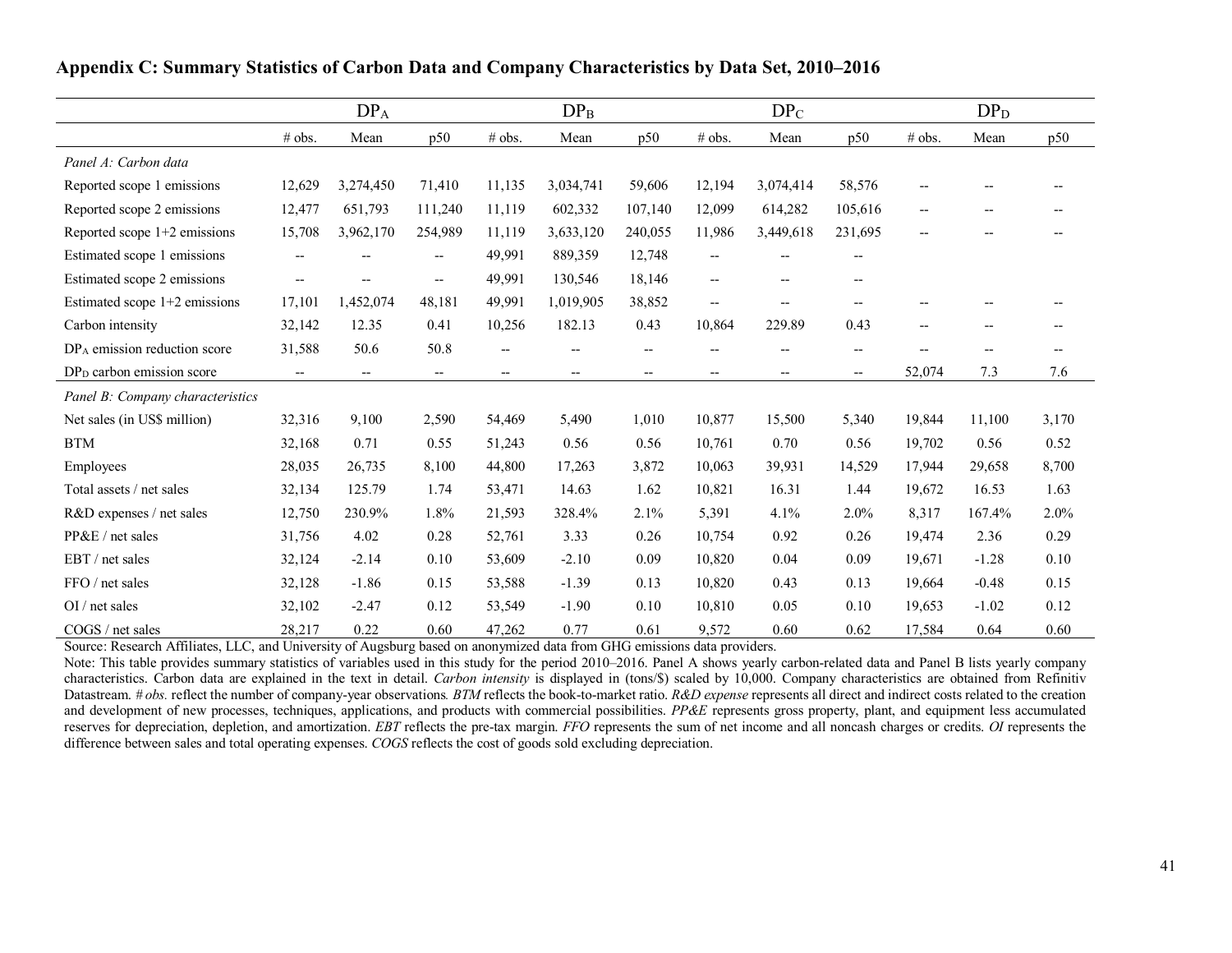#### **Appendix D: Market-Capitalization Coverage by Year, 2010−2016**

| DP <sub>A</sub> |                                |                                             |                                            |                                                      | $DP_B$                         |                                                |                                            |                                                      | $DP_C$                         |                                              |                                            |                                                      |
|-----------------|--------------------------------|---------------------------------------------|--------------------------------------------|------------------------------------------------------|--------------------------------|------------------------------------------------|--------------------------------------------|------------------------------------------------------|--------------------------------|----------------------------------------------|--------------------------------------------|------------------------------------------------------|
|                 | (1)                            | (2)                                         | (3)                                        | (4)                                                  | (1)                            | (2)                                            | (3)                                        | (4)                                                  | (1)                            | (2)                                          | (3)                                        | (4)                                                  |
| Year            | No. of<br>covered<br>companies | Reported<br>$(\%$ -age<br>of market<br>cap) | Estimated<br>$% -age of$<br>market<br>cap) | Not<br>covered<br>$(\%$ -age<br>of<br>market<br>cap) | No. of<br>covered<br>companies | Reported<br>$(\%$ -age<br>of<br>market<br>cap) | Estimated<br>$% -age$ of<br>market<br>cap) | Not<br>covered<br>$(\%$ -age<br>of<br>market<br>cap) | No. of<br>covered<br>companies | Reported<br>$% -age$<br>of<br>market<br>cap) | Estimated<br>$% -age of$<br>market<br>cap) | Not<br>covered<br>$(\%$ -age<br>of<br>market<br>cap) |
| 2010            | 4,012                          | 59%                                         | 26%                                        | 15%                                                  | 7,959                          | 38%                                            | 43%                                        | 19%                                                  | 1,479                          | 45%                                          | $0\%$                                      | 55%                                                  |
| 2011            | 4,155                          | 65%                                         | 27%                                        | 8%                                                   | 8,246                          | 43%                                            | 45%                                        | 13%                                                  | 1,584                          | 50%                                          | $0\%$                                      | 50%                                                  |
| 2012            | 4,249                          | 63%                                         | 25%                                        | 12%                                                  | 8,460                          | 41%                                            | 44%                                        | 15%                                                  | 1,754                          | 50%                                          | $0\%$                                      | 50%                                                  |
| 2013            | 4,356                          | 61%                                         | 25%                                        | 14%                                                  | 8,576                          | 51%                                            | 34%                                        | 15%                                                  | 1,758                          | 48%                                          | $0\%$                                      | 52%                                                  |
| 2014            | 4,462                          | 59%                                         | 27%                                        | 14%                                                  | 8,614                          | 50%                                            | 35%                                        | 15%                                                  | 1,795                          | 48%                                          | $0\%$                                      | 52%                                                  |
| 2015            | 5,322                          | 61%                                         | 26%                                        | 13%                                                  | 8,564                          | 51%                                            | 34%                                        | 15%                                                  | 1,812                          | 47%                                          | $0\%$                                      | 53%                                                  |
| 2016            | 6,216                          | 63%                                         | 24%                                        | 13%                                                  | 10,691                         | 51%                                            | 36%                                        | 13%                                                  | 1,804                          | 48%                                          | $0\%$                                      | 52%                                                  |
| Mean            | 4,682                          | 62%                                         | 25%                                        | 13%                                                  | 8,730                          | 47%                                            | 38%                                        | 15%                                                  | 1,712                          | 48%                                          | $0\%$                                      | 52%                                                  |

Source: Research Affiliates, LLC, and University of Augsburg based on anonymized data from GHG emissions data providers.

Note: This table compares the coverage of companies with GHG data across data providers and over time. Column (1) reflects the number of companies covered with GHG data. Column (2) reflects the fraction of total world market capitalization covered with reported GHG data. Column (3) reflects the fraction of total world market capitalization covered with data providers' estimates on carbon emissions. Column (4) reflects the fraction of world total market capitalization not covered with any GHG data. Data on world market capitalization of listed companies is from the World Bank [\(https://data.worldbank.org/indicator/CM.MKT.LCAP.CD\)](https://data.worldbank.org/indicator/CM.MKT.LCAP.CD).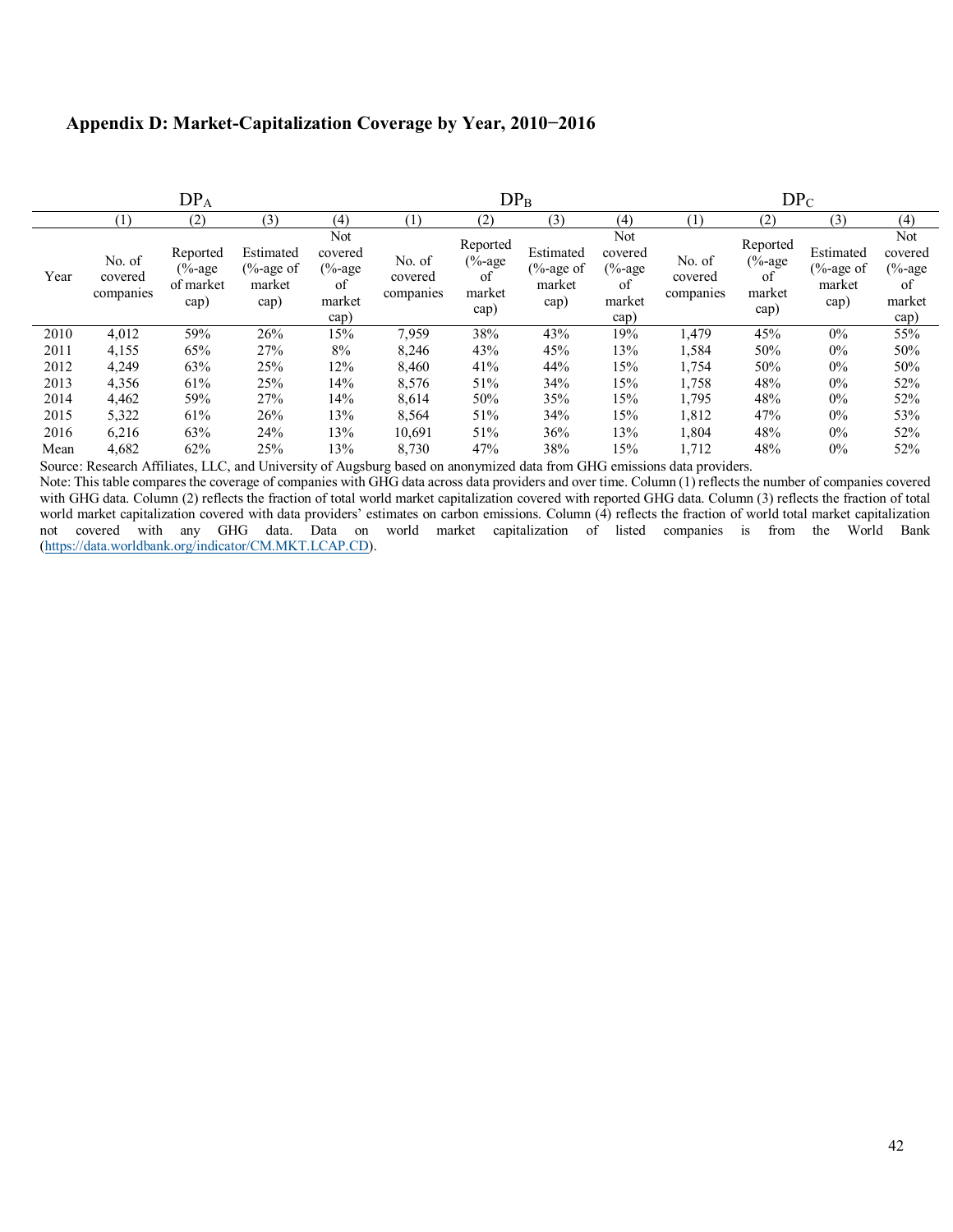#### **Appendix E: Relative Emission Deviation**

The rank correlations are important but may mask big deviations in individual observations. We dig deeper into the percentage deviation of emissions and compare pairwise relative emission deviations. For each company, we compute relative emission deviations in emission levels of observations for which we have GHG data from multiple data providers and in **Table E1** display the percentage of companies that fall into various deviation ranges. Equation (E1) displays the calculation formula of relative emission deviation (*K* and *L* reflect the respective carbon data provider),

Relative emission deviation<sub>i,t,K,L</sub> = 
$$
\left| \frac{\text{Carbon emissions}_{i,t,K} - \text{Carbon emissions}_{i,t,L}}{\text{Carbon emissions}_{i,t,L}} \right|
$$
 (E1)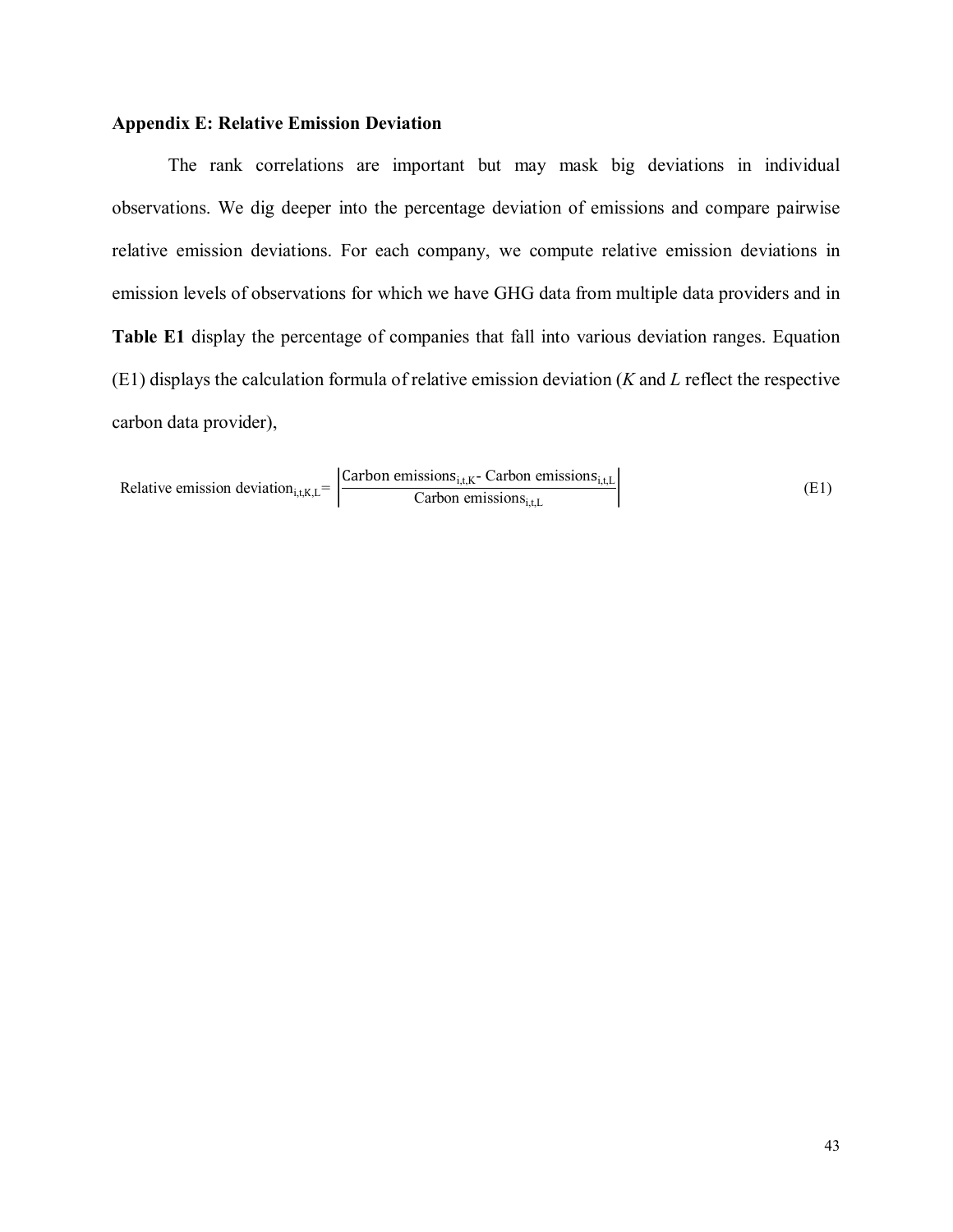#### **Table E1**

|                                         |                                          |                                                                                                      | Relative deviation (in $\%$ ) |                 |              |                                              |                                |              |
|-----------------------------------------|------------------------------------------|------------------------------------------------------------------------------------------------------|-------------------------------|-----------------|--------------|----------------------------------------------|--------------------------------|--------------|
|                                         |                                          | Joint<br>observations                                                                                | $ 0-1\% $                     | $ 1 - 5\% $     | $ 5 - 10\% $ | $ 10-30\% $                                  | $ 30-70% $                     | >70%         |
|                                         | Panel A: Reported scope 1 emissions      |                                                                                                      |                               |                 |              |                                              |                                |              |
| DP <sub>A</sub>                         | $DP_C$                                   | 7,804                                                                                                | 60%                           | 12%             | 7%           | 11%                                          | $5\%$                          | $5\%$        |
| $DP_{\rm A}$                            | DP <sub>B</sub>                          | 7,566                                                                                                | 61%                           | 12%             | 7%           | $10\%$                                       | $5\%$                          | $5\%$        |
| $DP_C$                                  | $DP_B$                                   | 9,052                                                                                                | 88%                           | 3%              | 3%           | 3%                                           | $1\%$                          | $1\%$        |
|                                         | Panel B: Reported scope 2 emissions      |                                                                                                      |                               |                 |              |                                              |                                |              |
| $DP_A$                                  | $DP_C$                                   | 7,796                                                                                                | 57%                           | 12%             | 9%           | 12%                                          | 7%                             | 4%           |
| $DP_{\rm A}$                            | $DP_{\rm B}$                             | 7,543                                                                                                | 60%                           | 11%             | 8%           | 10%                                          | 6%                             | $5\%$        |
| DP <sub>C</sub>                         | $DP_{\rm B}$                             | 9,111                                                                                                | 90%                           | $2\%$           | 2%           | 2%                                           | 2%                             | $1\%$        |
| Panel C: Reported scope $1+2$ emissions |                                          |                                                                                                      |                               |                 |              |                                              |                                |              |
| $DP_A$                                  | $DP_C$                                   | 8,637                                                                                                | 50%                           | 16%             | 10%          | 13%                                          | 7%                             | 4%           |
| $DP_{\rm A}$                            | DP <sub>B</sub>                          | 8,353                                                                                                | 54%                           | 15%             | 9%           | 12%                                          | 6%                             | 4%           |
| DP <sub>C</sub>                         | DP <sub>B</sub>                          | 9,114                                                                                                | 86%                           | $5\%$           | 3%           | 3%                                           | 2%                             | $1\%$        |
|                                         | Panel D: Estimated scope $1+2$ emissions |                                                                                                      |                               |                 |              |                                              |                                |              |
| DP <sub>A</sub>                         | DP <sub>B</sub>                          | 12,452<br>$C$ suppose $D$ seconds $\triangle CC$ $C$ and $D$ and $D$ and $D$ and $D$ and $D$ and $D$ | $1\%$                         | $4\%$<br>. 1. 4 | $5\%$        | $18\%$<br>$1 - 1$ $1 - 1 - 1$<br>$\sim$ CILC | 25%<br>المفتاف المستملة والمنا | 47%<br>.: 1. |

Source: Research Affiliates, LLC, and University of Augsburg based on anonymized data from GHG emissions data providers. Note: This table reports relative deviations in percentage terms for each emission category. Relative deviations reflect the percentage difference between the emissions from two different data sets for the same company in the same year. The percentage values within the table reflect the fraction of joint observations in the respective relative emission deviation class. Numbers may not add up to 100% due to rounding.

The relative deviation between  $DP_C$ 's and  $DP_B$ 's reported emissions is relatively low. In the reported scope 1 and 2 levels, 86% of all observations deviate less than 1%, and 94% deviate less than 10%, however, there are a few outliers. About 3% of all observations deviate by more than 30%, and 1% deviate by more than 70%. The reported emissions between  $DP_A$  and  $DP_C$  and between  $DP_A$  and  $DP_B$  share more inconsistencies. For instance, in more than 24% of cases, scope 1 and 2 carbon emissions differ by more than  $10\%$  between  $DP_A$  and  $DP_C$ .

In the case of estimated emissions, we identify even larger differences that may be masked by relatively large correlation levels. For  $DP_A$  and  $DP_B$ , only 10% of the sample deviates by less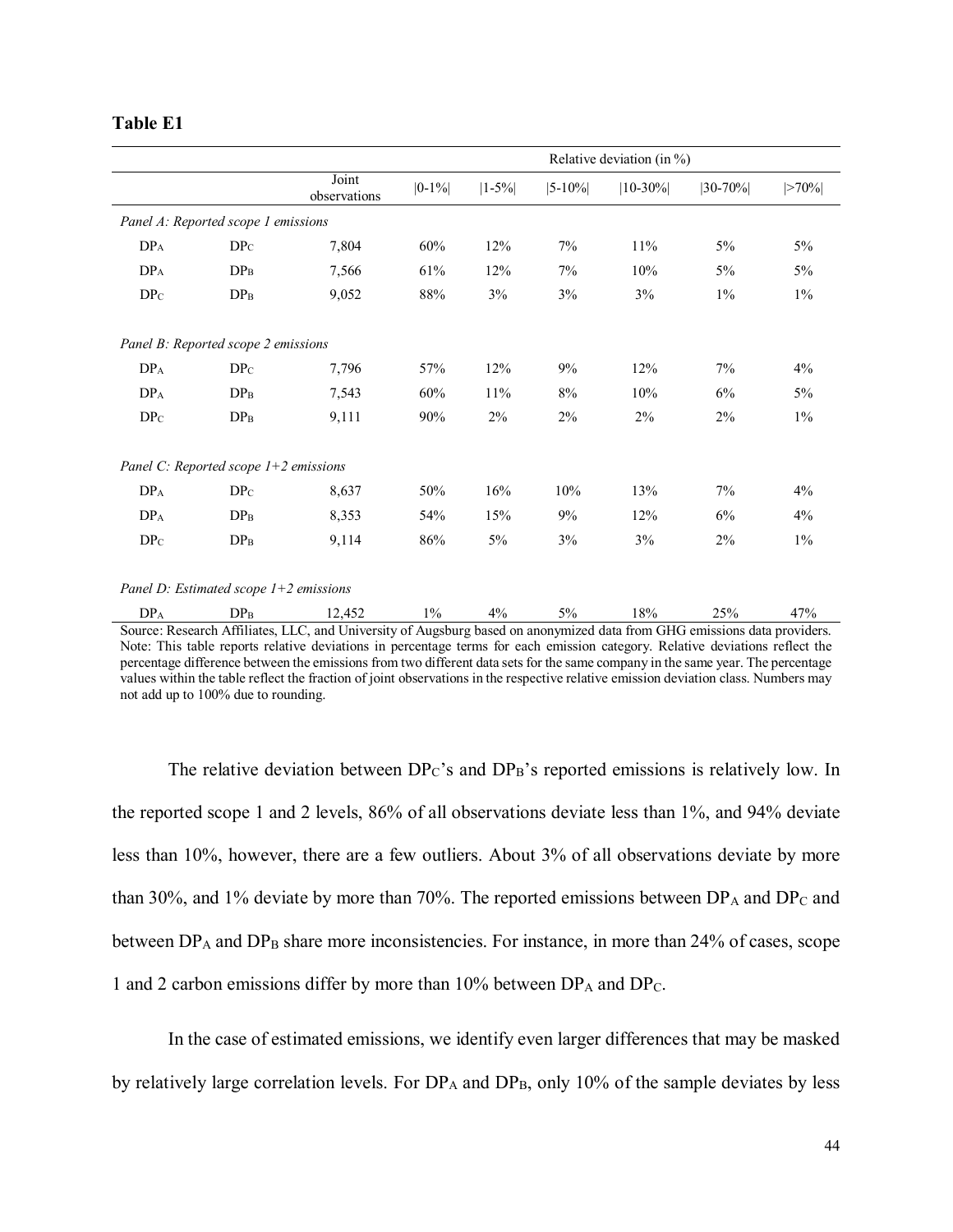than 10%. For the vast majority of the sample (72%) the difference is larger than 30%, and for almost half of the sample (47%) the estimates from the two data providers disagree by more than 70%. These differences are large and caused by the different carbon emission estimation models.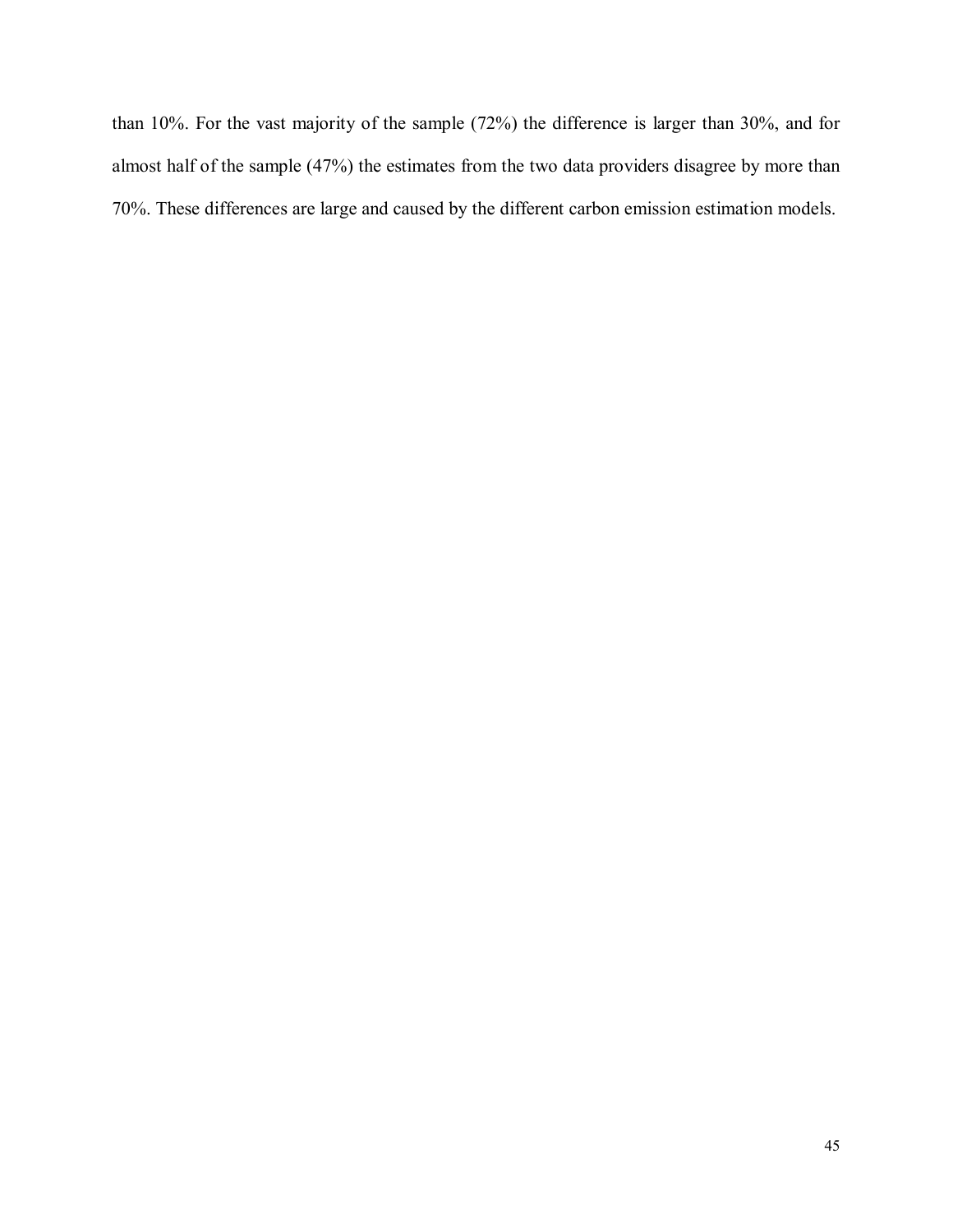#### **Appendix F: Persistence of Carbon Emissions/Intensities Trends**

| $t/t+1$               | Strong reducer $t+1$ | $Reducer_{t+1}$ | No changer $t+1$ | $Increaser_{t+1}$ | Strong increaser $t+1$ |
|-----------------------|----------------------|-----------------|------------------|-------------------|------------------------|
| Strong reducert       | 27.2%                | 23.9%           | $6.4\%$          | 17.6%             | 25.0%                  |
| $Reduce_{t}$          | 17.0%                | $36.0\%$        | 9.3%             | 22.9%             | 14.8%                  |
| No changer            | 14.5%                | 33.6%           | 12.3%            | 24.4%             | $15.2\%$               |
| Increase <sub>t</sub> | 13.8%                | 29.9%           | 11.0%            | 28.1%             | 17.2%                  |
| Strong increaser      | 20.6%                | 21.6%           | $7.2\%$          | 23.3%             | 27.4%                  |

#### **Stability of Carbon Emission Trends**

Source: Research Affiliates and University of Augsburg, based on anonymized data from GHG emissions data providers. Note: The migration matrix shows from which category companies migrated from one year to the next year. We distinguish between strong reducers (emissions reduction of more than 10%), reducers (emissions reduction between 1% and 10%), no changer (overall emissions change smaller than 1%), increasers (emissions rise between 1% and 10%), and strong increasers (emissions rise more than 10%). Changes in emissions reflect the percentage deviation in companies' scope 1 and 2 emissions for the period 2010–2016.

#### **Stability of Carbon Intensity Trends**  $\mathbf{r}$

| $t/t+1$            | Strong reducer $t+1$ | $Reducer_{t+1}$ | No changer $t+1$ | $Increaser_{t+1}$ | Strong increaser $t_{t+1}$ |
|--------------------|----------------------|-----------------|------------------|-------------------|----------------------------|
| Strong reducer $t$ | 24.3%                | 20.8%           | 4.9%             | 16.0%             | 34.0%                      |
| $Reducer_t$        | 21.3%                | 28.1%           | $5.5\%$          | 19.0%             | 26.0%                      |
| No changer         | 17.9%                | 26.6%           | $5.4\%$          | 24.1%             | $26.1\%$                   |
| $Increaser_t$      | 19.8%                | 23.7%           | $5.5\%$          | 21.8%             | 29.2%                      |
| Strong increaser   | 24.6%                | 16.2%           | $5.0\%$          | 18.5%             | 35.7%                      |

Source: Research Affiliates, LLC, and University of Augsburg based on anonymized data from GHG emissions data providers.

Note: The migration matrix shows from which category companies migrated from one year to the next year. We distinguish between strong reducers (emissions reduction of more than 10%), reducers (emissions reduction between 1% and 10%), no changer (overall emissions change smaller than 1%), increasers (emissions rise between 1% and 10%), and strong increasers (emissions rise more than 10%). Changes in emissions reflect the percentage deviation in companies' carbon intensities. Carbon intensities reflect the ratio of carbon emissions to net sales.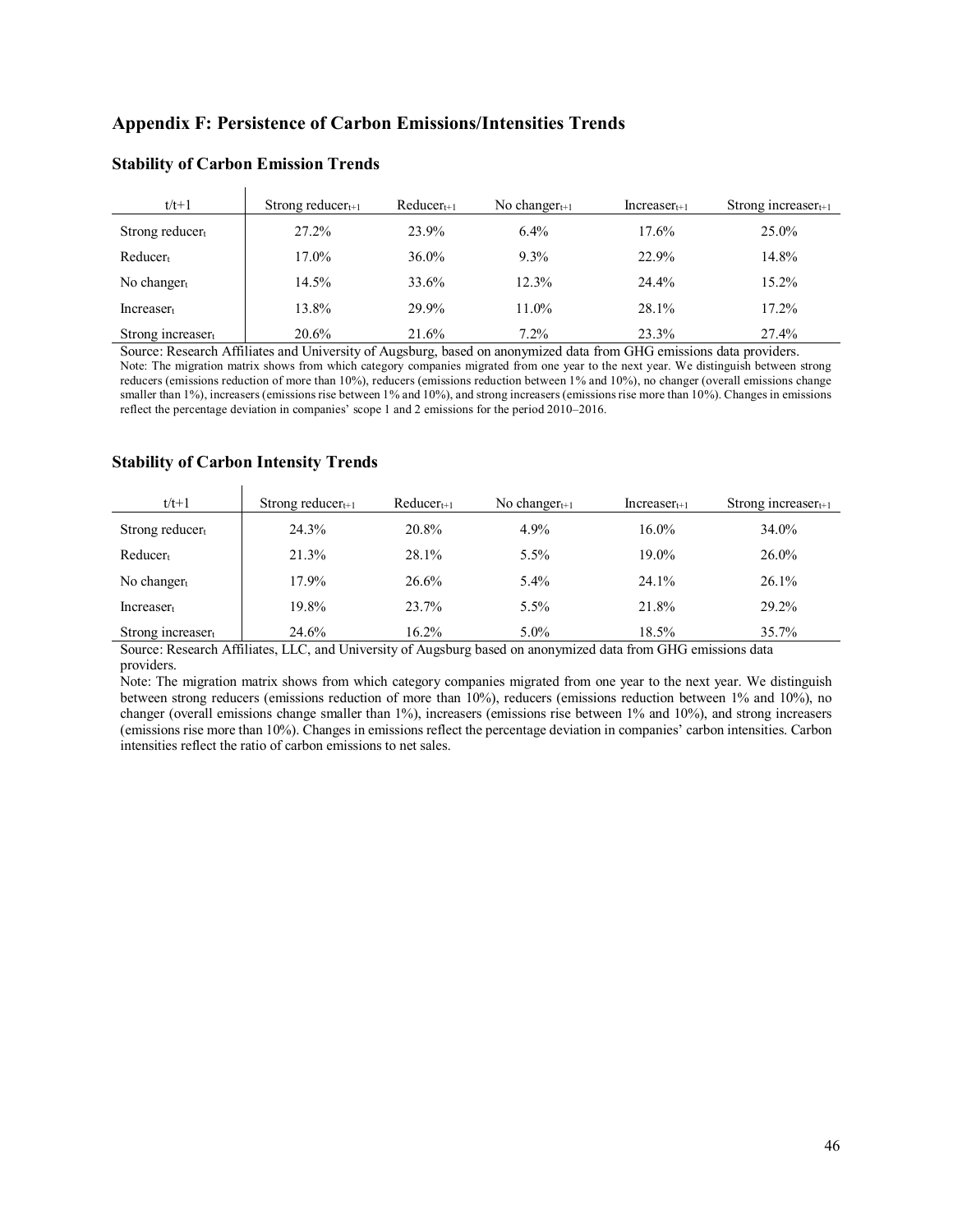|                                                                                                         | $\Delta\%$<br>Carbon<br>intensity $t_{t+1,t}$ | $\Delta\%$<br>Carbon<br>intensity $t+1,t$ | $\Delta\%$<br>Carbon<br>intensity $t+1,t$ | $\Delta\%$<br>Carbon<br>intensity $t+1,t$ | $\Delta\%$<br>Carbon<br>intensity $t+1,t$ | $\Delta\%$<br>Carbon<br>intensity $t+1,t$ |
|---------------------------------------------------------------------------------------------------------|-----------------------------------------------|-------------------------------------------|-------------------------------------------|-------------------------------------------|-------------------------------------------|-------------------------------------------|
| $\Delta\%$ Carbon intensity <sub>tl.t-1</sub>                                                           |                                               | $-0.04*$                                  | $-0.04*$                                  | $-0.04*$                                  | $-0.04*$                                  | $-0.04*$                                  |
| $DP_C A list_t$                                                                                         |                                               |                                           | $-0.08$                                   |                                           |                                           | $-0.00$                                   |
| $DP_A$ emission reduction score.                                                                        |                                               |                                           |                                           | $-0.00$                                   |                                           | $-0.00$                                   |
| $DPD$ carbon emission score,                                                                            |                                               |                                           |                                           |                                           | $-0.08$                                   | $-0.07$                                   |
| Constant                                                                                                | 0.66                                          | 0.68                                      | 0.68                                      | 0.94                                      | 0.87                                      | 0.96                                      |
| Industry fixed effects                                                                                  | Yes                                           | Yes                                       | Yes                                       | Yes                                       | Yes                                       | Yes                                       |
| Year fixed effects                                                                                      | Yes                                           | Yes                                       | Yes                                       | Yes                                       | Yes                                       | Yes                                       |
| Country fixed effects                                                                                   | Yes                                           | Yes                                       | Yes                                       | Yes                                       | Yes                                       | Yes                                       |
| No. of observations                                                                                     | 5,895                                         | 5,895                                     | 5,895                                     | 5,895                                     | 5,895                                     | 5,895                                     |
| $R^2$                                                                                                   | 3.5%                                          | $3.6\%$                                   | 3.6%                                      | 3.6%                                      | 3.7%                                      | 3.7%                                      |
| Adjusted $\mathbb{R}^2$                                                                                 | $-3.2\%$                                      | $-3.1\%$                                  | $-3.1\%$                                  | $-3.1\%$                                  | $-3.0\%$                                  | $-3.0\%$                                  |
| Rank correlation between predicted changes in future emissions and reported changes in future emissions |                                               |                                           |                                           |                                           |                                           |                                           |

### **Appendix G: Predictability of Future Reported Carbon Intensity Changes**

10.9% 11.4% 11.3% 10.9% 10.2% 10.1% Source: Research Affiliates, LLC, and University of Augsburg based on anonymized data from GHG emissions data providers. Note: This table reports regression results of past reported carbon emissions changes on future reported carbon emissions changes (scope 1 and 2). *∆% Carbon intensity<sub>t+1,t</sub>* reflects the percentage change of a company's carbon intensity (scope 1 and 2 emissions divided by net sales) from one year to another. Industry fixed effects are based on a company's TRBC activity code. Country fixed effects are based on a country's ISO 3166 code. ∗∗ and ∗ indicate significance at the 1% and 5% level, respectively. Standard errors are clustered at the company level.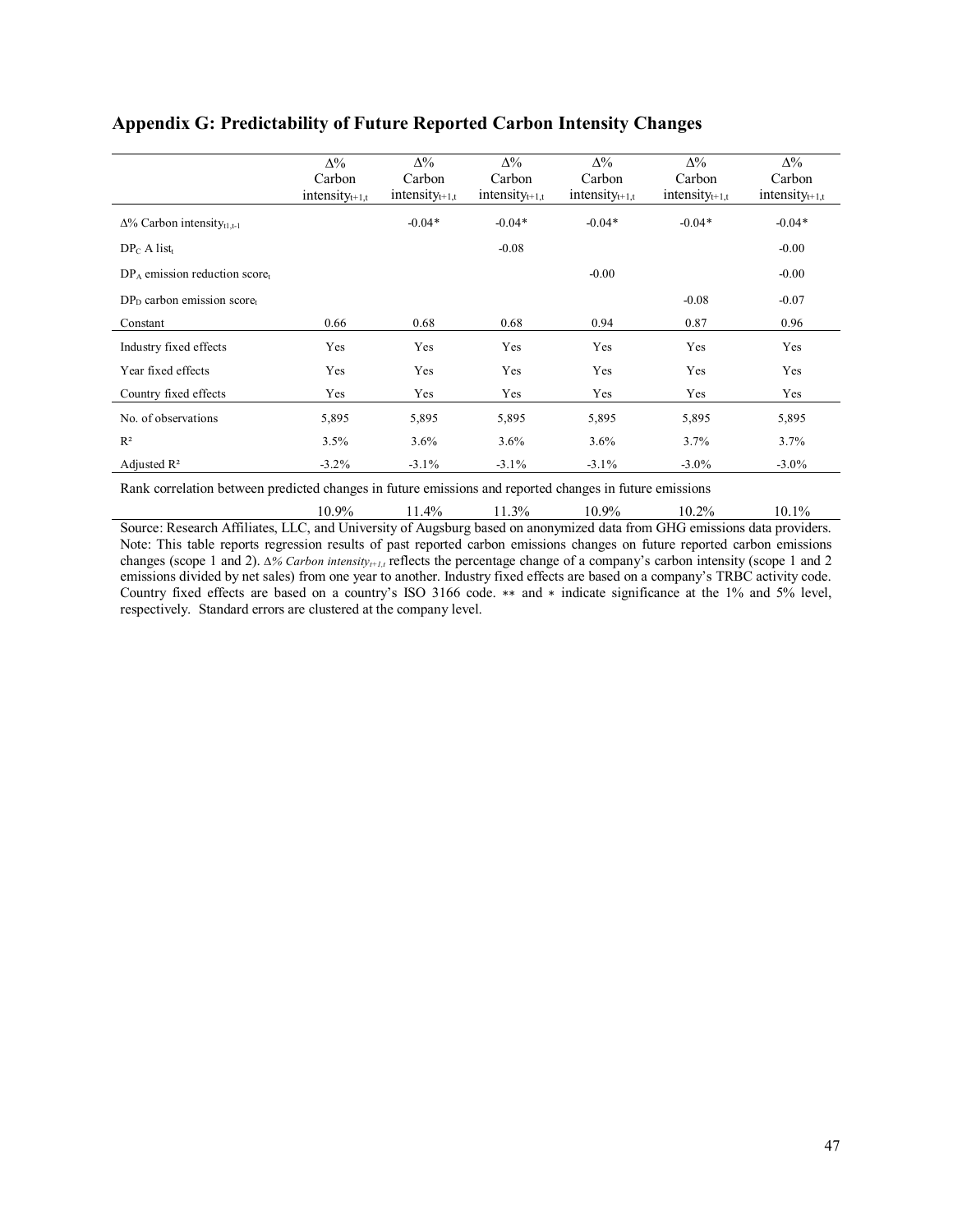#### **Appendix H: Carbon Estimation Models by Data Providers**

**DP<sub>A</sub>**: Only half of all companies in the DP<sub>A</sub> ESG coverage report on carbon emissions. Therefore, DP<sub>A</sub> developed a patented model that estimates emissions when a reported value is not available. DP<sub>A</sub> jointly estimates scope 1 and scope 2 issues and therefore does not provide estimates for single emission categories. DP<sub>A</sub> uses a three-stage approach to estimate carbon emissions:

1) **CO2 model:** If the company has reported carbon emissions in the past, but does not report in the current year, historical emissions are estimated based on the current number of employees and net sales (*CO2 model)*.

Variables used: Historical carbon emissions (enerdp023), total revenue (wc01001), and number of employees (wc07011).

2) **Energy model**: If the company has not reported carbon emissions in the past, emissions are estimated based on the amount of energy consumed using peer group information (*energy model*).[35](#page-47-0)

Variables used: total energy use (enrrdp033), direct energy produced (enrrdp0342), total revenue (wc01001), number of employees (wc07011), and industry classification.

3) **Median model:** If no information about the amount of consumed energy is available, DPA calculates median carbon intensities using number of employees and net sales (*median model*).

Variables used: Total revenue (wc01001), number of employees (wc07011), and industry classification.

<span id="page-47-0"></span><sup>&</sup>lt;sup>35</sup> For utilities, we use the amount of energy produced.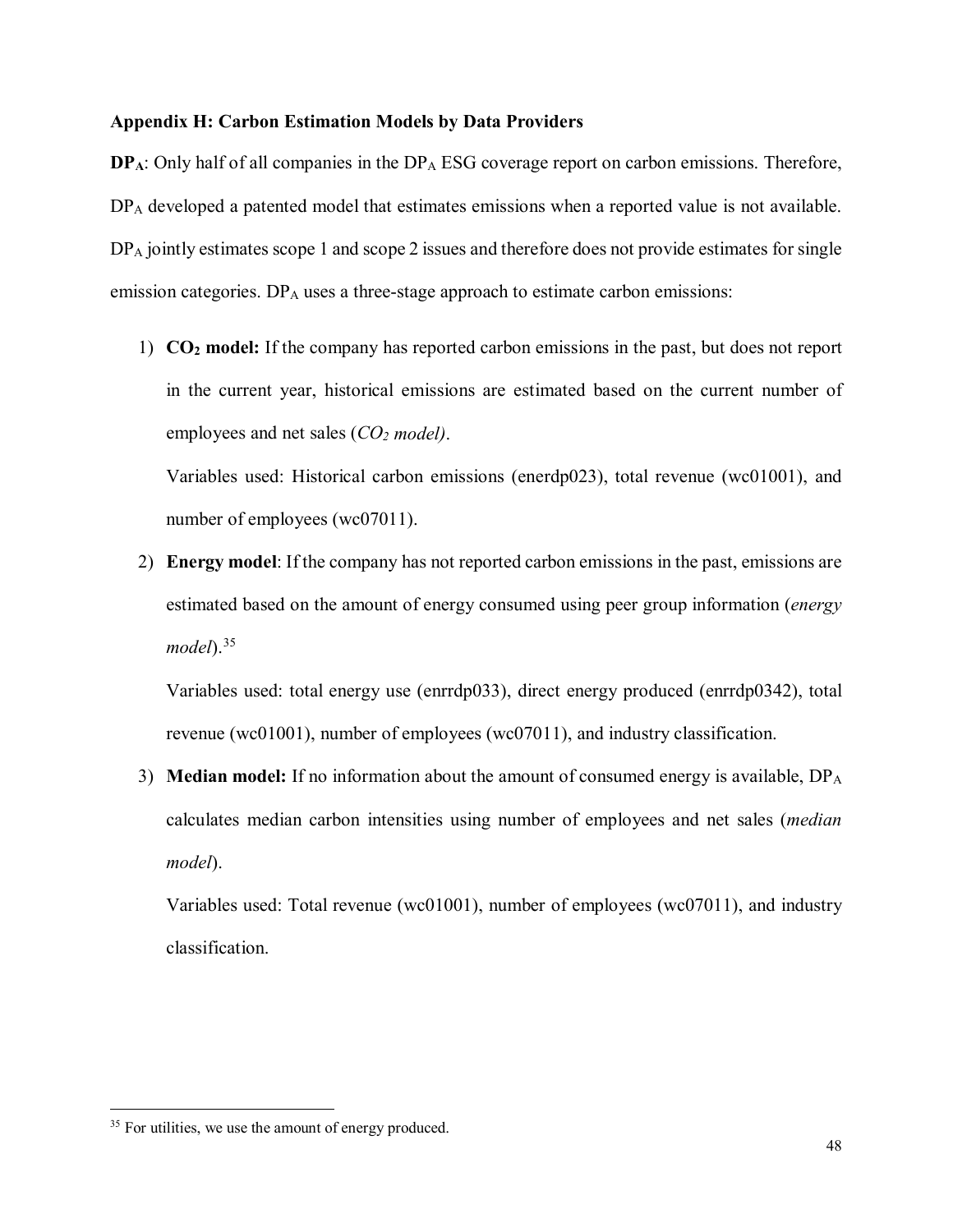**DP<sub>B</sub>**: In contrast to DP<sub>A</sub>, DP<sub>B</sub> separately estimates scope 1 and scope 2 emissions for companies that do not report. Through regression analysis, DP<sub>B</sub> generates estimates for nonreporting companies using company-reported carbon emissions to calibrate the model. Similar to DPA, DPB estimates carbon emissions in relation to companies' net sales, number of employees, and gross PP&E. The final estimate is derived by averaging the predicted outcomes.

Variables used: Total revenue, gross PP&E, and employee count.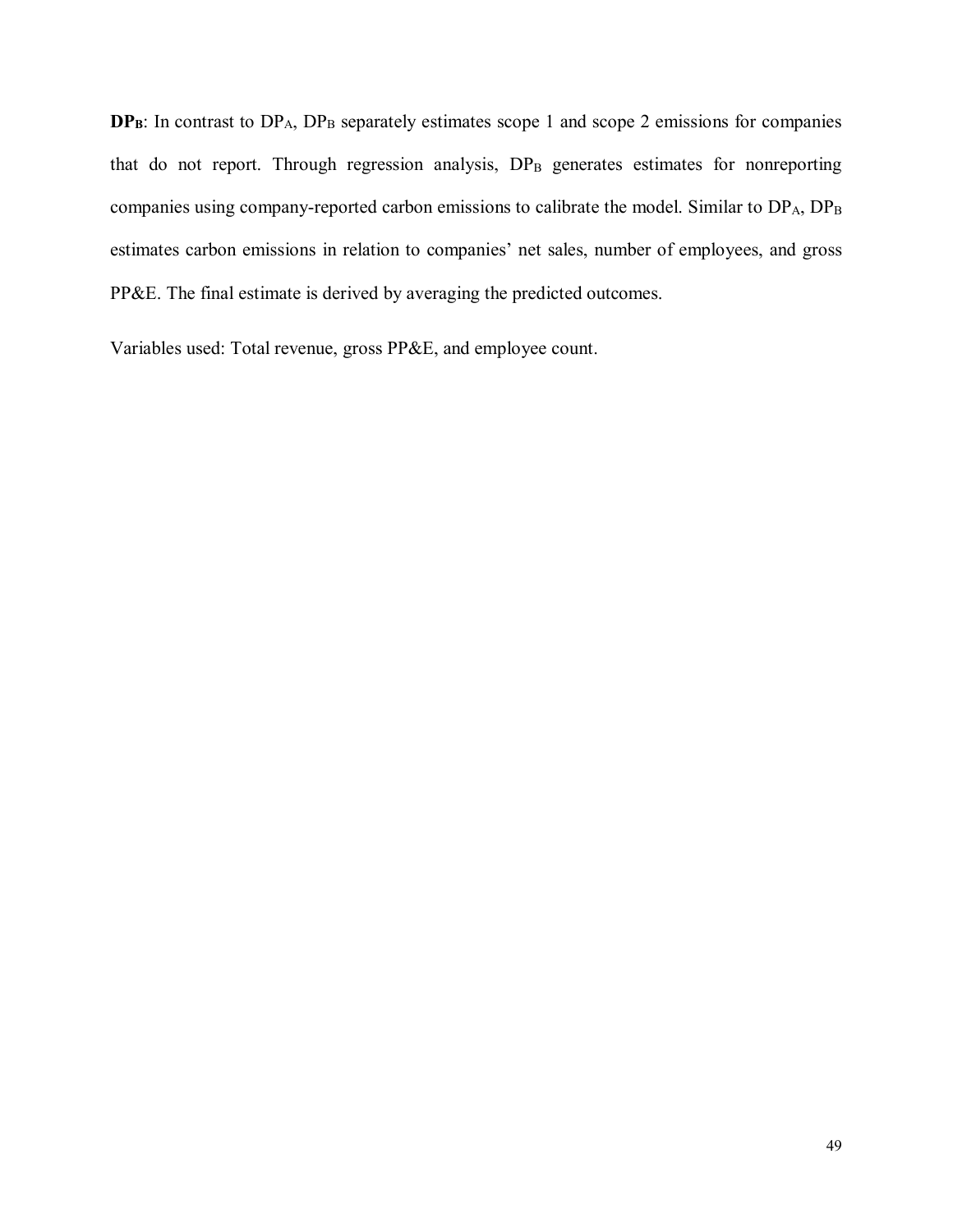#### **Appendix I: Breakdown of Carbon Emissions by Industry and Country**

#### **Carbon Emissions by Industry**







Source: Research Affiliates, LLC, and University of Augsburg based on anonymized data from GHG emissions data providers. Note: These figures show cross-sectional averages of scope 1 and 2 emissions by industry (Panel A) and by country (Panel B) over the period 2010–2016. Industries are classified using Thomson Reuters Sector Code. Countries are classified according to their ISO 3166 standard. For both panels, a minimum of 10 observations is required to calculate the average.